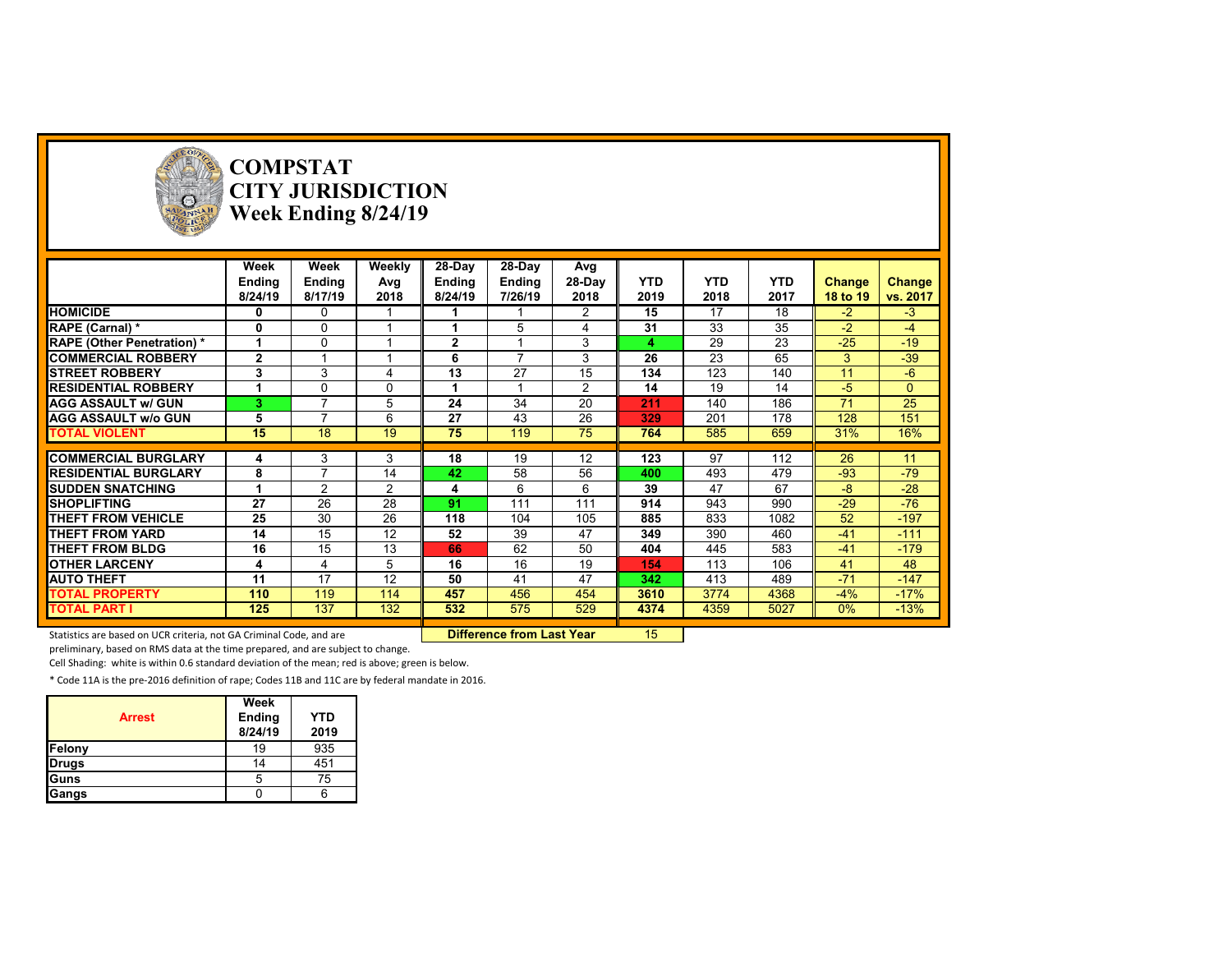

### **COMPSTATNORTH PRECINCTWeek Ending 8/24/19**

### **PRECINCT COMMANDER:**

**CAPT. CARY HILL**



|                                   | Week<br><b>Ending</b><br>8/24/19 | Week<br>Ending<br>8/17/19 | Weekly<br>Avg<br>2018 | 28-Day<br><b>Ending</b><br>8/24/19 | $28-Dav$<br><b>Ending</b><br>7/26/19 | Avg<br>28-Day<br>2018 | <b>YTD</b><br>2019 | <b>YTD</b><br>2018 | <b>YTD</b><br>2017 | <b>Change</b><br>18 to 19 | <b>Change</b><br>vs. 2017 |
|-----------------------------------|----------------------------------|---------------------------|-----------------------|------------------------------------|--------------------------------------|-----------------------|--------------------|--------------------|--------------------|---------------------------|---------------------------|
| <b>HOMICIDE</b>                   | 0                                | 0                         | 0                     |                                    | 0                                    | 0                     | 4                  | 4                  | 3                  | $\Omega$                  |                           |
| <b>RAPE (Carnal)</b> *            | 0                                | $\Omega$                  | $\mathbf{0}$          | 0                                  | $\Omega$                             |                       | 7                  | 7                  | 13                 | $\Omega$                  | $-6$                      |
| <b>RAPE (Other Penetration)</b> * | 4                                | 0                         | $\mathbf{0}$          |                                    | $\Omega$                             | <sup>0</sup>          | 2                  | 5                  | 4                  | -3                        | $-2$                      |
| <b>COMMERCIAL ROBBERY</b>         | 0                                | 0                         | $\mathbf{0}$          |                                    |                                      | <sup>0</sup>          | 3                  | 5                  | 10                 | $-2$                      | $-7$                      |
| <b>STREET ROBBERY</b>             | 1                                | 0                         | 1                     | 3                                  | 9                                    | 5                     | 38                 | 37                 | 50                 |                           | $-12$                     |
| <b>RESIDENTIAL ROBBERY</b>        | 0                                | 0                         | $\mathbf{0}$          | 0                                  | $\mathbf{0}$                         | 0                     | 3                  | 5                  |                    | $-2$                      | $\overline{2}$            |
| <b>AGG ASSAULT w/ GUN</b>         | 1                                | 3                         | 4                     | 6                                  | 6                                    | 5                     | 46                 | 36                 | 39                 | 10                        | $\overline{ }$            |
| <b>AGG ASSAULT w/o GUN</b>        | $\bf{0}$                         | 4                         | $\overline{c}$        | 8                                  | 11                                   | 8                     | 95                 | 60                 | 47                 | 35                        | 48                        |
| <b>TOTAL VIOLENT</b>              | 3                                | $\overline{7}$            | 5                     | 20                                 | 27                                   | 20                    | 198                | 159                | 167                | 25%                       | 19%                       |
|                                   |                                  |                           |                       |                                    |                                      |                       |                    |                    |                    |                           |                           |
| <b>COMMERCIAL BURGLARY</b>        | 1                                |                           |                       | 8                                  | 8                                    | 3                     | 31                 | 22                 | 35                 | 9                         | $-4$                      |
| <b>RESIDENTIAL BURGLARY</b>       | 1                                |                           |                       | 6                                  | 4                                    | 6                     | 60                 | 53                 | 47                 | $\overline{7}$            | 13                        |
| <b>SUDDEN SNATCHING</b>           | $\bf{0}$                         |                           |                       |                                    |                                      | 2                     | 13                 | 23                 | 35                 | $-10$                     | $-22$                     |
| <b>SHOPLIFTING</b>                | 7                                |                           | 4                     | 15                                 | 13                                   | 18                    | 106                | 173                | 138                | $-67$                     | $-32$                     |
| <b>THEFT FROM VEHICLE</b>         | 9                                | 8                         | 6                     | 27                                 | 28                                   | 23                    | 210                | 172                | 256                | 38                        | $-46$                     |
| <b>THEFT FROM YARD</b>            | 5                                | 5                         | 3                     | 13                                 | 13                                   | 13                    | 90                 | 98                 | 147                | $-8$                      | $-57$                     |
| <b>THEFT FROM BLDG</b>            | 3                                | 4                         | 3                     | 11                                 | 18                                   | 14                    | 93                 | 123                | 176                | $-30$                     | $-83$                     |
| <b>OTHER LARCENY</b>              | $\overline{2}$                   |                           | и                     | 4                                  | 2                                    | 6                     | 29                 | 28                 | 27                 |                           | $\overline{2}$            |
| <b>AUTO THEFT</b>                 | 6                                | 5                         | 3                     | 18                                 | $\overline{ }$                       | 10                    | 69                 | 82                 | 126                | $-13$                     | $-57$                     |
| <b>TOTAL PROPERTY</b>             | 34                               | 27                        | 23                    | 103                                | 94                                   | 94                    | 701                | 774                | 987                | $-9%$                     | $-29%$                    |
| <b>TOTAL PART I</b>               | 37                               | 34                        | 28                    | 123                                | 121                                  | 114                   | 899                | 933                | 1154               | $-4%$                     | $-22%$                    |

Statistics are based on UCR criteria, not GA Criminal Code, and are **Difference from Last Year** -34

preliminary, based on RMS data at the time prepared, and are subject to change.

Cell Shading: white is within 0.6 standard deviation of the mean; red is above; green is below.

\* Code 11A is the pre‐2016 definition of rape; Codes 11B and 11C are by federal mandate in 2016.

| <b>Arrests</b> | Week<br><b>Ending</b><br>8/17/19 | YTD<br>2019 |
|----------------|----------------------------------|-------------|
| <b>Felony</b>  | 10                               | 285         |
| <b>Drugs</b>   |                                  | 156         |
| <b>Guns</b>    |                                  | 34          |
| <b>Gangs</b>   |                                  |             |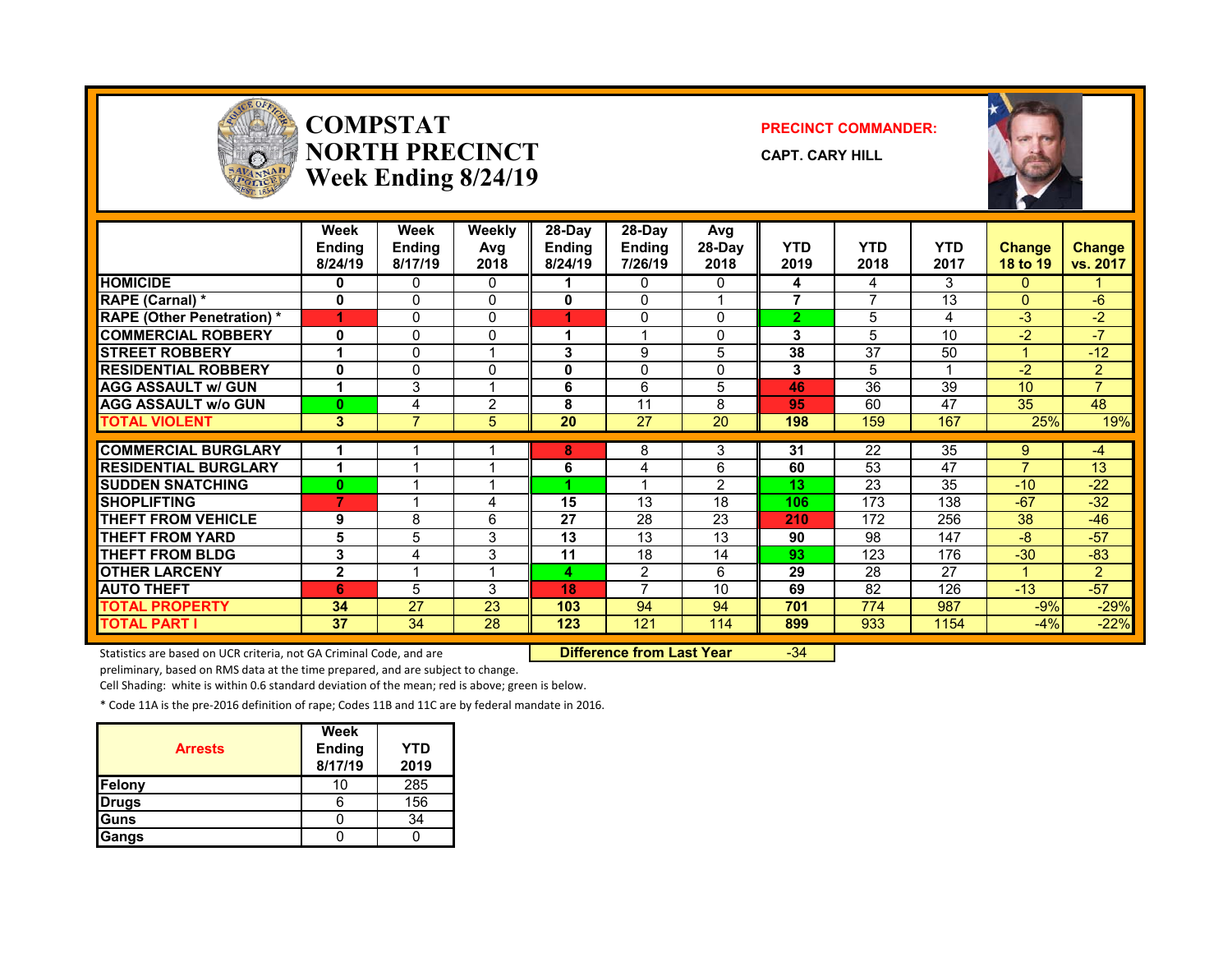# **BEAT 21 North Precinct Week Ending 8/24/19**

|                                   |                |                | <b>Last 4 Weeks</b> |                | 28 Days        | 28 Day  |                |                |                |                      |                 |
|-----------------------------------|----------------|----------------|---------------------|----------------|----------------|---------|----------------|----------------|----------------|----------------------|-----------------|
|                                   | <b>Ending</b>  | <b>Ending</b>  | <b>Ending</b>       | <b>Ending</b>  | <b>Ending</b>  | Average | <b>YTD</b>     | <b>YTD</b>     | <b>YTD</b>     | <b>Change</b>        | <b>Change</b>   |
|                                   | 08/03/19       | 08/10/19       | 08/17/19            | 08/24/19       | 08/24/19       | 2018    | 2019           | 2018           | 2017           | 18 to 19             | vs. 2017        |
| <b>HOMICIDE</b>                   | $\Omega$       | 0              | $\mathbf{0}$        | 0              | 0              | 0.0     | $\Omega$       | $\Omega$       | $\Omega$       | $\Omega$             | $\mathbf{0}$    |
| RAPE (Carnal) *                   | $\Omega$       | 0              | $\mathbf 0$         | 0              | 0              | 0.0     | $\mathbf{1}$   | $\mathbf{0}$   | 0              | $\mathbf{1}$         | $\overline{1}$  |
| <b>RAPE (Other Penetration) *</b> | $\Omega$       | 0              | $\mathbf 0$         | 0              | 0              | 0.1     | 0              | $\mathbf{1}$   | 0              | $-1$                 | $\mathbf{0}$    |
| <b>COMMERCIAL ROBBERY</b>         | 0              | 0              | $\mathbf 0$         | $\Omega$       | 0              | 0.0     | $\mathbf 0$    | $\mathbf 0$    | $\mathbf{1}$   | $\mathbf{0}$         | $-1$            |
| <b>STREET ROBBERY</b>             | 0              | 0              | $\mathbf 0$         | 0              | 0              | 0.0     | $\mathbf 0$    | 0              | $\overline{2}$ | $\mathbf{0}$         | $-2$            |
| <b>RESIDENTIAL ROBBERY</b>        | 0              | 0              | $\mathbf 0$         | 0              | 0              | 0.0     | $\mathbf 0$    | 0              | 0              | $\overline{0}$       | $\overline{0}$  |
| <b>AGG ASSAULT w/ GUN</b>         | 0              | 0              | $\mathbf 0$         | $\Omega$       | 0              | 0.2     | 3              | $\overline{2}$ | $\mathbf{1}$   | $\mathbf{1}$         | $\overline{2}$  |
| <b>AGG ASSAULT w/o GUN</b>        | 0              | 0              | $\mathbf 0$         | 0              | 0              | 0.2     | 4              | 3              | $\mathbf{1}$   | $\blacktriangleleft$ | $\overline{3}$  |
| <b>TOTAL VIOLENT</b>              | $\overline{0}$ | $\overline{0}$ | $\mathbf{0}$        | $\mathbf{0}$   | $\mathbf{0}$   | 0.5     | 8              | 6              | 5              | 33%                  | 60%             |
|                                   |                |                |                     |                |                |         |                |                |                |                      |                 |
| <b>COMMERCIAL BURGLARY</b>        | $\Omega$       | 0              | $\mathbf{0}$        | $\Omega$       | $\Omega$       | 0.5     | $\mathbf{1}$   | 3              | $\overline{2}$ | $-2$                 | $-1$            |
| <b>RESIDENTIAL BURGLARY</b>       | $\mathbf{1}$   | 0              | $\mathbf 0$         | 0              | $\mathbf{1}$   | 0.9     | 13             | 9              | 8              | 4                    | 5               |
| <b>SUDDEN SNATCHING</b>           | 0              | 0              | $\mathbf 0$         | 0              | 0              | 0.0     | $\mathbf{1}$   | $\mathbf 0$    | $\mathbf{1}$   | $\mathbf{1}$         | $\mathbf{0}$    |
| <b>SHOPLIFTING</b>                | $\Omega$       | 0              | $\mathbf 0$         | $\Omega$       | 0              | 0.2     | $\overline{7}$ | $\overline{2}$ | $\overline{2}$ | 5                    | 5               |
| <b>THEFT FROM VEHICLE</b>         | $\Omega$       | 1              | $\mathbf 0$         | $\mathbf{1}$   | $\overline{2}$ | 3.5     | 44             | 24             | 19             | 20                   | 25              |
| <b>THEFT FROM YARD</b>            | 0              | 0              | $\mathbf 0$         | 0              | 0              | 1.2     | 3              | 12             | 9              | $-9$                 | $-6$            |
| <b>THEFT FROM BLDG</b>            | $\overline{2}$ | 0              | $\mathbf{1}$        | 0              | 3              | 1.5     | 10             | 11             | 33             | $-1$                 | $-23$           |
| <b>OTHER LARCENY</b>              | $\mathbf 0$    | 0              | 1                   | $\mathbf{1}$   | $\overline{2}$ | 1.4     | 8              | $\overline{7}$ | 3              | $\mathbf{1}$         | 5               |
| <b>AUTO THEFT</b>                 | 0              | 0              | $\mathbf 0$         | 0              | 0              | 1.6     | 19             | 11             | 9              | 8                    | 10 <sup>1</sup> |
| <b>TOTAL PROPERTY</b>             | 3              | $\mathbf{1}$   | $\overline{2}$      | $\overline{2}$ | 8              | 10.6    | 106            | 79             | 86             | 34%                  | 23%             |
| <b>TOTAL PART I</b>               | $\overline{3}$ | $\mathbf{1}$   | $\overline{2}$      | $\overline{2}$ | 8              | 11.0    | 114            | 85             | 91             | 34%                  | 25%             |

 **Difference from Last Year**r 29

Statistics are based on UCR criteria, not GA Criminal Code.

\* Rape Code 11A is the historical definition of rape (aka Legacy Rape); Rape Codes 11B and 11C are those moved from Part II to Part I in 2017.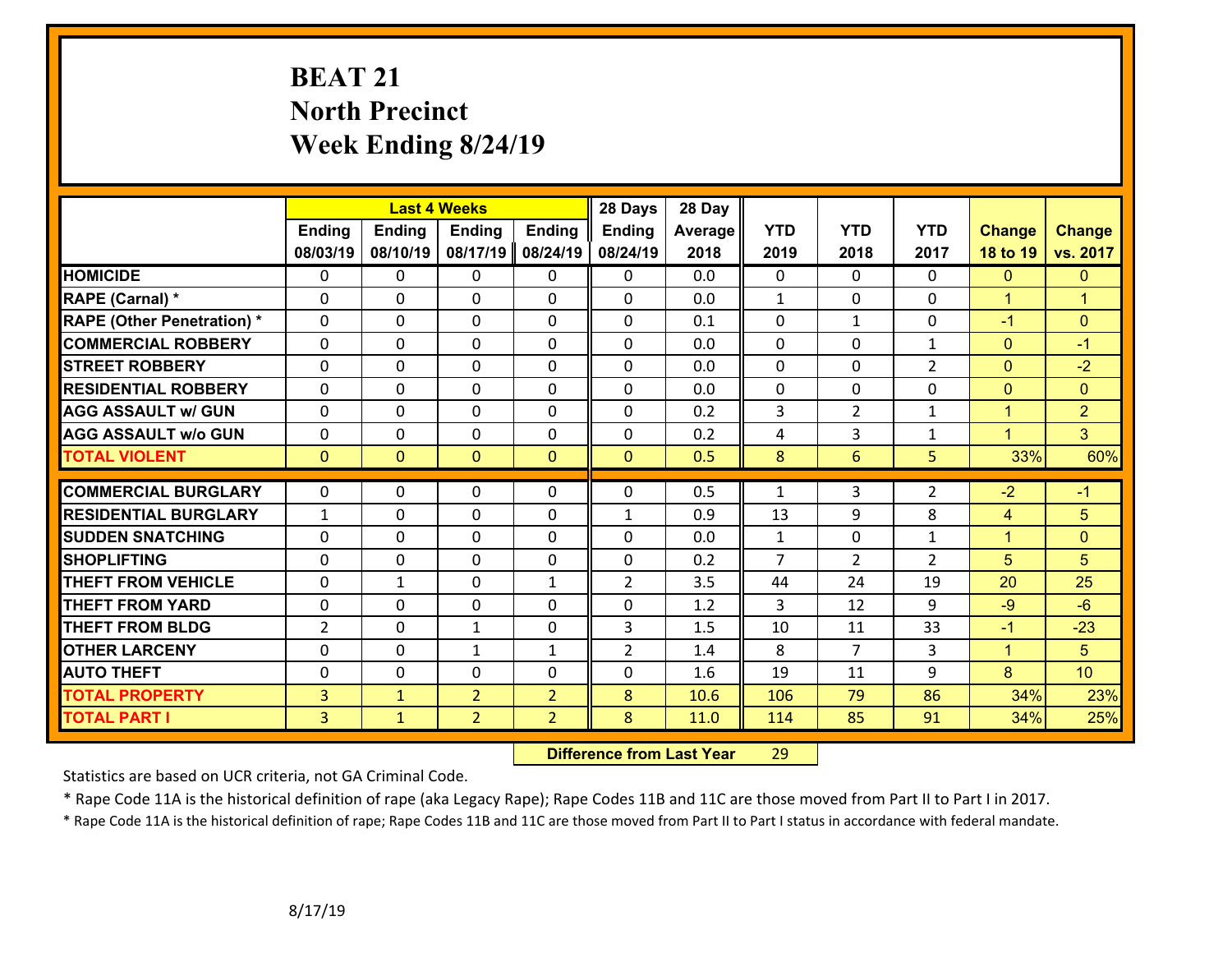# **BEAT 22 North Precinct Week Ending 8/24/19**

|                                   |                |                | <b>Last 4 Weeks</b> |                | 28 Days       | 28 Day  |                |                |                |                |                      |
|-----------------------------------|----------------|----------------|---------------------|----------------|---------------|---------|----------------|----------------|----------------|----------------|----------------------|
|                                   | <b>Ending</b>  | <b>Ending</b>  | <b>Ending</b>       | <b>Ending</b>  | <b>Ending</b> | Average | <b>YTD</b>     | <b>YTD</b>     | <b>YTD</b>     | <b>Change</b>  | <b>Change</b>        |
|                                   | 08/03/19       | 08/10/19       | 08/17/19            | 08/24/19       | 08/24/19      | 2018    | 2019           | 2018           | 2017           | 18 to 19       | vs. 2017             |
| <b>HOMICIDE</b>                   | $\mathbf{0}$   | 0              | $\mathbf{0}$        | 0              | $\mathbf{0}$  | 0.4     | $\mathbf{1}$   | $\overline{3}$ | $\Omega$       | $-2$           | $\blacktriangledown$ |
| RAPE (Carnal) *                   | $\Omega$       | $\Omega$       | $\mathbf 0$         | $\Omega$       | 0             | 0.2     | $\overline{2}$ | $\overline{2}$ | $\mathbf{1}$   | $\overline{0}$ | $\blacktriangleleft$ |
| <b>RAPE (Other Penetration) *</b> | $\Omega$       | $\Omega$       | $\mathbf 0$         | $\Omega$       | $\Omega$      | 0.1     | $\mathbf 0$    | $\mathbf{1}$   | $\mathbf{1}$   | $-1$           | $-1$                 |
| <b>COMMERCIAL ROBBERY</b>         | $\Omega$       | 0              | $\mathbf 0$         | $\Omega$       | 0             | 0.2     | $\mathbf 1$    | $\overline{2}$ | $\overline{2}$ | $-1$           | $-1$                 |
| <b>STREET ROBBERY</b>             | 0              | 0              | $\mathbf 0$         | 0              | 0             | 1.0     | $\overline{7}$ | 8              | $\overline{7}$ | $-1$           | $\mathbf{0}$         |
| <b>RESIDENTIAL ROBBERY</b>        | 0              | 0              | $\mathbf 0$         | 0              | 0             | 0.0     | $\mathbf{1}$   | $\mathbf 0$    | 0              | $\mathbf{1}$   | $\overline{1}$       |
| <b>AGG ASSAULT w/ GUN</b>         | 0              | 1              | $\mathbf 0$         | 0              | $\mathbf{1}$  | 1.4     | 15             | $\overline{7}$ | 18             | 8              | $-3$                 |
| <b>AGG ASSAULT w/o GUN</b>        | $\Omega$       | 0              | $\mathbf 0$         | 0              | 0             | 1.8     | 24             | 15             | 9              | 9              | 15                   |
| <b>TOTAL VIOLENT</b>              | $\overline{0}$ | $\mathbf{1}$   | $\mathbf{0}$        | $\mathbf{0}$   | $\mathbf{1}$  | 5.1     | 51             | 38             | 38             | 34%            | 34%                  |
|                                   |                |                |                     |                |               |         |                |                |                |                |                      |
| <b>COMMERCIAL BURGLARY</b>        | $\Omega$       | 0              | 0                   | 0              | $\Omega$      | 0.5     | 4              | 3              | 6              | $\mathbf{1}$   | $-2$                 |
| <b>RESIDENTIAL BURGLARY</b>       | 0              | 0              | $\mathbf 0$         | $\mathbf{1}$   | $\mathbf{1}$  | 1.8     | 11             | 16             | 13             | $-5$           | $-2$                 |
| <b>SUDDEN SNATCHING</b>           | 0              | 0              | $\mathbf{0}$        | $\Omega$       | 0             | 0.3     | $\overline{2}$ | 3              | $\Omega$       | $-1$           | $\overline{2}$       |
| <b>SHOPLIFTING</b>                | 0              | 0              | 0                   | $\Omega$       | 0             | 3.1     | 6              | 29             | 23             | $-23$          | $-17$                |
| <b>THEFT FROM VEHICLE</b>         | $\mathbf{1}$   | 0              | $\mathbf 0$         | $\overline{2}$ | 3             | 3.0     | 18             | 26             | 21             | $-8$           | $-3$                 |
| <b>THEFT FROM YARD</b>            | 0              | 0              | $\mathbf{1}$        | 0              | $\mathbf{1}$  | 1.6     | 12             | 12             | 11             | $\overline{0}$ | $\overline{1}$       |
| <b>THEFT FROM BLDG</b>            | $\Omega$       | 0              | $\mathbf 0$         | $\Omega$       | 0             | 1.3     | 14             | 11             | 21             | 3              | $-7$                 |
| <b>OTHER LARCENY</b>              | 0              | 0              | $\mathbf 0$         | $\Omega$       | 0             | 0.5     | $\mathbf{1}$   | $\Omega$       | 3              | $\mathbf{1}$   | $-2$                 |
| <b>AUTO THEFT</b>                 | 0              | $\overline{2}$ | 1                   | $\overline{2}$ | 5             | 2.0     | 12             | 20             | 23             | $-8$           | $-11$                |
| <b>TOTAL PROPERTY</b>             | $\mathbf{1}$   | $\overline{2}$ | $\overline{2}$      | 5              | 10            | 14.0    | 80             | 120            | 121            | $-33%$         | $-34%$               |
| <b>TOTAL PART I</b>               | $\mathbf{1}$   | 3 <sup>1</sup> | $\overline{2}$      | 5              | 11            | 19.1    | 131            | 158            | 159            | $-17%$         | $-18%$               |

 **Difference from Last Year**‐27

Statistics are based on UCR criteria, not GA Criminal Code.

\* Rape Code 11A is the historical definition of rape (aka Legacy Rape); Rape Codes 11B and 11C are those moved from Part II to Part I in 2017.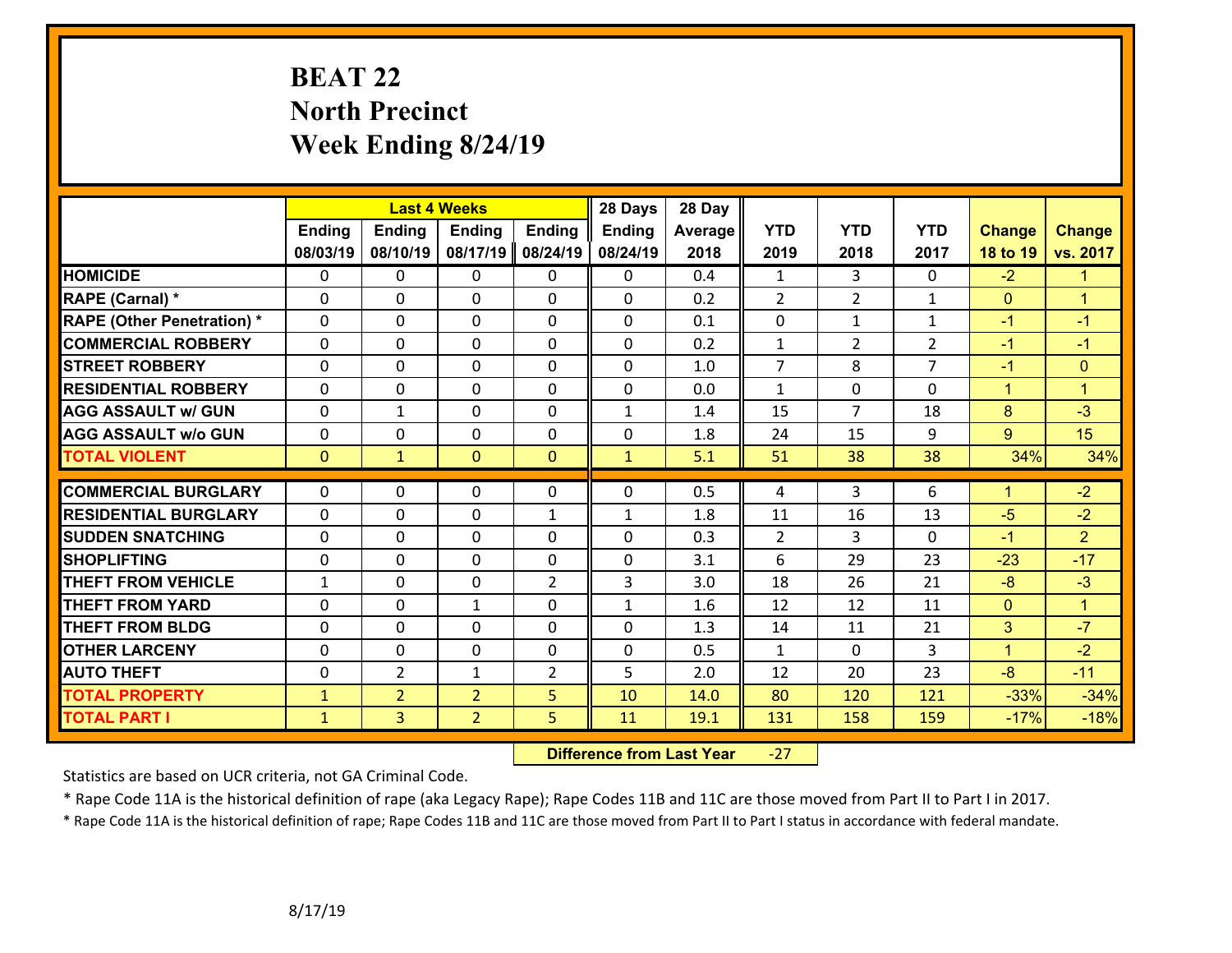# **BEAT 23 North Precinct Week Ending 8/24/19**

|                                   |                |                | <b>Last 4 Weeks</b> |                | 28 Days        | 28 Day  |                |                |                |               |                      |
|-----------------------------------|----------------|----------------|---------------------|----------------|----------------|---------|----------------|----------------|----------------|---------------|----------------------|
|                                   | <b>Ending</b>  | <b>Ending</b>  | <b>Ending</b>       | <b>Ending</b>  | <b>Ending</b>  | Average | <b>YTD</b>     | <b>YTD</b>     | <b>YTD</b>     | <b>Change</b> | <b>Change</b>        |
|                                   | 08/03/19       | 08/10/19       | 08/17/19            | 08/24/19       | 08/24/19       | 2018    | 2019           | 2018           | 2017           | 18 to 19      | vs. 2017             |
| <b>HOMICIDE</b>                   | $\Omega$       | 0              | $\mathbf{0}$        | 0              | $\mathbf{0}$   | 0.1     | $\overline{2}$ | $\mathbf{1}$   | $\mathbf{1}$   | $\mathbf{1}$  | $\blacktriangledown$ |
| RAPE (Carnal) *                   | $\Omega$       | $\Omega$       | $\mathbf 0$         | $\Omega$       | $\Omega$       | 0.2     | $\mathbf{1}$   | $\mathbf{1}$   | $\overline{2}$ | $\Omega$      | $-1$                 |
| <b>RAPE (Other Penetration) *</b> | 0              | 0              | $\mathbf 0$         | 0              | 0              | 0.0     | $\mathbf 0$    | 0              | 0              | $\mathbf{0}$  | $\mathbf{0}$         |
| <b>COMMERCIAL ROBBERY</b>         | 0              | 0              | $\mathbf 0$         | 0              | 0              | 0.1     | $\mathbf 0$    | $\mathbf{1}$   | $\overline{2}$ | $-1$          | $-2$                 |
| <b>STREET ROBBERY</b>             | 0              | 0              | $\mathbf 0$         | $\mathbf{1}$   | $\mathbf{1}$   | 0.2     | 3              | 4              | 5              | $-1$          | $-2$                 |
| <b>RESIDENTIAL ROBBERY</b>        | $\Omega$       | 0              | $\mathbf 0$         | $\Omega$       | 0              | 0.1     | $\Omega$       | $\overline{3}$ | $\mathbf{1}$   | $-3$          | $-1$                 |
| <b>AGG ASSAULT w/ GUN</b>         | $\mathbf{1}$   | 0              | $\mathbf{1}$        | $\mathbf{1}$   | 3              | 1.4     | 11             | 13             | 6              | $-2$          | 5                    |
| <b>AGG ASSAULT w/o GUN</b>        | $\mathbf{1}$   | 0              | $\mathbf 0$         | 0              | $\mathbf{1}$   | 1.4     | 16             | 11             | 12             | 5             | $\overline{4}$       |
| <b>TOTAL VIOLENT</b>              | $\overline{2}$ | $\overline{0}$ | $\mathbf{1}$        | $\overline{2}$ | 5              | 3.4     | 33             | 34             | 29             | $-3%$         | 14%                  |
|                                   |                |                |                     |                |                |         |                |                |                |               |                      |
| <b>COMMERCIAL BURGLARY</b>        | $\mathbf{1}$   | 0              | $\mathbf 0$         | 0              | $\mathbf{1}$   | 1.0     | 6              | 8              | 12             | $-2$          | $-6$                 |
| <b>RESIDENTIAL BURGLARY</b>       | 0              | 1              | $\mathbf 0$         | 0              | $\mathbf{1}$   | 1.2     | 9              | 12             | 13             | $-3$          | $-4$                 |
| <b>SUDDEN SNATCHING</b>           | 0              | 0              | $\mathbf 0$         | 0              | 0              | 0.2     | $\mathbf{1}$   | $\overline{2}$ | 4              | $-1$          | $-3$                 |
| <b>SHOPLIFTING</b>                | $\mathbf{1}$   | 3              | 1                   | $\overline{2}$ | $\overline{7}$ | 2.8     | 13             | 26             | 10             | $-13$         | 3                    |
| <b>THEFT FROM VEHICLE</b>         | $\Omega$       | $\Omega$       | $\mathbf 0$         | $\overline{2}$ | $\overline{2}$ | 2.8     | 19             | 23             | 29             | $-4$          | $-10$                |
| <b>THEFT FROM YARD</b>            | 0              | 0              | $\mathbf 0$         | 0              | 0              | 2.1     | 6              | 15             | 20             | $-9$          | $-14$                |
| <b>THEFT FROM BLDG</b>            | 0              | 0              | $\overline{2}$      | 2              | 4              | 1.8     | 11             | 18             | 18             | $-7$          | $-7$                 |
| <b>OTHER LARCENY</b>              | $\mathbf 0$    | 0              | $\mathbf 0$         | 0              | 0              | 0.5     | $\overline{2}$ | 5              | 3              | $-3$          | $-1$                 |
| <b>AUTO THEFT</b>                 | $\overline{2}$ | $\Omega$       | $\mathbf 0$         | $\mathbf{1}$   | 3              | 1.5     | 9              | 11             | 25             | $-2$          | $-16$                |
| <b>TOTAL PROPERTY</b>             | $\overline{4}$ | $\overline{4}$ | $\overline{3}$      | $\overline{7}$ | 18             | 13.9    | 76             | 120            | 134            | $-37%$        | $-43%$               |
| <b>TOTAL PART I</b>               | 6              | $\overline{4}$ | 4                   | 9              | 23             | 17.3    | 109            | 154            | 163            | $-29%$        | $-33%$               |

 **Difference from Last Year**‐45

Statistics are based on UCR criteria, not GA Criminal Code.

\* Rape Code 11A is the historical definition of rape (aka Legacy Rape); Rape Codes 11B and 11C are those moved from Part II to Part I in 2017.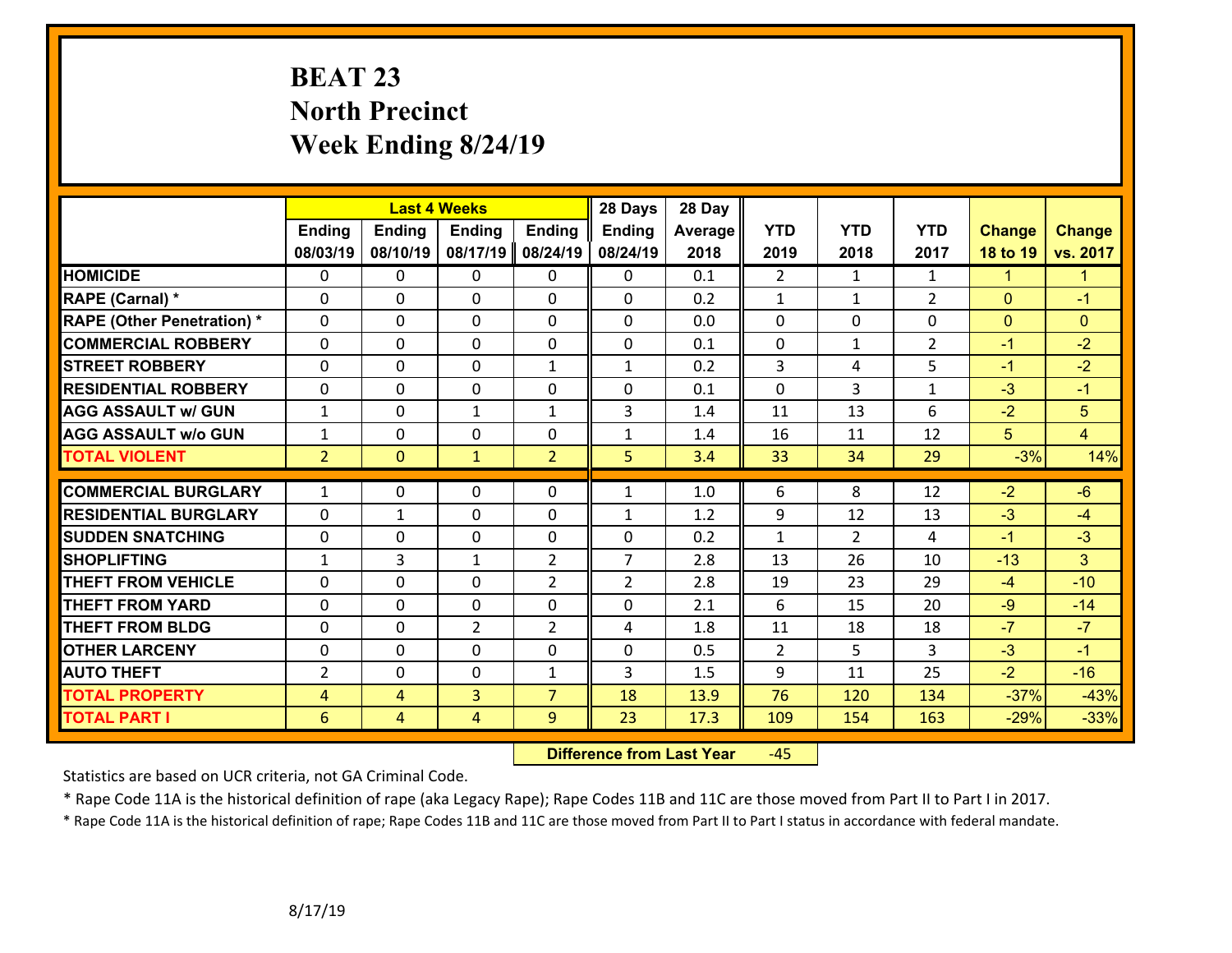# **BEAT 24 North Precinct Week Ending 8/24/19**

|                                   |                |                | <b>Last 4 Weeks</b> |               | 28 Days        | 28 Day  |                |                |                |                 |                      |
|-----------------------------------|----------------|----------------|---------------------|---------------|----------------|---------|----------------|----------------|----------------|-----------------|----------------------|
|                                   | <b>Ending</b>  | <b>Ending</b>  | <b>Ending</b>       | <b>Ending</b> | <b>Ending</b>  | Average | <b>YTD</b>     | <b>YTD</b>     | <b>YTD</b>     | <b>Change</b>   | <b>Change</b>        |
|                                   | 08/03/19       | 08/10/19       | 08/17/19            | 08/24/19      | 08/24/19       | 2018    | 2019           | 2018           | 2017           | 18 to 19        | vs. 2017             |
| <b>HOMICIDE</b>                   | $\Omega$       | 0              | $\mathbf{0}$        | 0             | 0              | 0.0     | $\Omega$       | $\Omega$       | $\Omega$       | $\mathbf{0}$    | $\mathbf{0}$         |
| RAPE (Carnal) *                   | $\Omega$       | 0              | $\mathbf 0$         | 0             | 0              | 0.0     | $\mathbf{1}$   | $\mathbf{0}$   | $\mathbf{1}$   | $\mathbf{1}$    | $\mathbf{0}$         |
| <b>RAPE (Other Penetration) *</b> | $\Omega$       | 0              | $\mathbf 0$         | 0             | 0              | 0.0     | $\mathbf{1}$   | 0              | 0              | $\mathbf{1}$    | $\blacktriangleleft$ |
| <b>COMMERCIAL ROBBERY</b>         | 0              | 0              | $\mathbf 0$         | $\Omega$      | 0              | 0.0     | $\mathbf 0$    | $\mathbf 0$    | $\overline{2}$ | $\overline{0}$  | $-2$                 |
| <b>STREET ROBBERY</b>             | 0              | 1              | $\mathbf 0$         | 0             | $\mathbf{1}$   | 0.6     | 5              | 4              | 10             | $\mathbf{1}$    | $-5$                 |
| <b>RESIDENTIAL ROBBERY</b>        | 0              | 0              | $\mathbf 0$         | 0             | 0              | 0.0     | $\mathbf{1}$   | 0              | $\Omega$       | $\mathbf{1}$    | $\overline{1}$       |
| <b>AGG ASSAULT w/ GUN</b>         | 0              | 0              | $\mathbf 0$         | $\Omega$      | 0              | 0.3     | $\mathbf 1$    | $\mathbf{1}$   | 4              | $\overline{0}$  | $-3$                 |
| <b>AGG ASSAULT w/o GUN</b>        | $\mathbf{1}$   | 1              | $\overline{2}$      | 0             | 4              | 0.9     | $\overline{7}$ | 5              | 0              | $\overline{2}$  | $\overline{7}$       |
| <b>TOTAL VIOLENT</b>              | $\mathbf{1}$   | $\overline{2}$ | $\overline{2}$      | $\mathbf{0}$  | 5              | 1.8     | 16             | 10             | 17             | 60%             | $-6%$                |
|                                   |                |                |                     |               |                |         |                |                |                |                 |                      |
| <b>COMMERCIAL BURGLARY</b>        | $\Omega$       | 0              | 1                   | $\Omega$      | $\mathbf{1}$   | 0.2     | 5              | $\mathbf{1}$   | 1              | 4               | $\overline{4}$       |
| <b>RESIDENTIAL BURGLARY</b>       | $\mathbf{1}$   | 1              | 0                   | 0             | $\overline{2}$ | 0.6     | 8              | 6              | 7              | $\overline{2}$  | $\mathbf{1}$         |
| <b>SUDDEN SNATCHING</b>           | 0              | 0              | $\mathbf{1}$        | 0             | $\mathbf{1}$   | 0.5     | $\mathbf{1}$   | 3              | $\mathbf{1}$   | $-2$            | $\mathbf{0}$         |
| <b>SHOPLIFTING</b>                | $\mathbf{1}$   | 1              | $\mathbf 0$         | $\Omega$      | $\overline{2}$ | 4.7     | 24             | 55             | 41             | $-31$           | $-17$                |
| <b>THEFT FROM VEHICLE</b>         | $\mathbf{1}$   | 1              | 1                   | $\mathbf{1}$  | 4              | 3.9     | 37             | 25             | 71             | 12              | $-34$                |
| <b>THEFT FROM YARD</b>            | 0              | $\overline{2}$ | $\overline{2}$      | 3             | $\overline{7}$ | 1.9     | 37             | 15             | 26             | 22              | 11                   |
| <b>THEFT FROM BLDG</b>            | $\overline{2}$ | 0              | 1                   | $\Omega$      | 3              | 1.9     | 9              | 18             | 9              | $-9$            | $\mathbf{0}$         |
| <b>OTHER LARCENY</b>              | $\mathbf{1}$   | 0              | 0                   | $\Omega$      | $\mathbf{1}$   | 0.7     | 9              | $\overline{3}$ | 6              | $6\overline{6}$ | $\overline{3}$       |
| <b>AUTO THEFT</b>                 | $\mathbf{1}$   | 0              | $\mathbf{1}$        | $\mathbf{1}$  | 3              | 1.0     | $\overline{7}$ | 8              | 28             | $-1$            | $-21$                |
| <b>TOTAL PROPERTY</b>             | $\overline{7}$ | 5              | $\overline{7}$      | 5             | 24             | 15.3    | 137            | 134            | 190            | 2%              | $-28%$               |
| <b>TOTAL PART I</b>               | 8              | $\overline{7}$ | 9                   | 5             | 29             | 17.2    | 153            | 144            | 207            | 6%              | $-26%$               |

 **Difference from Last Year**r 9

Statistics are based on UCR criteria, not GA Criminal Code.

\* Rape Code 11A is the historical definition of rape (aka Legacy Rape); Rape Codes 11B and 11C are those moved from Part II to Part I in 2017.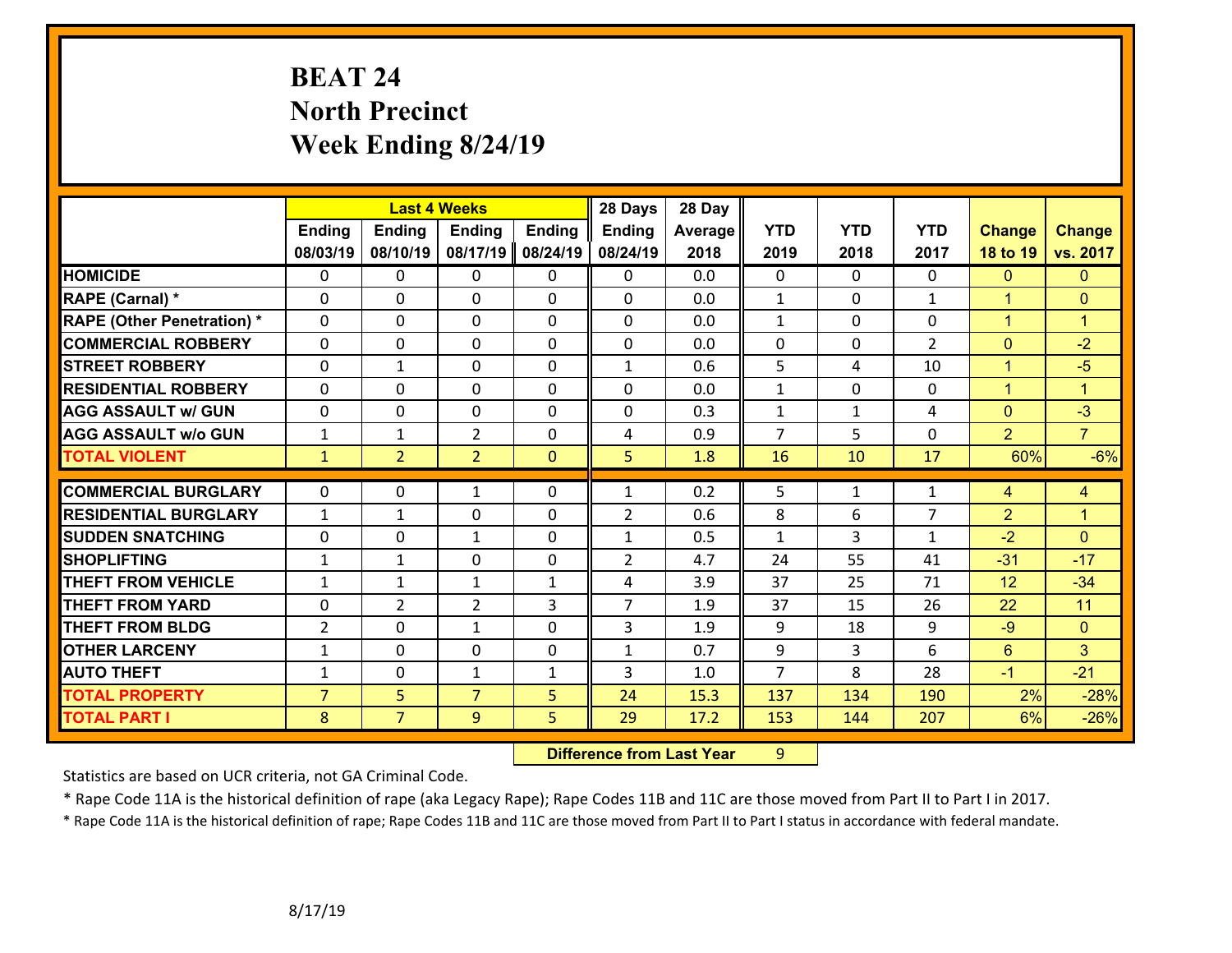# **BEAT 25 North Precinct Week Ending 8/24/19**

|                                   |                |                | <b>Last 4 Weeks</b> |               | 28 Days        | 28 Day  |                |                |                |               |                |
|-----------------------------------|----------------|----------------|---------------------|---------------|----------------|---------|----------------|----------------|----------------|---------------|----------------|
|                                   | <b>Ending</b>  | <b>Ending</b>  | <b>Ending</b>       | <b>Ending</b> | <b>Ending</b>  | Average | <b>YTD</b>     | <b>YTD</b>     | <b>YTD</b>     | <b>Change</b> | <b>Change</b>  |
|                                   | 08/03/19       | 08/10/19       | 08/17/19            | 08/24/19      | 08/24/19       | 2018    | 2019           | 2018           | 2017           | 18 to 19      | vs. 2017       |
| <b>HOMICIDE</b>                   | $\Omega$       | 0              | $\mathbf{0}$        | 0             | $\mathbf{0}$   | 0.0     | $\mathbf 0$    | $\Omega$       | $\Omega$       | $\Omega$      | $\mathbf{0}$   |
| RAPE (Carnal) *                   | $\Omega$       | $\Omega$       | $\mathbf 0$         | $\Omega$      | $\Omega$       | 0.2     | $\mathbf{1}$   | $\overline{2}$ | $\overline{2}$ | $-1$          | $-1$           |
| <b>RAPE (Other Penetration) *</b> | 0              | 0              | $\mathbf 0$         | 0             | 0              | 0.0     | $\mathbf 0$    | 0              | 0              | $\mathbf{0}$  | $\mathbf{0}$   |
| <b>COMMERCIAL ROBBERY</b>         | 0              | 0              | $\mathbf 0$         | 0             | $\Omega$       | 0.0     | $\mathbf{1}$   | $\mathbf{0}$   | $\mathbf{1}$   | $\mathbf{1}$  | $\mathbf{0}$   |
| <b>STREET ROBBERY</b>             | 0              | 0              | $\mathbf 0$         | $\Omega$      | 0              | 1.2     | 4              | 8              | 16             | $-4$          | $-12$          |
| <b>RESIDENTIAL ROBBERY</b>        | $\Omega$       | 0              | $\mathbf 0$         | $\Omega$      | 0              | 0.0     | $\mathbf 0$    | $\Omega$       | 0              | $\mathbf{0}$  | $\overline{0}$ |
| <b>AGG ASSAULT w/ GUN</b>         | 0              | 0              | $\mathbf 0$         | 0             | 0              | 0.2     | $\overline{2}$ | 3              | $\overline{2}$ | $-1$          | $\mathbf{0}$   |
| <b>AGG ASSAULT w/o GUN</b>        | 0              | 0              | $\mathbf 0$         | 0             | 0              | 0.3     | 4              | 4              | 3              | $\mathbf{0}$  | $\overline{1}$ |
| <b>TOTAL VIOLENT</b>              | $\mathbf{0}$   | $\overline{0}$ | $\mathbf{0}$        | $\mathbf{0}$  | $\mathbf{0}$   | 1.9     | 12             | 17             | 24             | $-29%$        | $-50%$         |
|                                   |                |                |                     |               |                |         |                |                |                |               |                |
| <b>COMMERCIAL BURGLARY</b>        | $\Omega$       | 3              | $\mathbf 0$         | $\mathbf{1}$  | 4              | 0.1     | $\overline{7}$ | $\mathbf{1}$   | 3              | 6             | $\overline{4}$ |
| <b>RESIDENTIAL BURGLARY</b>       | 0              | 0              | 1                   | 0             | $\mathbf{1}$   | 0.2     | 14             | 3              | $\overline{2}$ | 11            | 12             |
| <b>SUDDEN SNATCHING</b>           | 0              | 0              | $\mathbf 0$         | 0             | $\Omega$       | 0.1     | $\mathbf{1}$   | $\mathbf{0}$   | $\mathbf{1}$   | $\mathbf{1}$  | $\overline{0}$ |
| <b>SHOPLIFTING</b>                | 0              | 0              | $\mathbf 0$         | 0             | 0              | 1.4     | 13             | 8              | 23             | 5             | $-10$          |
| <b>THEFT FROM VEHICLE</b>         | $\overline{2}$ | $\overline{2}$ | 1                   | $\mathbf{1}$  | 6              | 4.7     | 40             | 34             | 51             | 6             | $-11$          |
| <b>THEFT FROM YARD</b>            | $\mathbf{1}$   | 0              | $\overline{2}$      | 0             | 3              | 2.1     | 16             | 17             | 45             | $-1$          | $-29$          |
| <b>THEFT FROM BLDG</b>            | 0              | 0              | $\mathbf 0$         | $\Omega$      | 0              | 1.5     | 11             | 16             | 27             | $-5$          | $-16$          |
| <b>OTHER LARCENY</b>              | $\mathbf 0$    | 0              | $\mathbf 0$         | 0             | $\mathbf 0$    | 1.0     | 4              | 6              | 8              | $-2$          | $-4$           |
| <b>AUTO THEFT</b>                 | $\mathbf{1}$   | $\Omega$       | $\mathbf 0$         | $\mathbf{1}$  | $\overline{2}$ | 1.4     | 9              | 10             | 21             | $-1$          | $-12$          |
| <b>TOTAL PROPERTY</b>             | $\overline{4}$ | 5              | $\overline{4}$      | 3             | 16             | 12.4    | 115            | 95             | 181            | 21%           | $-36%$         |
| <b>TOTAL PART I</b>               | $\overline{4}$ | 5              | 4                   | 3             | 16             | 14.3    | 127            | 112            | 205            | 13%           | $-38%$         |

 **Difference from Last Year**r 15

Statistics are based on UCR criteria, not GA Criminal Code.

\* Rape Code 11A is the historical definition of rape (aka Legacy Rape); Rape Codes 11B and 11C are those moved from Part II to Part I in 2017.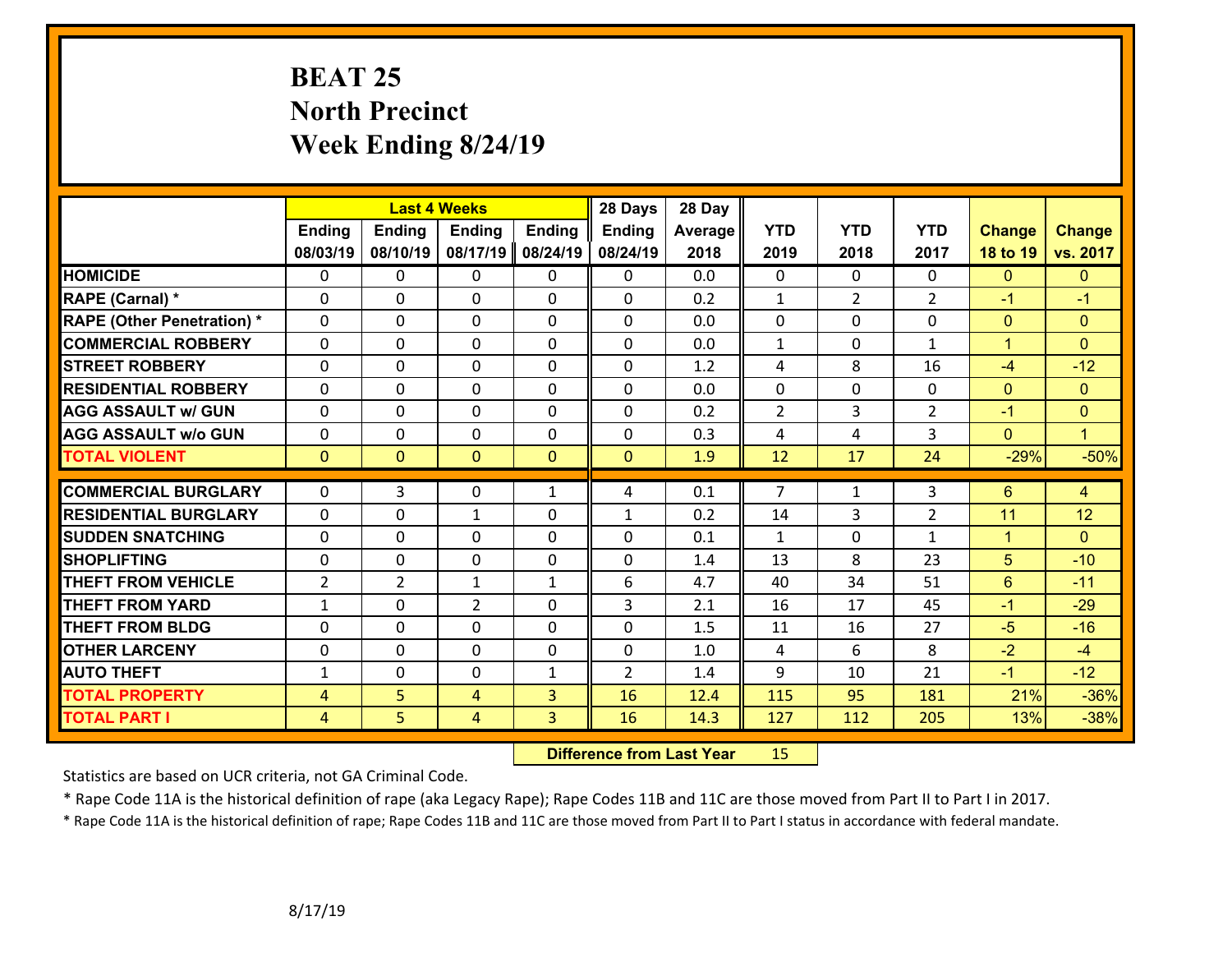# **BEAT 26 North Precinct Week Ending 8/24/19**

|                                   |                |                | <b>Last 4 Weeks</b> |               | 28 Days        | 28 Day  |              |                |                |               |                |
|-----------------------------------|----------------|----------------|---------------------|---------------|----------------|---------|--------------|----------------|----------------|---------------|----------------|
|                                   | <b>Ending</b>  | <b>Ending</b>  | <b>Ending</b>       | <b>Ending</b> | Ending         | Average | <b>YTD</b>   | <b>YTD</b>     | <b>YTD</b>     | <b>Change</b> | <b>Change</b>  |
|                                   | 08/03/19       | 08/10/19       | 08/17/19            | 08/24/19      | 08/24/19       | 2018    | 2019         | 2018           | 2017           | 18 to 19      | vs. 2017       |
| <b>HOMICIDE</b>                   | $\mathbf{0}$   | $\mathbf{1}$   | $\mathbf{0}$        | $\mathbf{0}$  | $\mathbf{1}$   | 0.0     | $\mathbf{1}$ | $\mathbf{0}$   | 0              | $\mathbf{1}$  | $\mathbf{1}$   |
| RAPE (Carnal) *                   | $\Omega$       | 0              | $\mathbf 0$         | 0             | 0              | 0.2     | $\mathbf{1}$ | $\overline{2}$ | $\mathbf{1}$   | $-1$          | $\mathbf{0}$   |
| <b>RAPE (Other Penetration) *</b> | $\Omega$       | $\Omega$       | $\mathbf 0$         | $\Omega$      | $\Omega$       | 0.1     | $\mathbf 0$  | $\mathbf{1}$   | $\mathbf{1}$   | $-1$          | $-1$           |
| <b>COMMERCIAL ROBBERY</b>         | 0              | 0              | 0                   | 0             | 0              | 0.0     | $\mathbf{0}$ | $\Omega$       | $\overline{2}$ | $\mathbf{0}$  | $-2$           |
| <b>STREET ROBBERY</b>             | $\Omega$       | $\Omega$       | $\Omega$            | $\Omega$      | 0              | 1.2     | 9            | 8              | 3              | $\mathbf{1}$  | $6\phantom{1}$ |
| <b>RESIDENTIAL ROBBERY</b>        | $\Omega$       | 0              | $\mathbf 0$         | $\Omega$      | 0              | 0.0     | $\mathbf 0$  | $\Omega$       | $\Omega$       | $\mathbf{0}$  | $\mathbf{0}$   |
| <b>AGG ASSAULT w/ GUN</b>         | $\Omega$       | 0              | $\mathbf 0$         | $\Omega$      | 0              | 0.2     | 3            | $\Omega$       | 3              | 3             | $\mathbf{0}$   |
| <b>AGG ASSAULT w/o GUN</b>        | $\mathbf{1}$   | 0              | $\mathbf{1}$        | $\Omega$      | $\overline{2}$ | 1.8     | 13           | 16             | 11             | $-3$          | $\overline{2}$ |
| <b>TOTAL VIOLENT</b>              | $\mathbf{1}$   | $\mathbf{1}$   | $\mathbf{1}$        | $\mathbf{0}$  | 3              | 3.5     | 27           | 27             | 21             | 0%            | 29%            |
|                                   |                |                |                     |               |                |         |              |                |                |               |                |
| <b>COMMERCIAL BURGLARY</b>        | $\mathbf{1}$   | 1              | $\mathbf{0}$        | $\Omega$      | $\overline{2}$ | 0.2     | 5            | $\mathbf{1}$   | 8              | 4             | $-3$           |
| <b>RESIDENTIAL BURGLARY</b>       | $\Omega$       | 0              | $\mathbf 0$         | $\Omega$      | $\Omega$       | 0.2     | $\mathbf 1$  | $\mathbf{1}$   | $\mathbf{1}$   | $\mathbf{0}$  | $\mathbf{0}$   |
| <b>SUDDEN SNATCHING</b>           | 0              | 0              | $\mathbf 0$         | 0             | 0              | 0.8     | 5            | 9              | 15             | $-4$          | $-10$          |
| <b>SHOPLIFTING</b>                | 0              | 0              | $\mathbf 0$         | $\mathbf{1}$  | $\mathbf 1$    | 2.5     | 22           | 21             | 25             | $\mathbf{1}$  | $-3$           |
| <b>THEFT FROM VEHICLE</b>         | 0              | 0              | 3                   | $\mathbf{1}$  | 4              | 2.8     | 24           | 23             | 34             | $\mathbf{1}$  | $-10$          |
| <b>THEFT FROM YARD</b>            | 0              | 0              | $\mathbf 0$         | $\mathbf{1}$  | $\mathbf{1}$   | 2.2     | 12           | 14             | 23             | $-2$          | $-11$          |
| <b>THEFT FROM BLDG</b>            | $\Omega$       | 0              | $\mathbf 0$         | $\mathbf{1}$  | 1              | 2.8     | 16           | 22             | 39             | $-6$          | $-23$          |
| <b>OTHER LARCENY</b>              | 0              | 0              | $\mathbf 0$         | $\mathbf{1}$  | 1              | 1.0     | 3            | 5              | $\overline{2}$ | $-2$          | $\overline{1}$ |
| <b>AUTO THEFT</b>                 | $\mathbf{0}$   | 0              | $\overline{2}$      | $\Omega$      | $\overline{2}$ | 1.5     | 5            | 13             | 12             | $-8$          | $-7$           |
| <b>TOTAL PROPERTY</b>             | $\mathbf{1}$   | $\mathbf{1}$   | $\overline{5}$      | 5             | 12             | 14.0    | 93           | 109            | 159            | $-15%$        | $-42%$         |
| <b>TOTAL PART I</b>               | $\overline{2}$ | $\overline{2}$ | $6\overline{6}$     | 5             | 15             | 17.5    | 120          | 136            | 180            | $-12%$        | $-33%$         |

 **Difference from Last Year**r -16

Statistics are based on UCR criteria, not GA Criminal Code.

\* Rape Code 11A is the historical definition of rape (aka Legacy Rape); Rape Codes 11B and 11C are those moved from Part II to Part I in 2017.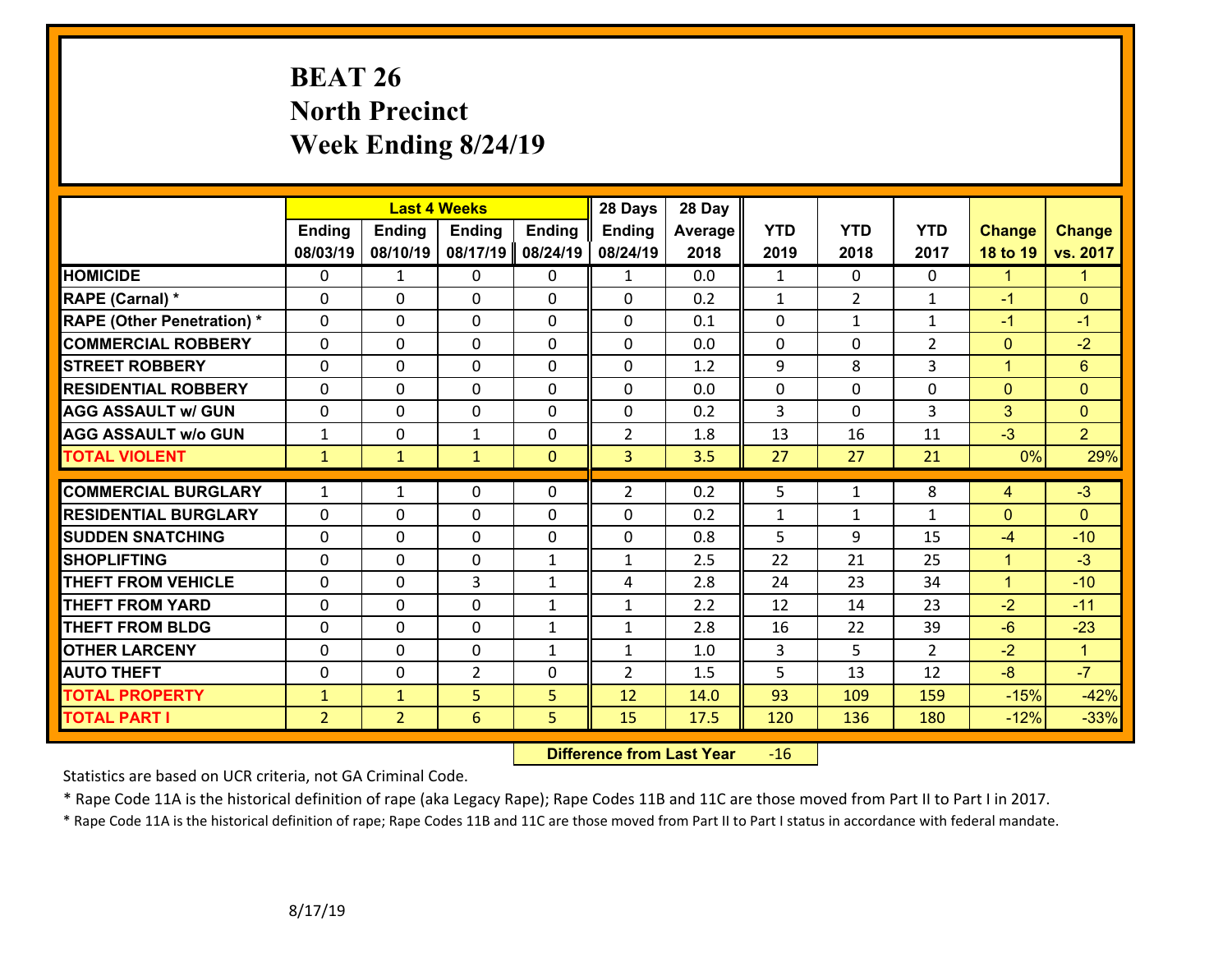# **BEAT 27 North Precinct Week Ending 8/24/19**

|                                   |                | <b>Last 4 Weeks</b> |                |                | 28 Days        | 28 Day  |                |                |                |                |                      |
|-----------------------------------|----------------|---------------------|----------------|----------------|----------------|---------|----------------|----------------|----------------|----------------|----------------------|
|                                   | <b>Ending</b>  | Ending              | <b>Ending</b>  | <b>Ending</b>  | <b>Ending</b>  | Average | <b>YTD</b>     | <b>YTD</b>     | <b>YTD</b>     | <b>Change</b>  | <b>Change</b>        |
|                                   | 08/03/19       | 08/10/19            | 08/17/19       | 08/24/19       | 08/24/19       | 2018    | 2019           | 2018           | 2017           | 18 to 19       | vs. 2017             |
| <b>HOMICIDE</b>                   | $\Omega$       | 0                   | $\mathbf{0}$   | $\mathbf{0}$   | $\Omega$       | 0.0     | $\Omega$       | $\Omega$       | $\overline{2}$ | $\Omega$       | $-2$                 |
| RAPE (Carnal) *                   | $\Omega$       | 0                   | $\mathbf{0}$   | 0              | 0              | 0.2     | $\mathbf 0$    | $\Omega$       | 6              | $\mathbf{0}$   | $-6$                 |
| <b>RAPE (Other Penetration) *</b> | $\Omega$       | 0                   | 0              | $\mathbf{1}$   | $\mathbf{1}$   | 0.2     | $\mathbf{1}$   | $\overline{2}$ | $\overline{2}$ | $-1$           | $-1$                 |
| <b>COMMERCIAL ROBBERY</b>         | 0              | $\mathbf{1}$        | 0              | 0              | $\mathbf{1}$   | 0.2     | $\mathbf{1}$   | $\overline{2}$ | 0              | $-1$           | $\blacktriangleleft$ |
| <b>STREET ROBBERY</b>             | 0              | $\mathbf{1}$        | 0              | 0              | $\mathbf{1}$   | 0.8     | 10             | 5              | $\overline{7}$ | 5              | 3 <sup>1</sup>       |
| <b>RESIDENTIAL ROBBERY</b>        | 0              | 0                   | 0              | 0              | 0              | 0.2     | $\mathbf{1}$   | $\overline{2}$ | 0              | $-1$           | $\blacktriangleleft$ |
| <b>AGG ASSAULT w/ GUN</b>         | 0              | 0                   | $\overline{2}$ | $\Omega$       | $\overline{2}$ | 1.1     | 11             | 10             | 5              | $\mathbf{1}$   | $6\phantom{1}6$      |
| <b>AGG ASSAULT w/o GUN</b>        | 0              | 0                   | $\mathbf{1}$   | 0              | 1              | 1.1     | 27             | 6              | 11             | 21             | 16                   |
| <b>TOTAL VIOLENT</b>              | $\overline{0}$ | $\overline{2}$      | 3              | $\mathbf{1}$   | 6              | 3.5     | 51             | 27             | 33             | 89%            | 55%                  |
|                                   |                |                     |                |                |                |         |                |                |                |                |                      |
| <b>COMMERCIAL BURGLARY</b>        | $\Omega$       | 0                   | $\mathbf{0}$   | $\Omega$       | $\Omega$       | 0.4     | 3              | 5              | 3              | $-2$           | $\Omega$             |
| <b>RESIDENTIAL BURGLARY</b>       | 0              | 0                   | 0              | 0              | 0              | 0.8     | 4              | 6              | 3              | $-2$           | $\overline{1}$       |
| <b>SUDDEN SNATCHING</b>           | 0              | 0                   | $\mathbf 0$    | 0              | 0              | 0.5     | $\overline{2}$ | 6              | 13             | $-4$           | $-11$                |
| <b>SHOPLIFTING</b>                | $\mathbf{1}$   | 0                   | 0              | 4              | 5              | 3.3     | 21             | 32             | 14             | $-11$          | $\overline{7}$       |
| <b>THEFT FROM VEHICLE</b>         | $\mathbf{1}$   | $\mathbf{1}$        | 3              | $\mathbf{1}$   | 6              | 2.5     | 28             | 17             | 31             | 11             | $-3$                 |
| <b>THEFT FROM YARD</b>            | 0              | 0                   | 0              | $\mathbf{1}$   | $\mathbf{1}$   | 1.5     | 4              | 13             | 13             | $-9$           | $-9$                 |
| <b>THEFT FROM BLDG</b>            | 0              | 0                   | $\mathbf{0}$   | $\Omega$       | 0              | 2.9     | 22             | 27             | 29             | $-5$           | $-7$                 |
| <b>OTHER LARCENY</b>              | 0              | 0                   | 0              | $\Omega$       | 0              | 0.5     | $\overline{2}$ | $\overline{2}$ | $\overline{2}$ | $\overline{0}$ | $\overline{0}$       |
| <b>AUTO THEFT</b>                 | 0              | $\mathbf{1}$        | $\mathbf{1}$   | $\mathbf{1}$   | 3              | 1.2     | 8              | 9              | 8              | $-1$           | $\overline{0}$       |
| <b>TOTAL PROPERTY</b>             | $\overline{2}$ | $\overline{2}$      | 4              | $\overline{7}$ | 15             | 13.6    | 94             | 117            | 116            | $-20%$         | $-19%$               |
| <b>TOTAL PART I</b>               | $\overline{2}$ | 4                   | $\overline{7}$ | 8              | 21             | 17.1    | 145            | 144            | 149            | 1%             | $-3%$                |

 **Difference from Last Year**r <u>1</u>

Statistics are based on UCR criteria, not GA Criminal Code.

\* Rape Code 11A is the historical definition of rape (aka Legacy Rape); Rape Codes 11B and 11C are those moved from Part II to Part I in 2017.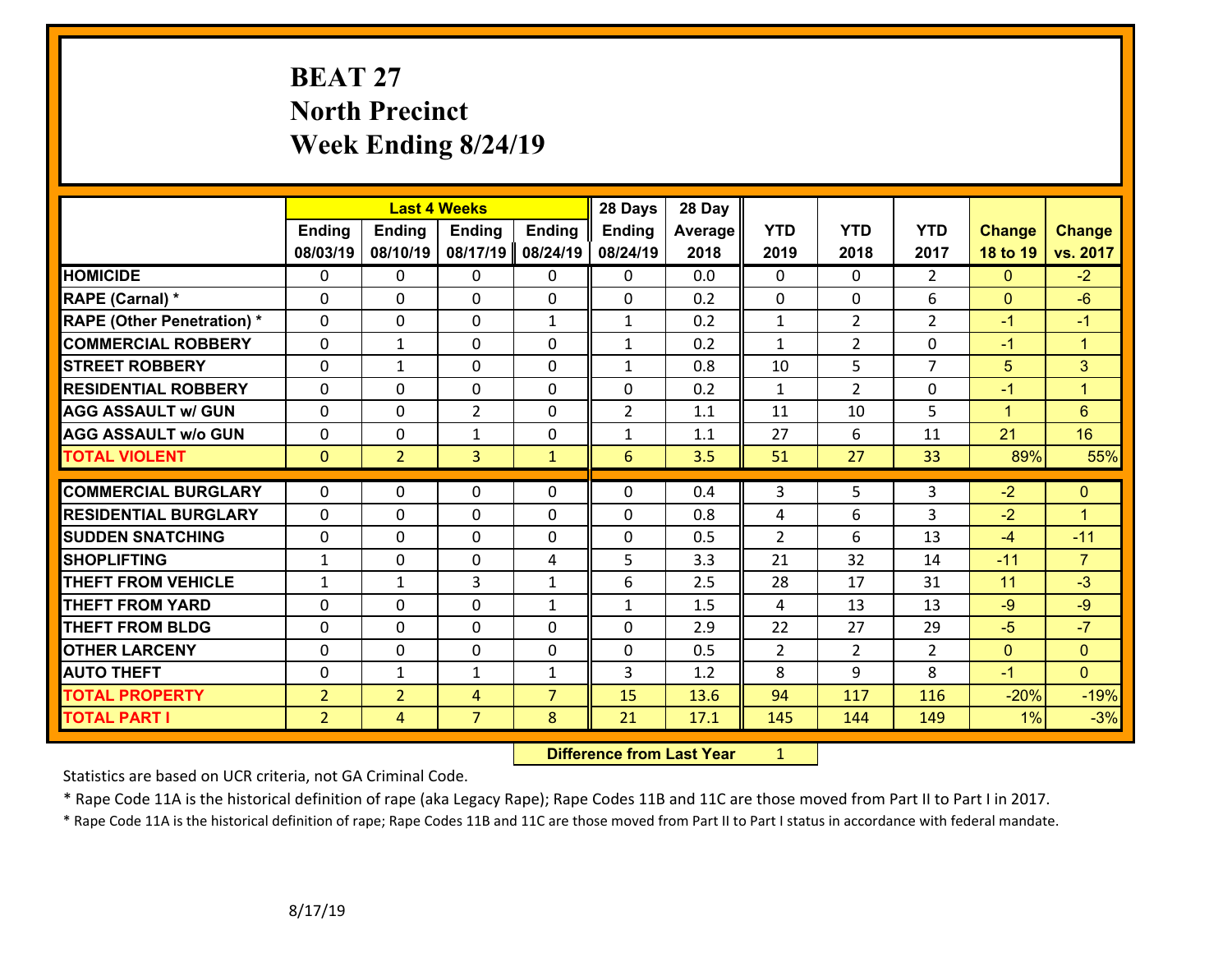

### **COMPSTATCENTRAL PRECINCTWeek Ending 8/24/19**

#### **PRECINCT COMMANDER:**

**CAPT. TONYA REID**

|                                  | Week           | <b>Week</b>    | Weekly                  | 28-Day         | 28-Day         | Avg            |            |                |            |               |          |
|----------------------------------|----------------|----------------|-------------------------|----------------|----------------|----------------|------------|----------------|------------|---------------|----------|
|                                  | <b>Ending</b>  | Ending         | Avg                     | <b>Ending</b>  | <b>Ending</b>  | $28-Day$       | <b>YTD</b> | <b>YTD</b>     | <b>YTD</b> | <b>Change</b> | Change   |
|                                  | 8/24/19        | 8/17/19        | 2018                    | 8/24/19        | 7/26/19        | 2018           | 2019       | 2018           | 2017       | 18 to 19      | vs. 2017 |
| <b>HOMICIDE</b>                  | 0              | $\Omega$       | $\mathbf{0}$            | 0              |                |                | 3          | 1              | 6          | $\mathcal{P}$ | $-3$     |
| <b>RAPE (Carnal) *</b>           | 0              | $\Omega$       | $\mathbf 0$             | $\mathbf{0}$   |                |                | 7          | 11             | 13         | -4            | $-6$     |
| <b>RAPE (Other Penetration)*</b> | $\mathbf 0$    | $\Omega$       | $\mathbf 0$             | $\mathbf{0}$   | 0              |                | 4          | 6              | 6          | -5            | $-5$     |
| <b>COMMERCIAL ROBBERY</b>        | $\overline{2}$ | $\Omega$       | $\mathbf 0$             | 4              | 3              |                | 10         | 5              | 11         | 5             | $-17$    |
| <b>ISTREET ROBBERY</b>           | 1              | 3              | $\overline{\mathbf{A}}$ | 6              | 5              | 5              | 40         | 35             | 40         | 5             | $\Omega$ |
| <b>RESIDENTIAL ROBBERY</b>       | 0              | $\Omega$       | $\mathbf 0$             | 0              | 0              |                | 3          | 5              | 5          | $-2$          | $-2$     |
| <b>AGG ASSAULT w/ GUN</b>        |                | 2              | 2                       | $\overline{7}$ | 9              | $\overline{ }$ | 65         | 52             | 71         | 13            | $-6$     |
| <b>AGG ASSAULT w/o GUN</b>       | $\overline{2}$ |                | $\overline{2}$          | 4              | 9              | $\overline{ }$ | 81         | 53             | 54         | 28            | 27       |
| <b>TOTAL VIOLENT</b>             | 6              | 6              | 5                       | 21             | 28             | 22             | 210        | 168            | 206        | 25%           | 2%       |
|                                  |                |                |                         |                |                |                |            |                |            |               |          |
| <b>COMMERCIAL BURGLARY</b>       |                | 2              |                         | 5              | 6              | 3              | 32         | 25             | 27         |               | 5        |
| <b>RESIDENTIAL BURGLARY</b>      | $\mathbf{2}$   | 4              | 4                       | 14             | 25             | 15             | 128        | 145            | 140        | $-17$         | $-12$    |
| <b>SUDDEN SNATCHING</b>          |                | $\Omega$       | $\mathbf 0$             | $\overline{2}$ | 2              |                | 8          | $\overline{ }$ | 18         |               | $-10$    |
| <b>ISHOPLIFTING</b>              | 3              | 15             | 4                       | 28             | 21             | 17             | 165        | 132            | 173        | 33            | -8       |
| <b>THEFT FROM VEHICLE</b>        | 9              | 6              | $\overline{ }$          | 36             | 27             | 26             | 215        | 209            | 283        | 6             | $-68$    |
| <b>THEFT FROM YARD</b>           | 3              | $\Omega$       | 4                       | 13             | 11             | 16             | 122        | 121            | 150        |               | $-28$    |
| <b>THEFT FROM BLDG</b>           | 5              | $\Omega$       | 3                       | 15             | 10             | 13             | 87         | 114            | 127        | $-27$         | $-40$    |
| <b>OTHER LARCENY</b>             | $\overline{2}$ | 2              | $\overline{\mathbf{A}}$ | 5              | $\overline{7}$ | 5              | 52         | 24             | 29         | 28            | 23       |
| <b>AUTO THEFT</b>                |                | $\overline{2}$ | 4                       | ۰,             | 8              | 14             | 85         | 128            | 146        | $-43$         | $-61$    |
| <b>TOTAL PROPERTY</b>            | 27             | 31             | 27                      | 125            | 117            | 109            | 894        | 905            | 1093       | $-1%$         | $-18%$   |
| <b>TOTAL PART I</b>              | 33             | 37             | 33                      | 146            | 145            | 131            | 1104       | 1073           | 1299       | 3%            | $-15%$   |

Statistics are based on UCR criteria, not GA Criminal Code, and are **Difference from Last Year** 31

preliminary, based on RMS data at the time prepared, and are subject to change.

Cell Shading: white is within 0.6 standard deviation of the mean; red is above; green is below.

\* Code 11A is the pre‐2016 definition of rape; Codes 11B and 11C are by federal mandate in 2016.

| <b>Arrests</b> | Week<br><b>Ending</b><br>8/17/19 | <b>YTD</b><br>2019 |
|----------------|----------------------------------|--------------------|
| Felony         |                                  | 264                |
| <b>Drugs</b>   |                                  | 129                |
| Guns           |                                  |                    |
| Gangs          |                                  |                    |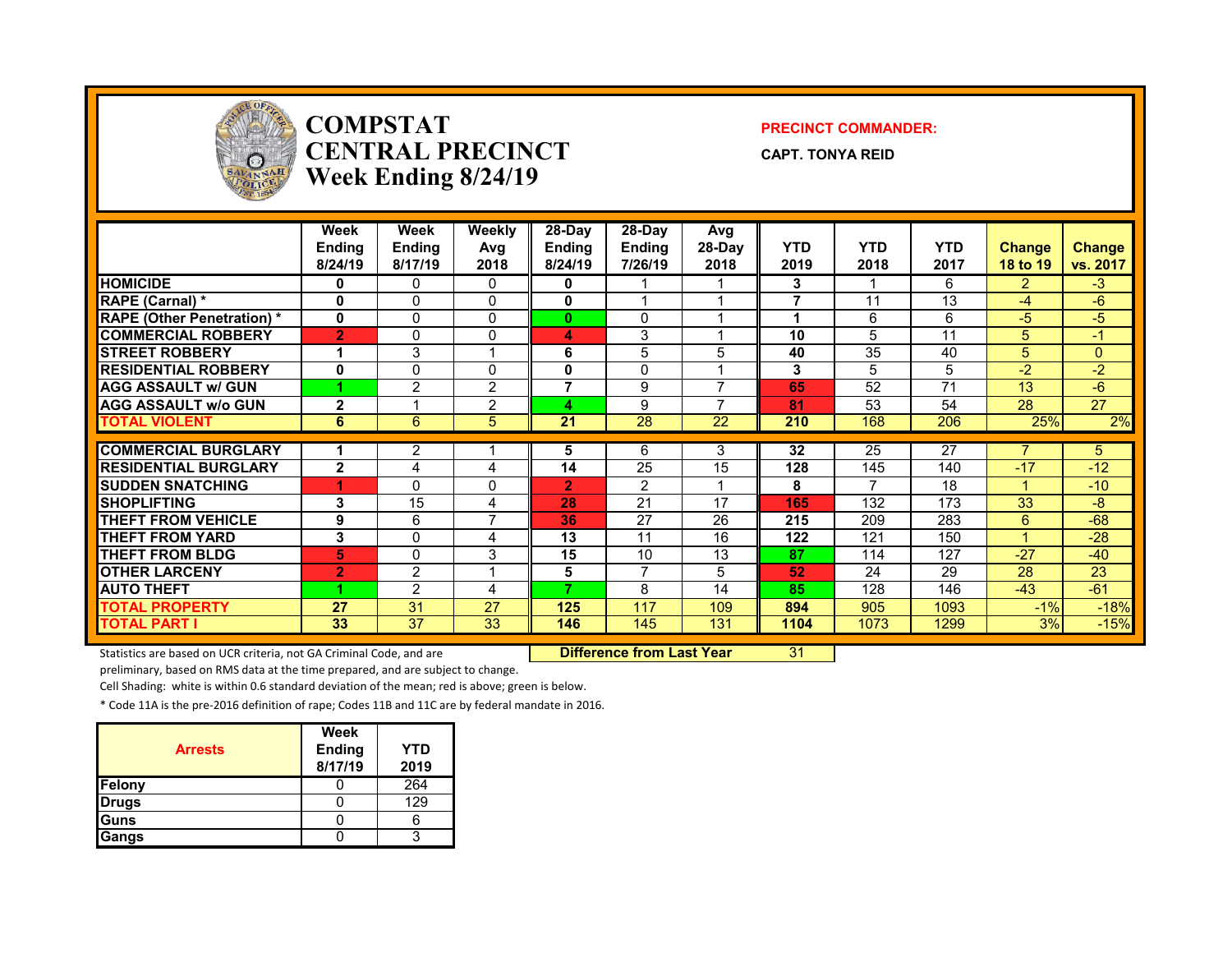# **BEAT 31 Central Precinct Week Ending 8/24/19**

|                                   |                | <b>Last 4 Weeks</b> |                |                | 28 Days        | 28 Day         |                |                |                |                      |                      |
|-----------------------------------|----------------|---------------------|----------------|----------------|----------------|----------------|----------------|----------------|----------------|----------------------|----------------------|
|                                   | <b>Ending</b>  | <b>Ending</b>       | <b>Ending</b>  | <b>Ending</b>  | <b>Ending</b>  | <b>Average</b> | <b>YTD</b>     | <b>YTD</b>     | <b>YTD</b>     | <b>Change</b>        | <b>Change</b>        |
|                                   | 08/03/19       | 08/10/19            | 08/17/19       | 08/24/19       | 08/24/19       | 2018           | 2019           | 2018           | 2017           | 18 to 19             | vs. 2017             |
| <b>HOMICIDE</b>                   | $\Omega$       | 0                   | $\mathbf{0}$   | $\mathbf{0}$   | 0              | 0.2            | 1              | $\Omega$       | $\Omega$       | $\blacktriangleleft$ | $\blacktriangleleft$ |
| RAPE (Carnal) *                   | $\Omega$       | 0                   | $\mathbf{0}$   | 0              | 0              | 0.0            | $\overline{3}$ | $\Omega$       | $\mathbf{1}$   | 3                    | $\overline{2}$       |
| <b>RAPE (Other Penetration) *</b> | $\Omega$       | 0                   | 0              | 0              | $\Omega$       | 0.2            | 0              | $\mathbf{1}$   | 3              | $-1$                 | $-3$                 |
| <b>COMMERCIAL ROBBERY</b>         | 0              | 0                   | 0              | 0              | 0              | 0.1            | $\mathbf 0$    | $\mathbf{1}$   | 0              | $-1$                 | $\Omega$             |
| <b>STREET ROBBERY</b>             | $\mathbf{1}$   | $\mathbf{1}$        | $\mathbf{1}$   | 0              | 3              | 0.7            | 5              | 6              | 10             | $-1$                 | $-5$                 |
| <b>RESIDENTIAL ROBBERY</b>        | 0              | 0                   | 0              | 0              | 0              | 0.0            | $\mathbf{0}$   | 0              | $\overline{2}$ | $\mathbf{0}$         | $-2$                 |
| <b>AGG ASSAULT w/ GUN</b>         | $\mathbf{1}$   | 1                   | 0              | $\Omega$       | $\overline{2}$ | 0.8            | 12             | $\overline{7}$ | 11             | 5                    | $\overline{1}$       |
| <b>AGG ASSAULT w/o GUN</b>        | 0              | 0                   | 0              | 0              | 0              | 0.7            | 16             | 6              | 9              | 10                   | $\overline{7}$       |
| <b>TOTAL VIOLENT</b>              | $\overline{2}$ | $\overline{2}$      | $\mathbf{1}$   | $\mathbf{0}$   | 5              | 2.6            | 37             | 21             | 36             | 76%                  | 3%                   |
|                                   |                |                     |                |                |                |                |                |                |                |                      |                      |
| <b>COMMERCIAL BURGLARY</b>        | $\Omega$       | 0                   | $\overline{2}$ | $\Omega$       | $\overline{2}$ | 0.6            | 9              | $\overline{7}$ | $\mathbf{1}$   | $\overline{2}$       | 8                    |
| <b>RESIDENTIAL BURGLARY</b>       | $\overline{2}$ | $\mathbf{1}$        | $\overline{2}$ | 0              | 5              | 1.9            | 27             | 21             | 16             | 6                    | 11                   |
| <b>SUDDEN SNATCHING</b>           | 0              | 0                   | 0              | 0              | 0              | 0.1            | 3              | $\mathbf{1}$   | 3              | $\overline{2}$       | $\Omega$             |
| <b>SHOPLIFTING</b>                | $\Omega$       | $\mathbf{1}$        | 0              | 0              | $\mathbf{1}$   | 0.2            | 3              | $\mathcal{L}$  | 13             | $\mathbf{1}$         | $-10$                |
| <b>THEFT FROM VEHICLE</b>         | 6              | 3                   | $\overline{2}$ | $\mathbf{1}$   | 12             | 5.2            | 44             | 39             | 64             | 5                    | $-20$                |
| <b>THEFT FROM YARD</b>            | $\overline{3}$ | $\mathbf{1}$        | 0              | 0              | 4              | 3.8            | 36             | 27             | 40             | 9                    | $-4$                 |
| <b>THEFT FROM BLDG</b>            | 0              | $\mathbf{1}$        | $\mathbf{0}$   | $\mathbf{1}$   | $\overline{2}$ | 2.0            | 14             | 19             | 20             | $-5$                 | $-6$                 |
| <b>OTHER LARCENY</b>              | 0              | 0                   | $\mathbf{1}$   | $\Omega$       | 1              | 1.5            | 13             | 3              | 5              | 10                   | 8                    |
| <b>AUTO THEFT</b>                 | $\mathbf{1}$   | 0                   | 0              | 0              | $\mathbf{1}$   | 1.8            | 11             | 16             | 31             | $-5$                 | $-20$                |
| <b>TOTAL PROPERTY</b>             | 12             | $\overline{7}$      | $\overline{7}$ | $\overline{2}$ | 28             | 17.0           | 160            | 135            | 193            | 19%                  | $-17%$               |
| <b>TOTAL PART I</b>               | 14             | 9                   | 8              | $\overline{2}$ | 33             | 19.6           | 197            | 156            | 229            | 26%                  | $-14%$               |

 **Difference from Last Year**r 41

Statistics are based on UCR criteria, not GA Criminal Code.

\* Rape Code 11A is the historical definition of rape (aka Legacy Rape); Rape Codes 11B and 11C are those moved from Part II to Part I in 2017.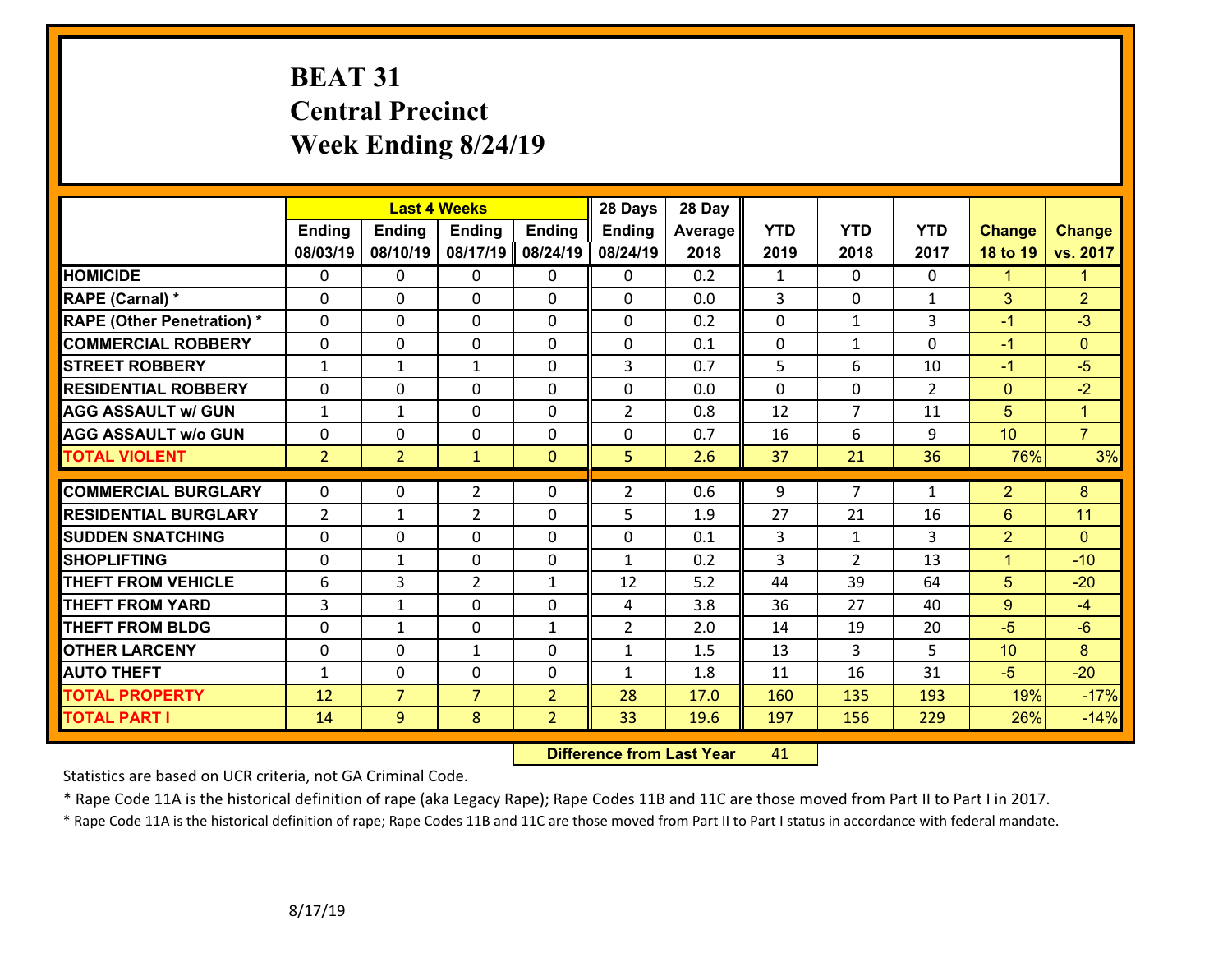# **BEAT 32 Central Precinct Week Ending 8/24/19**

|                                   |                | <b>Last 4 Weeks</b> |                |                | 28 Days  | 28 Day         |                |                |                |                      |                      |
|-----------------------------------|----------------|---------------------|----------------|----------------|----------|----------------|----------------|----------------|----------------|----------------------|----------------------|
|                                   | <b>Ending</b>  | Ending              | <b>Ending</b>  | <b>Ending</b>  | Ending   | <b>Average</b> | <b>YTD</b>     | <b>YTD</b>     | <b>YTD</b>     | <b>Change</b>        | <b>Change</b>        |
|                                   | 08/03/19       | 08/10/19            | 08/17/19       | 08/24/19       | 08/24/19 | 2018           | 2019           | 2018           | 2017           | 18 to 19             | vs. 2017             |
| <b>HOMICIDE</b>                   | $\mathbf{0}$   | 0                   | 0              | $\mathbf{0}$   | 0        | 0.0            | 1              | $\Omega$       | 0              | $\mathbf{1}$         | $\blacktriangleleft$ |
| RAPE (Carnal) *                   | $\Omega$       | 0                   | $\mathbf{0}$   | 0              | $\Omega$ | 0.1            | $\mathbf{1}$   | $\mathbf{1}$   | 4              | $\mathbf{0}$         | $-3$                 |
| <b>RAPE (Other Penetration) *</b> | 0              | 0                   | 0              | 0              | 0        | 0.1            | $\mathbf 0$    | $\mathbf{1}$   | $\overline{2}$ | $-1$                 | $-2$                 |
| <b>COMMERCIAL ROBBERY</b>         | $\overline{2}$ | 0                   | 0              | $\overline{2}$ | 4        | 0.3            | $\overline{7}$ | 3              | 4              | $\overline{4}$       | 3 <sup>1</sup>       |
| <b>STREET ROBBERY</b>             | 0              | 0                   | 0              | 0              | 0        | 0.3            | 3              | 4              | $\overline{2}$ | $-1$                 | $\blacktriangleleft$ |
| <b>RESIDENTIAL ROBBERY</b>        | $\Omega$       | $\Omega$            | $\mathbf{0}$   | $\Omega$       | 0        | 0.1            | $\Omega$       | $\Omega$       | 0              | $\mathbf{0}$         | $\Omega$             |
| <b>AGG ASSAULT w/ GUN</b>         | $\mathbf 0$    | 0                   | 0              | 0              | 0        | 0.5            | $\overline{2}$ | 4              | 4              | $-2$                 | $-2$                 |
| <b>AGG ASSAULT w/o GUN</b>        | 0              | 0                   | $\mathbf{1}$   | 0              | 1        | 0.8            | 8              | 4              | 3              | $\overline{4}$       | 5 <sup>5</sup>       |
| <b>TOTAL VIOLENT</b>              | $\overline{2}$ | $\mathbf{0}$        | $\mathbf{1}$   | $\overline{2}$ | 5        | 2.2            | 22             | 17             | 19             | 29%                  | 16%                  |
|                                   |                |                     |                |                |          |                |                |                |                |                      |                      |
| <b>COMMERCIAL BURGLARY</b>        | $\Omega$       | 0                   | $\mathbf{0}$   | 0              | $\Omega$ | 0.2            | 3              | $\overline{2}$ | $\overline{2}$ | $\blacktriangleleft$ | $\blacktriangleleft$ |
| <b>RESIDENTIAL BURGLARY</b>       | $\mathbf{1}$   | 0                   | 0              | 0              | 1        | 2.1            | 16             | 20             | 15             | $-4$                 | $\mathbf{1}$         |
| <b>SUDDEN SNATCHING</b>           | 0              | 0                   | 0              | 0              | 0        | 0.0            | $\mathbf{1}$   | $\Omega$       | $\overline{2}$ | $\blacktriangleleft$ | $-1$                 |
| <b>SHOPLIFTING</b>                | $\mathbf{1}$   | 0                   | $\mathbf 0$    | 0              | 1        | 5.2            | 30             | 51             | 33             | $-21$                | $-3$                 |
| <b>THEFT FROM VEHICLE</b>         | $\overline{2}$ | $\overline{2}$      | 0              | $\overline{2}$ | 6        | 6.4            | 39             | 50             | 83             | $-11$                | $-44$                |
| <b>THEFT FROM YARD</b>            | $\mathbf{1}$   | 3                   | 0              | $\mathbf{1}$   | 5        | 3.6            | 21             | 33             | 30             | $-12$                | $-9$                 |
| <b>THEFT FROM BLDG</b>            | $\overline{2}$ | 3                   | 0              | $\mathbf{1}$   | 6        | 2.4            | 21             | 24             | 31             | $-3$                 | $-10$                |
| <b>OTHER LARCENY</b>              | 0              | 0                   | 0              | $\mathbf{1}$   | 1        | 1.7            | 3              | 13             | $\overline{7}$ | $-10$                | $-4$                 |
| <b>AUTO THEFT</b>                 | 0              | 0                   | $\mathbf{0}$   | 0              | $\Omega$ | 1.7            | 12             | 15             | 24             | $-3$                 | $-12$                |
| <b>TOTAL PROPERTY</b>             | $\overline{7}$ | 8                   | $\overline{0}$ | 5              | 20       | 23.2           | 146            | 208            | 227            | $-30%$               | $-36%$               |
| <b>TOTAL PART I</b>               | 9              | 8                   | $\mathbf{1}$   | $\overline{7}$ | 25       | 25.5           | 168            | 225            | 246            | $-25%$               | $-32%$               |

 **Difference from Last Year**‐57

Statistics are based on UCR criteria, not GA Criminal Code.

\* Rape Code 11A is the historical definition of rape (aka Legacy Rape); Rape Codes 11B and 11C are those moved from Part II to Part I in 2017.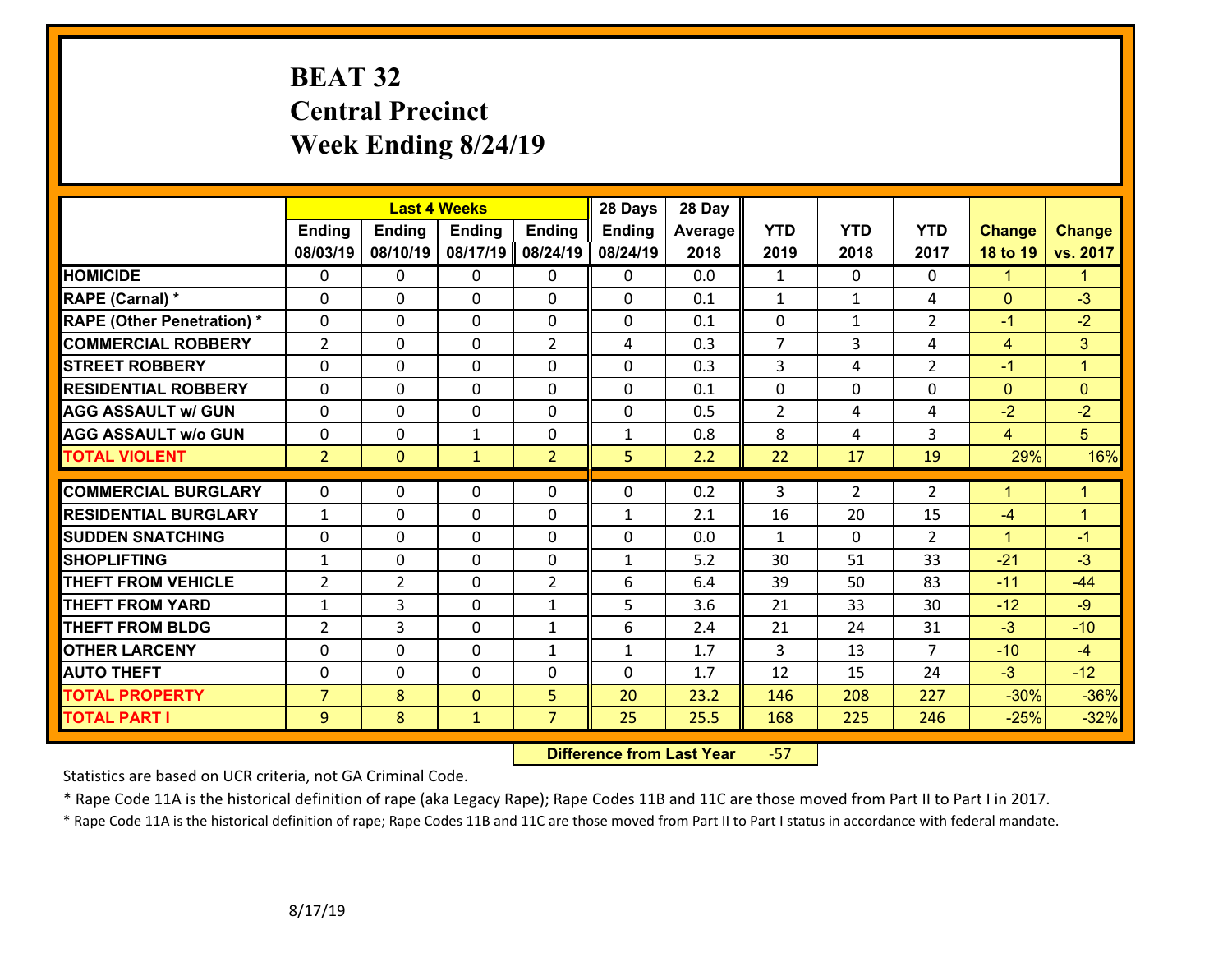## **BEAT 33 Central Precinct Week Ending 8/24/19**

|                                   |                |                | <b>Last 4 Weeks</b> |                | 28 Days        | 28 Day  |              |                |                |                |                 |
|-----------------------------------|----------------|----------------|---------------------|----------------|----------------|---------|--------------|----------------|----------------|----------------|-----------------|
|                                   | <b>Ending</b>  | <b>Ending</b>  | <b>Ending</b>       | <b>Ending</b>  | <b>Ending</b>  | Average | <b>YTD</b>   | <b>YTD</b>     | <b>YTD</b>     | <b>Change</b>  | <b>Change</b>   |
|                                   | 08/03/19       | 08/10/19       | 08/17/19            | 08/24/19       | 08/24/19       | 2018    | 2019         | 2018           | 2017           | 18 to 19       | vs. 2017        |
| <b>HOMICIDE</b>                   | $\Omega$       | 0              | $\mathbf{0}$        | 0              | $\mathbf{0}$   | 0.0     | 1            | $\Omega$       | $\mathbf{1}$   | 1              | $\overline{0}$  |
| RAPE (Carnal) *                   | $\Omega$       | $\Omega$       | $\mathbf 0$         | $\Omega$       | $\Omega$       | 0.2     | $\Omega$     | 3              | $\overline{2}$ | $-3$           | $-2$            |
| <b>RAPE (Other Penetration) *</b> | 0              | 0              | $\mathbf 0$         | 0              | 0              | 0.2     | $\mathbf 0$  | $\mathbf{1}$   | $\mathbf{1}$   | $-1$           | $-1$            |
| <b>COMMERCIAL ROBBERY</b>         | 0              | 0              | $\mathbf 0$         | 0              | 0              | 0.2     | 2            | $\mathbf{1}$   | 5              | $\mathbf{1}$   | $-3$            |
| <b>STREET ROBBERY</b>             | 0              | 0              | $\overline{2}$      | $\Omega$       | $\overline{2}$ | 1.7     | 10           | 15             | 13             | $-5$           | $-3$            |
| <b>RESIDENTIAL ROBBERY</b>        | $\Omega$       | 0              | $\mathbf 0$         | $\Omega$       | 0              | 0.0     | $\Omega$     | $\mathbf 0$    | $\Omega$       | $\overline{0}$ | $\overline{0}$  |
| <b>AGG ASSAULT w/ GUN</b>         | 0              | 0              | $\mathbf 0$         | 0              | 0              | 0.8     | 10           | $\overline{7}$ | 16             | 3              | $-6$            |
| <b>AGG ASSAULT w/o GUN</b>        | 0              | 0              | $\mathbf 0$         | $\mathbf 0$    | 0              | 1.0     | 18           | 4              | 12             | 14             | $6\overline{6}$ |
| <b>TOTAL VIOLENT</b>              | $\mathbf{0}$   | $\overline{0}$ | $\overline{2}$      | $\mathbf{0}$   | $\overline{2}$ | 4.1     | 41           | 31             | 50             | 32%            | $-18%$          |
|                                   |                |                |                     |                |                |         |              |                |                |                |                 |
| <b>COMMERCIAL BURGLARY</b>        | $\Omega$       | 0              | $\mathbf 0$         | 0              | 0              | 0.8     | 5            | 6              | 5              | $-1$           | $\mathbf{0}$    |
| <b>RESIDENTIAL BURGLARY</b>       | $\overline{2}$ | 0              | 1                   | $\overline{2}$ | 5              | 1.8     | 20           | 15             | 9              | 5              | 11              |
| <b>SUDDEN SNATCHING</b>           | 0              | 1              | $\mathbf 0$         | 0              | $\mathbf{1}$   | 0.4     | $\mathbf{1}$ | 3              | 3              | $-2$           | $-2$            |
| <b>SHOPLIFTING</b>                | 3              | $\overline{2}$ | 5                   | $\overline{2}$ | 12             | 4.8     | 69           | 32             | 63             | 37             | $6\phantom{1}$  |
| <b>THEFT FROM VEHICLE</b>         | 2              | $\Omega$       | 0                   | $\overline{2}$ | 4              | 4.5     | 32           | 31             | 59             | $\mathbf{1}$   | $-27$           |
| <b>THEFT FROM YARD</b>            | 0              | 0              | $\mathbf 0$         | $\mathbf{1}$   | $\mathbf{1}$   | 3.6     | 35           | 29             | 28             | 6              | $\overline{7}$  |
| <b>THEFT FROM BLDG</b>            | 0              | 1              | 0                   | 1              | $\overline{2}$ | 2.7     | 12           | 19             | 21             | $-7$           | $-9$            |
| <b>OTHER LARCENY</b>              | $\mathbf 0$    | 0              | $\mathbf{1}$        | 0              | $\mathbf{1}$   | 1.0     | 22           | $\overline{3}$ | $\overline{7}$ | 19             | 15              |
| <b>AUTO THEFT</b>                 | $\Omega$       | 0              | $\mathbf 0$         | $\Omega$       | 0              | 3.1     | 11           | 30             | 29             | $-19$          | $-18$           |
| <b>TOTAL PROPERTY</b>             | $\overline{7}$ | $\overline{4}$ | $\overline{7}$      | 8              | 26             | 22.7    | 207          | 168            | 224            | 23%            | $-8%$           |
| <b>TOTAL PART I</b>               | $\overline{7}$ | $\overline{4}$ | 9                   | 8              | 28             | 26.8    | 248          | 199            | 274            | 25%            | $-9%$           |

 **Difference from Last Year**r 49

Statistics are based on UCR criteria, not GA Criminal Code.

\* Rape Code 11A is the historical definition of rape (aka Legacy Rape); Rape Codes 11B and 11C are those moved from Part II to Part I in 2017.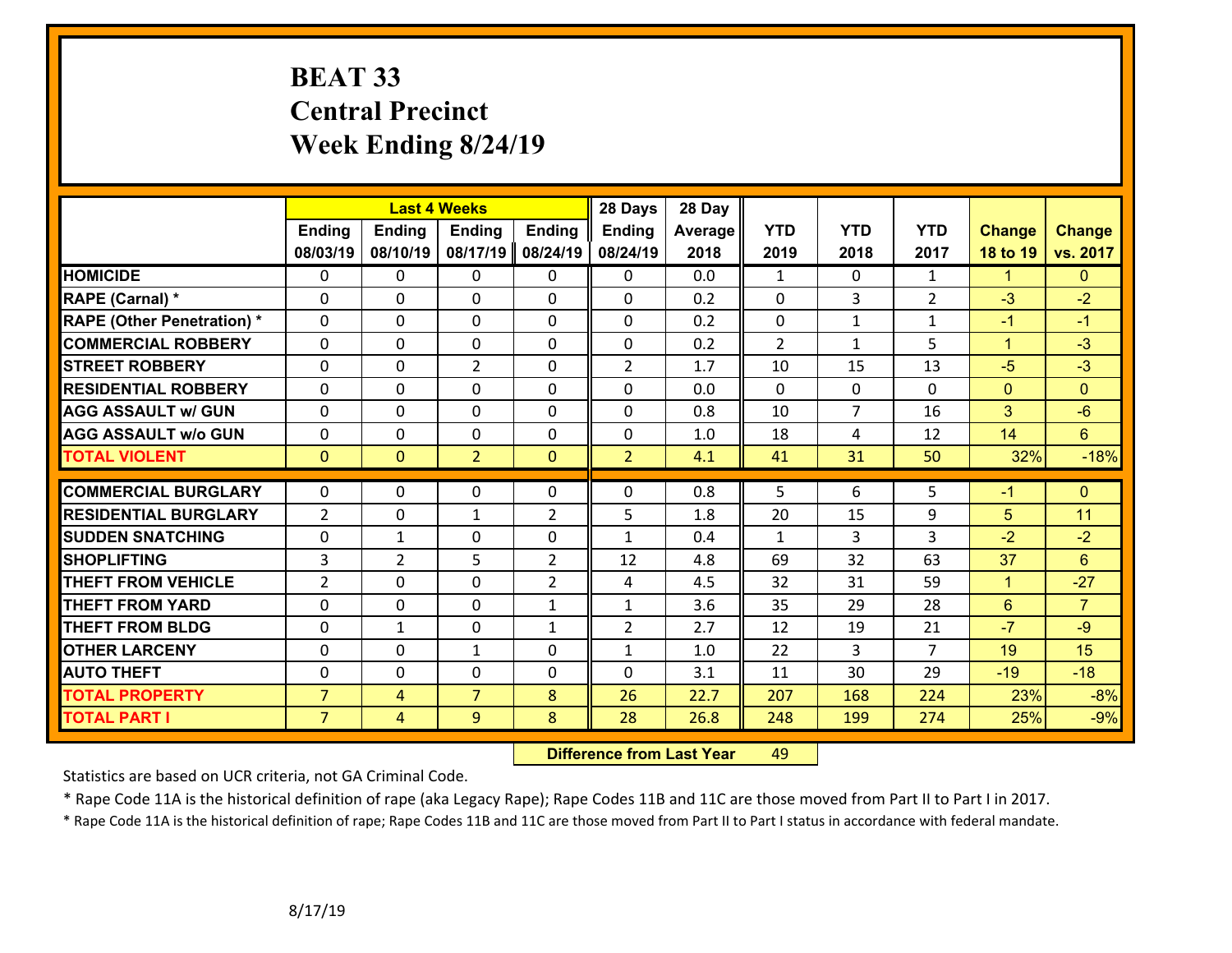# **BEAT 34 Central Precinct Week Ending 8/24/19**

|                                   |                |                | <b>Last 4 Weeks</b> |               | 28 Days        | 28 Day  |                |                |                |                      |                |
|-----------------------------------|----------------|----------------|---------------------|---------------|----------------|---------|----------------|----------------|----------------|----------------------|----------------|
|                                   | <b>Ending</b>  | <b>Ending</b>  | <b>Ending</b>       | <b>Ending</b> | <b>Ending</b>  | Average | <b>YTD</b>     | <b>YTD</b>     | <b>YTD</b>     | <b>Change</b>        | <b>Change</b>  |
|                                   | 08/03/19       | 08/10/19       | 08/17/19            | 08/24/19      | 08/24/19       | 2018    | 2019           | 2018           | 2017           | 18 to 19             | vs. 2017       |
| <b>HOMICIDE</b>                   | $\Omega$       | 0              | $\mathbf{0}$        | 0             | $\mathbf{0}$   | 0.2     | $\mathbf 0$    | $\mathbf{1}$   | 4              | $-1$                 | $-4$           |
| RAPE (Carnal) *                   | $\Omega$       | $\Omega$       | $\mathbf 0$         | $\Omega$      | $\Omega$       | 0.1     | $\overline{2}$ | $\mathbf{1}$   | 4              | $\mathbf{1}$         | $-2$           |
| <b>RAPE (Other Penetration) *</b> | 0              | 0              | $\mathbf 0$         | 0             | 0              | 0.0     | $\mathbf{1}$   | 0              | 0              | $\mathbf{1}$         | $\mathbf{1}$   |
| <b>COMMERCIAL ROBBERY</b>         | 0              | 0              | $\mathbf 0$         | 0             | $\mathbf 0$    | 0.0     | $\mathbf 0$    | 0              | 0              | $\mathbf{0}$         | $\mathbf{0}$   |
| <b>STREET ROBBERY</b>             | 0              | 0              | $\mathbf 0$         | $\mathbf{1}$  | $\mathbf{1}$   | 0.8     | 9              | 5              | $\overline{7}$ | 4                    | $\overline{2}$ |
| <b>RESIDENTIAL ROBBERY</b>        | $\Omega$       | 0              | $\mathbf 0$         | $\Omega$      | 0              | 0.2     | $\overline{2}$ | $\mathbf{1}$   | $\overline{2}$ | $\mathbf{1}$         | $\Omega$       |
| <b>AGG ASSAULT w/ GUN</b>         | 0              | 0              | $\mathbf 0$         | $\mathbf{1}$  | $\mathbf{1}$   | 1.8     | 12             | 14             | 25             | $-2$                 | $-13$          |
| <b>AGG ASSAULT w/o GUN</b>        | 0              | 0              | $\mathbf 0$         | $\mathbf{1}$  | $\mathbf{1}$   | 2.3     | 22             | 22             | 15             | $\mathbf{0}$         | $\overline{7}$ |
| <b>TOTAL VIOLENT</b>              | $\mathbf{0}$   | $\overline{0}$ | $\mathbf{0}$        | 3             | $\overline{3}$ | 5.4     | 48             | 44             | 57             | 9%                   | $-16%$         |
|                                   |                |                |                     |               |                |         |                |                |                |                      |                |
| <b>COMMERCIAL BURGLARY</b>        | $\Omega$       | 0              | $\mathbf 0$         | 0             | 0              | 0.1     | 2              | $\mathbf{1}$   | 5              | $\blacktriangleleft$ | $-3$           |
| <b>RESIDENTIAL BURGLARY</b>       | 0              | 1              | $\mathbf 0$         | 0             | $\mathbf{1}$   | 4.4     | 24             | 42             | 52             | $-18$                | $-28$          |
| <b>SUDDEN SNATCHING</b>           | 0              | 0              | $\mathbf 0$         | 0             | 0              | 0.3     | $\mathbf{1}$   | $\overline{2}$ | 6              | $-1$                 | $-5$           |
| <b>SHOPLIFTING</b>                | 0              | 0              | 4                   | $\mathbf{1}$  | 5              | 0.5     | 10             | 5              | 20             | 5                    | $-10$          |
| <b>THEFT FROM VEHICLE</b>         | 2              | 1              | $\mathbf 0$         | $\mathbf{1}$  | 4              | 2.8     | 21             | 28             | 28             | $-7$                 | $-7$           |
| <b>THEFT FROM YARD</b>            | 0              | $\mathbf{1}$   | $\mathbf 0$         | $\mathbf{1}$  | $\overline{2}$ | 1.5     | 19             | 10             | 17             | $9^{\circ}$          | $\overline{2}$ |
| <b>THEFT FROM BLDG</b>            | 0              | 0              | $\mathbf{0}$        | 0             | 0              | 2.1     | 10             | 20             | 15             | $-10$                | $-5$           |
| <b>OTHER LARCENY</b>              | $\mathbf 0$    | 0              | $\mathbf 0$         | $\mathbf{1}$  | $\mathbf{1}$   | 0.2     | 3              | $\mathbf{1}$   | $\overline{2}$ | $\overline{2}$       | $\overline{1}$ |
| <b>AUTO THEFT</b>                 | $\overline{2}$ | $\Omega$       | $\mathbf{1}$        | 1             | 4              | 2.3     | 18             | 22             | 28             | $-4$                 | $-10$          |
| <b>TOTAL PROPERTY</b>             | $\overline{4}$ | 3              | 5                   | 5             | 17             | 14.0    | 108            | 131            | 173            | $-18%$               | $-38%$         |
| <b>TOTAL PART I</b>               | $\overline{4}$ | $\overline{3}$ | 5                   | 8             | 20             | 19.4    | 156            | 175            | 230            | $-11%$               | $-32%$         |

 **Difference from Last Year**r -19

Statistics are based on UCR criteria, not GA Criminal Code.

\* Rape Code 11A is the historical definition of rape (aka Legacy Rape); Rape Codes 11B and 11C are those moved from Part II to Part I in 2017.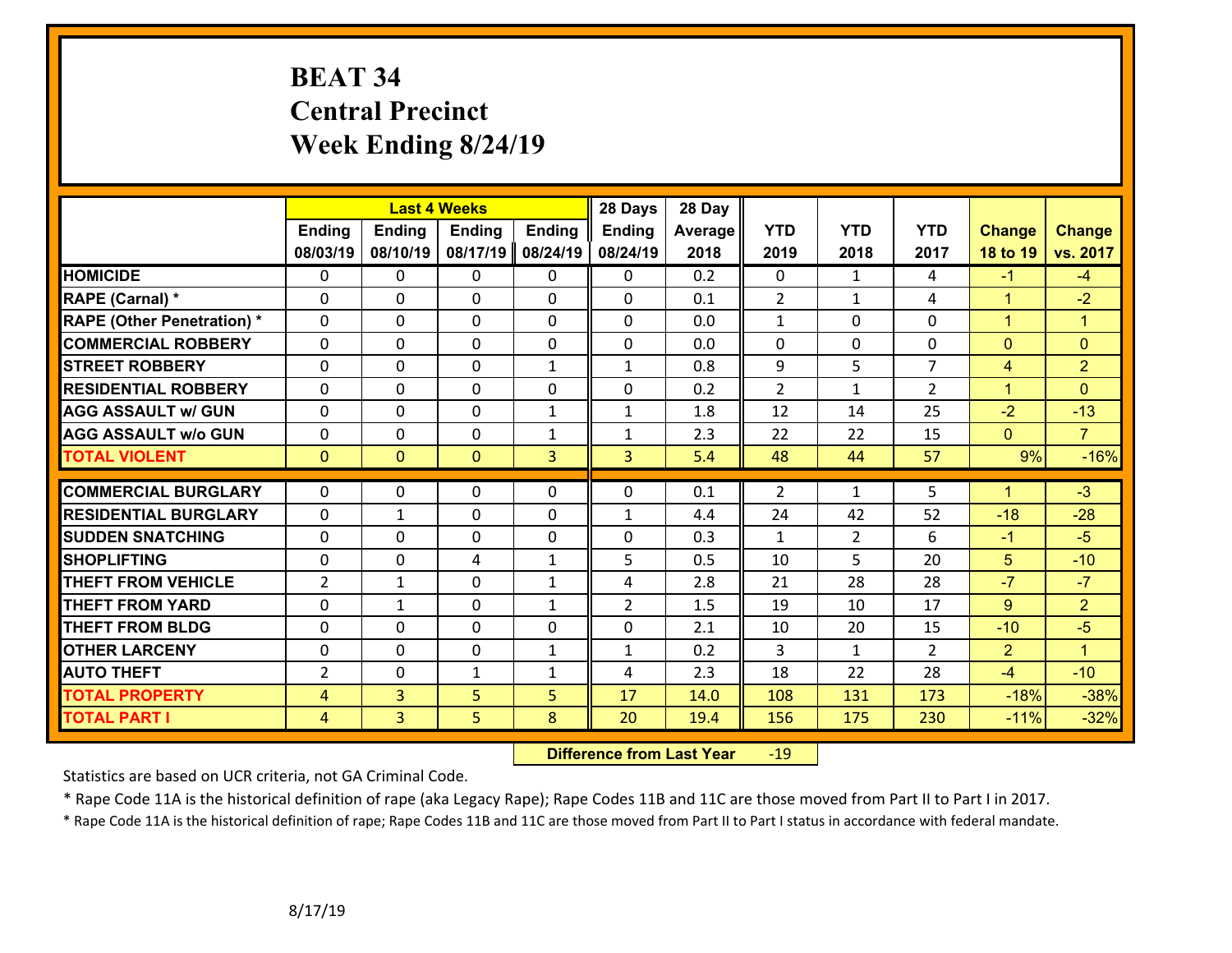## **BEAT 35 Central PrecinctWeek Ending 8/24/19**

|                                   |                | <b>Last 4 Weeks</b> |                |                | 28 Days        | 28 Day         |              |                |                |                |                |
|-----------------------------------|----------------|---------------------|----------------|----------------|----------------|----------------|--------------|----------------|----------------|----------------|----------------|
|                                   | <b>Ending</b>  | <b>Ending</b>       | <b>Ending</b>  | <b>Ending</b>  | <b>Ending</b>  | <b>Average</b> | <b>YTD</b>   | <b>YTD</b>     | <b>YTD</b>     | <b>Change</b>  | <b>Change</b>  |
|                                   | 08/03/19       | 08/10/19            | 08/17/19       | 08/24/19       | 08/24/19       | 2018           | 2019         | 2018           | 2017           | 18 to 19       | vs. 2017       |
| <b>HOMICIDE</b>                   | $\mathbf{0}$   | 0                   | $\mathbf{0}$   | $\mathbf{0}$   | 0              | 0.1            | $\Omega$     | $\Omega$       | $\mathbf{1}$   | $\mathbf{0}$   | $-1$           |
| RAPE (Carnal) *                   | $\Omega$       | $\Omega$            | $\Omega$       | $\Omega$       | $\Omega$       | 0.3            | $\Omega$     | 3              | 0              | $-3$           | $\Omega$       |
| <b>RAPE (Other Penetration) *</b> | 0              | 0                   | 0              | 0              | 0              | 0.3            | $\mathbf 0$  | $\overline{3}$ | 0              | $-3$           | $\Omega$       |
| <b>COMMERCIAL ROBBERY</b>         | 0              | 0                   | $\mathbf{0}$   | 0              | 0              | 0.2            | $\mathbf{0}$ | $\Omega$       | $\overline{2}$ | $\mathbf{0}$   | $-2$           |
| <b>STREET ROBBERY</b>             | 0              | 0                   | 0              | $\Omega$       | 0              | 0.6            | 8            | $\overline{2}$ | 5              | $6\phantom{a}$ | 3 <sup>1</sup> |
| <b>RESIDENTIAL ROBBERY</b>        | $\Omega$       | 0                   | 0              | $\Omega$       | 0              | 0.0            | $\Omega$     | $\Omega$       | $\mathbf{1}$   | $\mathbf{0}$   | $-1$           |
| <b>AGG ASSAULT w/ GUN</b>         | 0              | $\overline{2}$      | $\overline{2}$ | 0              | 4              | 1.9            | 21           | 16             | 11             | 5              | 10             |
| <b>AGG ASSAULT w/o GUN</b>        | $\mathbf{1}$   | 0                   | 0              | $\mathbf{1}$   | $\overline{2}$ | 1.6            | 12           | 11             | 9              | $\mathbf{1}$   | 3 <sup>1</sup> |
| <b>TOTAL VIOLENT</b>              | $\mathbf{1}$   | $\overline{2}$      | $\overline{2}$ | $\mathbf{1}$   | 6              | 5.0            | 41           | 35             | 29             | 17%            | 41%            |
|                                   |                |                     |                |                |                |                |              |                |                |                |                |
| <b>COMMERCIAL BURGLARY</b>        | $\Omega$       | 0                   | $\mathbf{0}$   | $\mathbf{1}$   | $\mathbf{1}$   | 0.4            | 5            | 4              | $\overline{7}$ | $\mathbf{1}$   | $-2$           |
| <b>RESIDENTIAL BURGLARY</b>       | $\mathbf{1}$   | 0                   | 0              | 0              | $\mathbf{1}$   | 3.6            | 23           | 32             | 32             | $-9$           | $-9$           |
| <b>SUDDEN SNATCHING</b>           | 0              | 0                   | $\mathbf{0}$   | $\mathbf{1}$   | 1              | 0.2            | $\mathbf{1}$ | $\mathbf{1}$   | 3              | $\mathbf{0}$   | $-2$           |
| <b>SHOPLIFTING</b>                | 0              | 0                   | $\mathbf{1}$   | 0              | 1              | 2.5            | 22           | 19             | 20             | 3              | $\overline{2}$ |
| <b>THEFT FROM VEHICLE</b>         | $\mathbf{1}$   | $\Omega$            | $\Omega$       | $\overline{2}$ | 3              | 3.9            | 51           | 31             | 29             | 20             | 22             |
| <b>THEFT FROM YARD</b>            | $\mathbf{1}$   | 0                   | 0              | 0              | $\mathbf{1}$   | 2.1            | 6            | 16             | 21             | $-10$          | $-15$          |
| <b>THEFT FROM BLDG</b>            | $\overline{2}$ | 0                   | $\mathbf{0}$   | $\mathbf{1}$   | 3              | 1.3            | 14           | 14             | 26             | $\mathbf{0}$   | $-12$          |
| <b>OTHER LARCENY</b>              | $\mathbf{1}$   | 0                   | 0              | 0              | 1              | 0.8            | 10           | 4              | 6              | $6\phantom{a}$ | $\overline{4}$ |
| <b>AUTO THEFT</b>                 | $\Omega$       | $\Omega$            | 0              | 0              | $\Omega$       | 3.5            | 15           | 36             | 22             | $-21$          | $-7$           |
| <b>TOTAL PROPERTY</b>             | 6              | $\overline{0}$      | $\mathbf{1}$   | 5              | 12             | 18.3           | 147          | 157            | 166            | $-6%$          | $-11%$         |
| <b>TOTAL PART I</b>               | $\overline{7}$ | $\overline{2}$      | 3              | $6\phantom{1}$ | 18             | 23.2           | 188          | 192            | 195            | $-2%$          | $-4%$          |

 **Difference from Last Year**‐4

Statistics are based on UCR criteria, not GA Criminal Code.

\* Rape Code 11A is the historical definition of rape (aka Legacy Rape); Rape Codes 11B and 11C are those moved from Part II to Part I in 2017.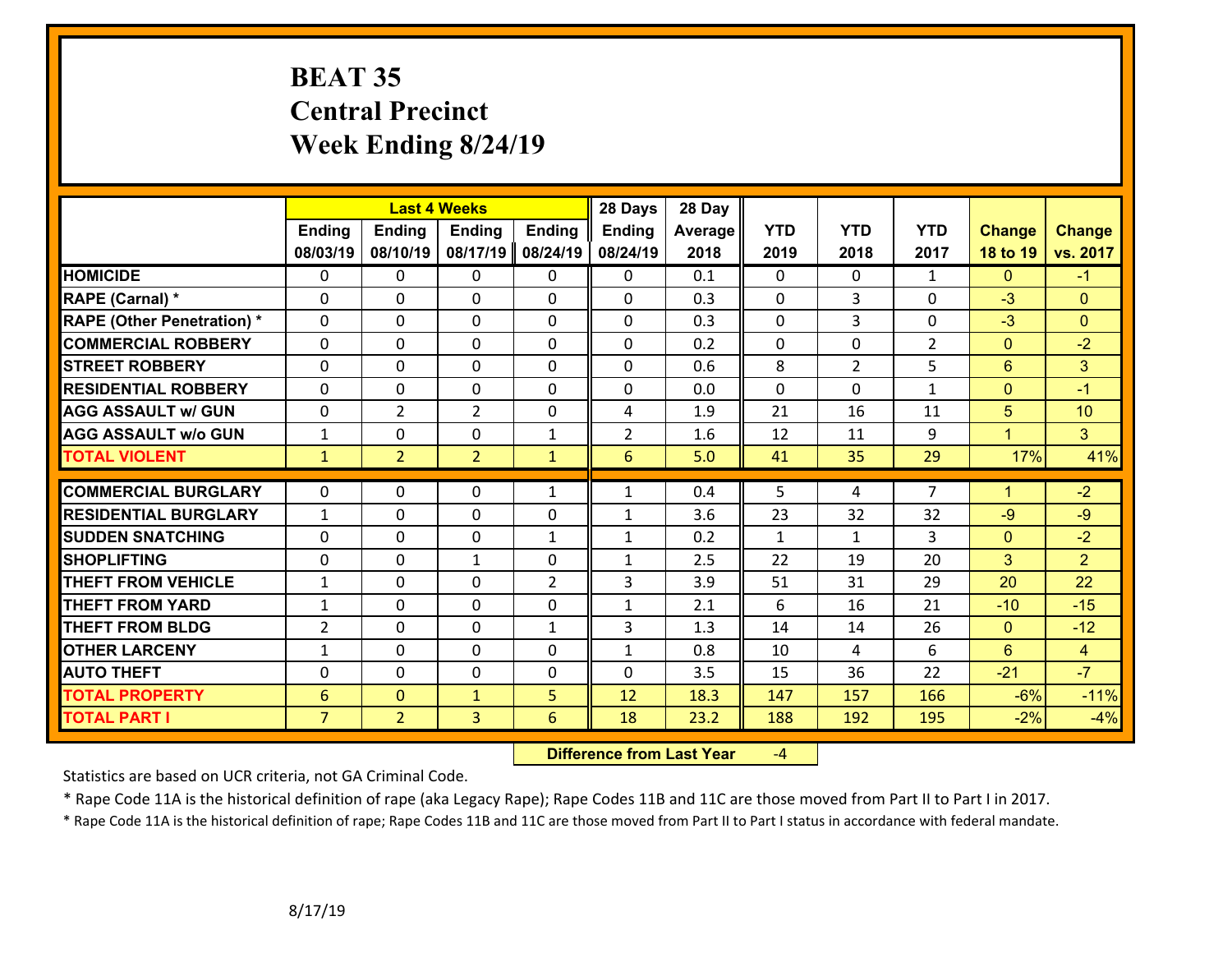# **BEAT 36 Central Precinct Week Ending 8/24/19**

|                                   |                | <b>Last 4 Weeks</b> |               |                | 28 Days        | 28 Day  |              |            |                |                |                      |
|-----------------------------------|----------------|---------------------|---------------|----------------|----------------|---------|--------------|------------|----------------|----------------|----------------------|
|                                   | <b>Ending</b>  | Ending              | <b>Ending</b> | <b>Ending</b>  | <b>Ending</b>  | Average | <b>YTD</b>   | <b>YTD</b> | <b>YTD</b>     | <b>Change</b>  | <b>Change</b>        |
|                                   | 08/03/19       | 08/10/19            | 08/17/19      | 08/24/19       | 08/24/19       | 2018    | 2019         | 2018       | 2017           | 18 to 19       | vs. 2017             |
| <b>HOMICIDE</b>                   | $\Omega$       | 0                   | $\mathbf{0}$  | $\mathbf{0}$   | 0              | 0.1     | $\Omega$     | $\Omega$   | $\Omega$       | $\Omega$       | $\Omega$             |
| RAPE (Carnal) *                   | $\Omega$       | 0                   | $\mathbf{0}$  | 0              | 0              | 0.2     | $\mathbf{1}$ | 3          | $\overline{2}$ | $-2$           | $-1$                 |
| <b>RAPE (Other Penetration) *</b> | $\Omega$       | 0                   | 0             | 0              | $\Omega$       | 0.1     | 0            | $\Omega$   | 0              | $\mathbf{0}$   | $\overline{0}$       |
| <b>COMMERCIAL ROBBERY</b>         | 0              | 0                   | 0             | 0              | 0              | 0.0     | $\mathbf{1}$ | $\Omega$   | 0              | $\mathbf{1}$   | $\blacktriangleleft$ |
| <b>STREET ROBBERY</b>             | 0              | 0                   | 0             | 0              | 0              | 0.4     | 5            | 3          | 3              | $\overline{2}$ | $\overline{2}$       |
| <b>RESIDENTIAL ROBBERY</b>        | 0              | 0                   | 0             | 0              | 0              | 0.4     | $\mathbf{1}$ | 4          | 0              | $-3$           | $\blacktriangleleft$ |
| <b>AGG ASSAULT w/ GUN</b>         | 0              | 0                   | 0             | $\Omega$       | 0              | 0.7     | 8            | 4          | 4              | 4              | $\overline{4}$       |
| <b>AGG ASSAULT w/o GUN</b>        | 0              | 0                   | 0             | 0              | 0              | 0.7     | 5            | 6          | 6              | $-1$           | $-1$                 |
| <b>TOTAL VIOLENT</b>              | $\overline{0}$ | $\mathbf{0}$        | $\mathbf{0}$  | $\mathbf{0}$   | $\overline{0}$ | 2.5     | 21           | 20         | 15             | 5%             | 40%                  |
|                                   |                |                     |               |                |                |         |              |            |                |                |                      |
| <b>COMMERCIAL BURGLARY</b>        | $\Omega$       | $\overline{2}$      | $\mathbf{0}$  | $\Omega$       | $\overline{2}$ | 0.5     | 8            | 5          | $\overline{7}$ | 3              | $\mathbf{1}$         |
| <b>RESIDENTIAL BURGLARY</b>       | 0              | 0                   | $\mathbf{1}$  | 0              | $\mathbf{1}$   | 1.6     | 18           | 15         | 16             | 3              | $\overline{2}$       |
| <b>SUDDEN SNATCHING</b>           | 0              | 0                   | $\mathbf 0$   | 0              | 0              | 0.2     | $\mathbf{1}$ | $\Omega$   | $\mathbf{1}$   | $\mathbf{1}$   | $\overline{0}$       |
| <b>SHOPLIFTING</b>                | $\overline{2}$ | $\mathbf{1}$        | 5             | 0              | 8              | 3.5     | 31           | 23         | 24             | 8              | $\overline{7}$       |
| <b>THEFT FROM VEHICLE</b>         | $\mathbf{1}$   | $\mathbf{1}$        | 4             | $\mathbf{1}$   | $\overline{7}$ | 3.2     | 28           | 30         | 20             | $-2$           | 8                    |
| <b>THEFT FROM YARD</b>            | 0              | 0                   | 0             | 0              | 0              | 1.1     | 5            | 6          | 14             | $-1$           | $-9$                 |
| <b>THEFT FROM BLDG</b>            | 0              | 1                   | $\mathbf{0}$  | $\mathbf{1}$   | $\overline{2}$ | 2.1     | 16           | 18         | 14             | $-2$           | $\overline{2}$       |
| <b>OTHER LARCENY</b>              | 0              | 0                   | 0             | $\Omega$       | 0              | 0.2     | $\mathbf{1}$ | $\Omega$   | $\overline{2}$ | $\mathbf{1}$   | $-1$                 |
| <b>AUTO THEFT</b>                 | 0              | $\mathbf{1}$        | $\mathbf{1}$  | 0              | $\overline{2}$ | 1.8     | 18           | 9          | 12             | $\overline{9}$ | 6                    |
| <b>TOTAL PROPERTY</b>             | 3              | 6                   | 11            | $\overline{2}$ | 22             | 14.2    | 126          | 106        | 110            | 19%            | 15%                  |
| <b>TOTAL PART I</b>               | $\overline{3}$ | 6                   | 11            | $\overline{2}$ | 22             | 16.7    | 147          | 126        | 125            | 17%            | 18%                  |

 **Difference from Last Year**r 21

Statistics are based on UCR criteria, not GA Criminal Code.

\* Rape Code 11A is the historical definition of rape (aka Legacy Rape); Rape Codes 11B and 11C are those moved from Part II to Part I in 2017.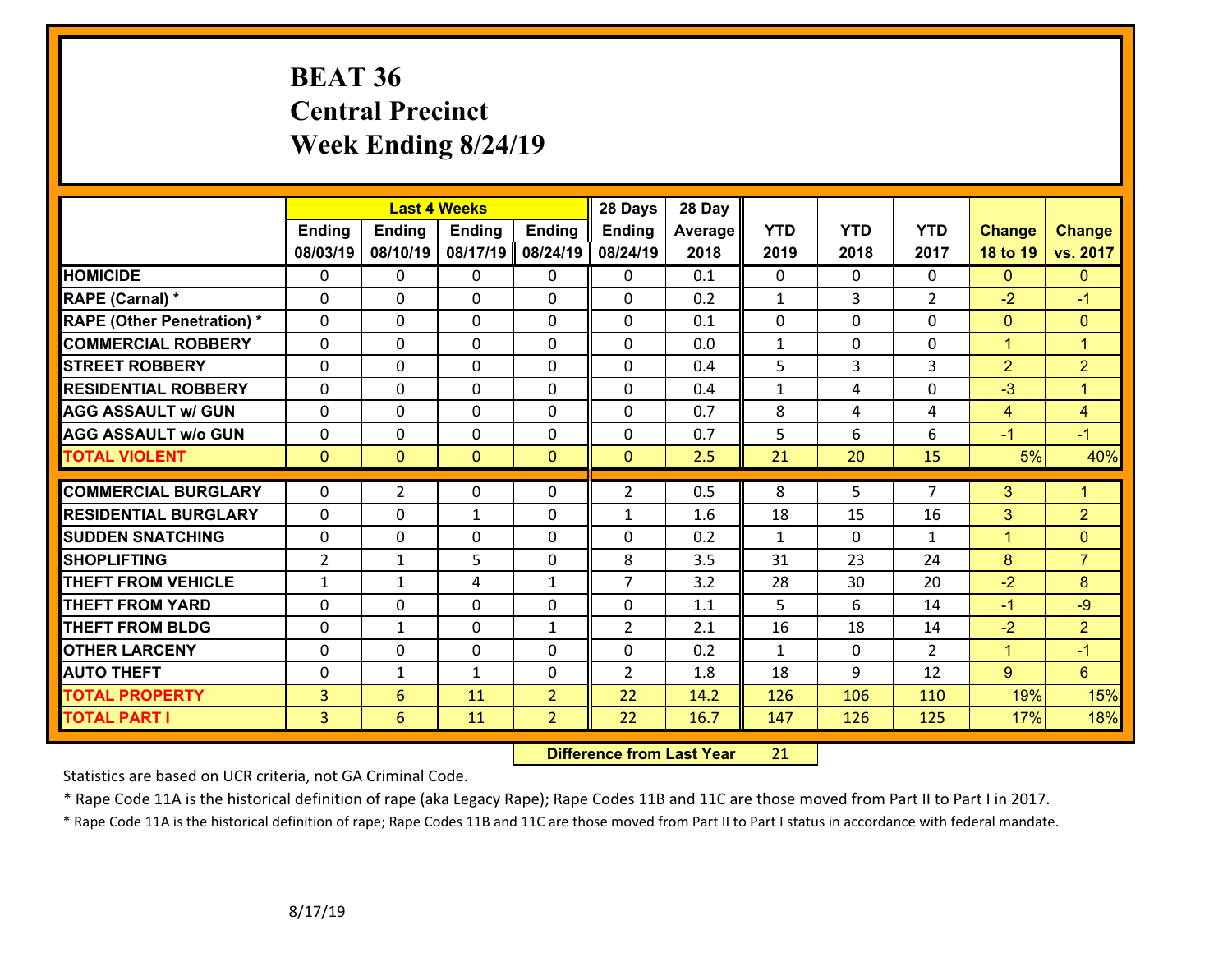

### **COMPSTATSOUTH PRECINCTWeek Ending 8/24/19**

#### **PRECINCT COMMANDER:**

**CAPT. MICHELLE HALFORD**



|                                   | Week<br><b>Ending</b><br>8/24/19 | Week<br><b>Ending</b><br>8/17/19 | Weekly<br>Avg<br>2018 | 28-Day<br><b>Ending</b><br>8/24/19 | $28-Dav$<br><b>Ending</b><br>7/26/19 | Avg<br>28-Day<br>2018 | <b>YTD</b><br>2019 | <b>YTD</b><br>2018       | <b>YTD</b><br>2017 | <b>Change</b><br>18 to 19 | <b>Change</b><br>vs. 2017 |
|-----------------------------------|----------------------------------|----------------------------------|-----------------------|------------------------------------|--------------------------------------|-----------------------|--------------------|--------------------------|--------------------|---------------------------|---------------------------|
| <b>HOMICIDE</b>                   | 0                                | 0                                | $\Omega$              | 0                                  | 0                                    | 0                     | 5                  | 3                        |                    | $\overline{2}$            | 4                         |
| <b>RAPE (Carnal) *</b>            | $\bf{0}$                         | 0                                | $\Omega$              | 0                                  |                                      |                       | $\overline{7}$     | $\overline{\phantom{a}}$ | 5                  | $\Omega$                  | $\overline{2}$            |
| <b>RAPE (Other Penetration) *</b> | $\bf{0}$                         | 0                                | $\Omega$              | 0                                  |                                      |                       |                    | 13                       | 3                  | $-12$                     | $-2$                      |
| <b>COMMERCIAL ROBBERY</b>         | $\mathbf{0}$                     |                                  | $\mathbf{0}$          |                                    | 3                                    |                       | 11                 | 8                        | 22                 | 3                         | $-11$                     |
| <b>STREET ROBBERY</b>             | 0                                | 0                                |                       | $\overline{2}$                     | 8                                    | 3                     | 26                 | 24                       | 18                 | $\overline{2}$            | 8                         |
| <b>RESIDENTIAL ROBBERY</b>        | 0                                | 0                                | $\mathbf{0}$          | $\bf{0}$                           | 0                                    |                       | 3                  | ⇁                        |                    | $-4$                      | $\overline{2}$            |
| <b>AGG ASSAULT w/ GUN</b>         |                                  | 0                                |                       | 4                                  | 4                                    | 2                     | 38                 | 12                       | 26                 | 26                        | 12                        |
| <b>AGG ASSAULT w/o GUN</b>        | 3                                | $\overline{2}$                   |                       | 8                                  | 6                                    | 4                     | 58                 | 31                       | 23                 | 27                        | 35                        |
| <b>TOTAL VIOLENT</b>              | 4                                | 3                                | 3                     | 15                                 | 23                                   | 14                    | 149                | 105                      | 99                 | 42%                       | 51%                       |
| <b>COMMERCIAL BURGLARY</b>        |                                  | 0                                |                       | 2                                  | 4                                    | 5.                    | 45                 | 34                       | 41                 | 11                        | 4                         |
| <b>RESIDENTIAL BURGLARY</b>       | 4                                | $\overline{2}$                   | 4                     | 11                                 | 15                                   | 15                    | 70                 | 135                      | 118                | $-65$                     | $-48$                     |
| <b>SUDDEN SNATCHING</b>           | 0                                |                                  | $\Omega$              |                                    | $\overline{2}$                       |                       | 10                 | 8                        | 3                  | $\overline{2}$            | 7                         |
| <b>SHOPLIFTING</b>                | 8                                | 3                                | 13                    | 25                                 | 55                                   | 53                    | 440                | 425                      | 484                | 15                        | $-44$                     |
| <b>THEFT FROM VEHICLE</b>         |                                  | 12                               | $\overline{7}$        | 30                                 | 33                                   | 28                    | 250                | 239                      | 291                | 11                        | $-41$                     |
| <b>THEFT FROM YARD</b>            | $\mathbf{2}$                     | 5                                | 2                     | 8                                  | 4                                    | 8                     | 53                 | 71                       | 65                 | $-18$                     | $-12$                     |
| <b>THEFT FROM BLDG</b>            | 5                                | $\overline{\phantom{a}}$         | 3                     | 23                                 | 16                                   | 12                    | 122                | 96                       | 155                | 26                        | $-33$                     |
| <b>OTHER LARCENY</b>              | $\mathbf{0}$                     |                                  | -1                    | 6                                  | 5                                    | $\overline{2}$        | 36                 | 19                       | 25                 | 17                        | 11                        |
| <b>AUTO THEFT</b>                 | 3                                | 10                               | 3                     | 18                                 | 10                                   | 11                    | 97                 | 98                       | 107                | -1                        | $-10$                     |
| <b>TOTAL PROPERTY</b>             | 24                               | 41                               | 34                    | 124                                | 144                                  | 136                   | 1123               | 1125                     | 1289               | $0\%$                     | $-13%$                    |
| <b>TOTAL PART I</b>               | 28                               | 44                               | 37                    | 139                                | 167                                  | 150                   | 1272               | 1230                     | 1388               | 3%                        | $-8%$                     |

Statistics are based on UCR criteria, not GA Criminal Code, and are **Difference from Last Year** 42

preliminary, based on RMS data at the time prepared, and are subject to change.

Cell Shading: white is within 0.6 standard deviation of the mean; red is above; green is below.

\* Code 11A is the pre‐2016 definition of rape; Codes 11B and 11C are by federal mandate in 2016.

| <b>Arrests</b> | <b>Week</b><br><b>Ending</b><br>8/17/19 | YTD<br>2019 |
|----------------|-----------------------------------------|-------------|
| Felony         |                                         | 213         |
| <b>Drugs</b>   |                                         | 95          |
| Gun            |                                         | 25          |
| Gangs          |                                         | 2           |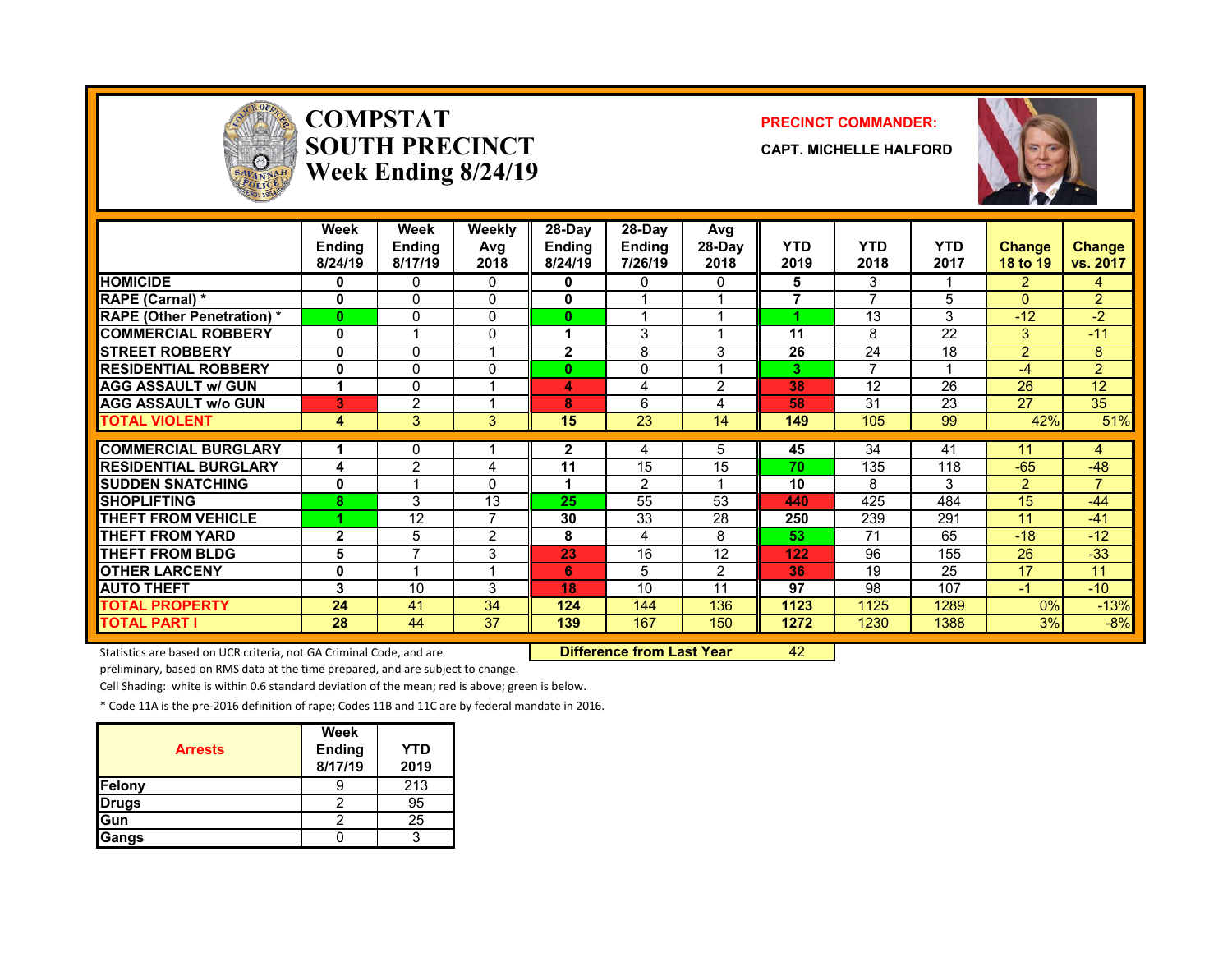# **BEAT 41 South Precinct Week Ending 8/24/19**

|                                   |                |                | <b>Last 4 Weeks</b> |               | 28 Days        | 28 Day  |                |                |                |                |                      |
|-----------------------------------|----------------|----------------|---------------------|---------------|----------------|---------|----------------|----------------|----------------|----------------|----------------------|
|                                   | <b>Ending</b>  | <b>Ending</b>  | <b>Ending</b>       | <b>Ending</b> | <b>Ending</b>  | Average | <b>YTD</b>     | <b>YTD</b>     | <b>YTD</b>     | <b>Change</b>  | <b>Change</b>        |
|                                   | 08/03/19       | 08/10/19       | 08/17/19            | 08/24/19      | 08/24/19       | 2018    | 2019           | 2018           | 2017           | 18 to 19       | vs. 2017             |
| <b>HOMICIDE</b>                   | $\Omega$       | 0              | $\mathbf{0}$        | 0             | $\mathbf{0}$   | 0.0     | 1              | $\Omega$       | $\Omega$       | $\mathbf{1}$   | $\blacksquare$       |
| RAPE (Carnal) *                   | $\Omega$       | 0              | $\mathbf 0$         | 0             | 0              | 0.2     | $\overline{2}$ | $\mathbf{0}$   | 0              | $\overline{2}$ | $\overline{2}$       |
| <b>RAPE (Other Penetration) *</b> | $\Omega$       | 0              | $\mathbf 0$         | 0             | 0              | 0.1     | 0              | $\mathbf{1}$   | $\Omega$       | $-1$           | $\mathbf{0}$         |
| <b>COMMERCIAL ROBBERY</b>         | 0              | 0              | 1                   | $\Omega$      | $\mathbf{1}$   | 0.2     | 3              | $\mathbf 0$    | 8              | 3              | $-5$                 |
| <b>STREET ROBBERY</b>             | 0              | 0              | $\mathbf 0$         | 0             | 0              | 0.3     | 8              | 4              | $\overline{2}$ | $\overline{4}$ | 6                    |
| <b>RESIDENTIAL ROBBERY</b>        | 0              | 0              | $\mathbf 0$         | 0             | 0              | 0.1     | $\mathbf{1}$   | $\mathbf{1}$   | 0              | $\overline{0}$ | $\blacktriangleleft$ |
| <b>AGG ASSAULT w/ GUN</b>         | 0              | 0              | $\mathbf 0$         | $\Omega$      | 0              | 0.1     | $\overline{2}$ | $\Omega$       | $\overline{2}$ | $\overline{2}$ | $\mathbf{0}$         |
| <b>AGG ASSAULT w/o GUN</b>        | 0              | 0              | $\mathbf 0$         | 0             | 0              | 0.2     | 6              | $\overline{2}$ | 3              | $\overline{4}$ | $\overline{3}$       |
| <b>TOTAL VIOLENT</b>              | $\overline{0}$ | $\overline{0}$ | $\mathbf{1}$        | $\mathbf{0}$  | $\mathbf{1}$   | 1.1     | 23             | 8              | 15             | 188%           | 53%                  |
|                                   |                |                |                     |               |                |         |                |                |                |                |                      |
| <b>COMMERCIAL BURGLARY</b>        | $\Omega$       | 0              | $\mathbf{0}$        | $\Omega$      | $\Omega$       | 0.8     | 10             | 6              | 9              | 4              | $\blacktriangleleft$ |
| <b>RESIDENTIAL BURGLARY</b>       | 0              | 0              | $\mathbf 0$         | 0             | 0              | 1.2     | 5              | 11             | 15             | $-6$           | $-10$                |
| <b>SUDDEN SNATCHING</b>           | 0              | 0              | $\mathbf 0$         | 0             | 0              | 0.4     | 2              | 3              | $\mathbf{1}$   | $-1$           | $\mathbf{1}$         |
| <b>SHOPLIFTING</b>                | $\mathbf{1}$   | 0              | $\mathbf 0$         | $\Omega$      | $\mathbf{1}$   | 1.7     | 19             | 16             | 44             | 3              | $-25$                |
| <b>THEFT FROM VEHICLE</b>         | $\overline{2}$ | 1              | $\mathbf 0$         | $\Omega$      | 3              | 3.5     | 54             | 26             | 31             | 28             | 23                   |
| <b>THEFT FROM YARD</b>            | 0              | 0              | $\mathbf 0$         | 0             | 0              | 1.2     | 6              | 10             | 14             | $-4$           | $-8$                 |
| <b>THEFT FROM BLDG</b>            | $\mathbf{1}$   | $\overline{2}$ | $\overline{2}$      | $\mathbf{1}$  | 6              | 2.0     | 31             | 16             | 26             | 15             | 5                    |
| <b>OTHER LARCENY</b>              | $\mathbf 0$    | 0              | 0                   | $\Omega$      | 0              | 0.4     | $\overline{2}$ | $\overline{2}$ | 3              | $\overline{0}$ | $-1$                 |
| <b>AUTO THEFT</b>                 | $\mathbf{1}$   | 0              | $\mathbf{1}$        | 0             | $\overline{2}$ | 0.8     | 15             | 6              | 15             | $9^{\circ}$    | $\Omega$             |
| <b>TOTAL PROPERTY</b>             | 5              | 3              | $\overline{3}$      | $\mathbf{1}$  | 12             | 11.9    | 144            | 96             | 158            | 50%            | $-9%$                |
| <b>TOTAL PART I</b>               | 5              | $\overline{3}$ | 4                   | $\mathbf{1}$  | 13             | 13.0    | 167            | 104            | 173            | 61%            | $-3%$                |

 **Difference from Last Year**r 63

Statistics are based on UCR criteria, not GA Criminal Code.

\* Rape Code 11A is the historical definition of rape (aka Legacy Rape); Rape Codes 11B and 11C are those moved from Part II to Part I in 2017.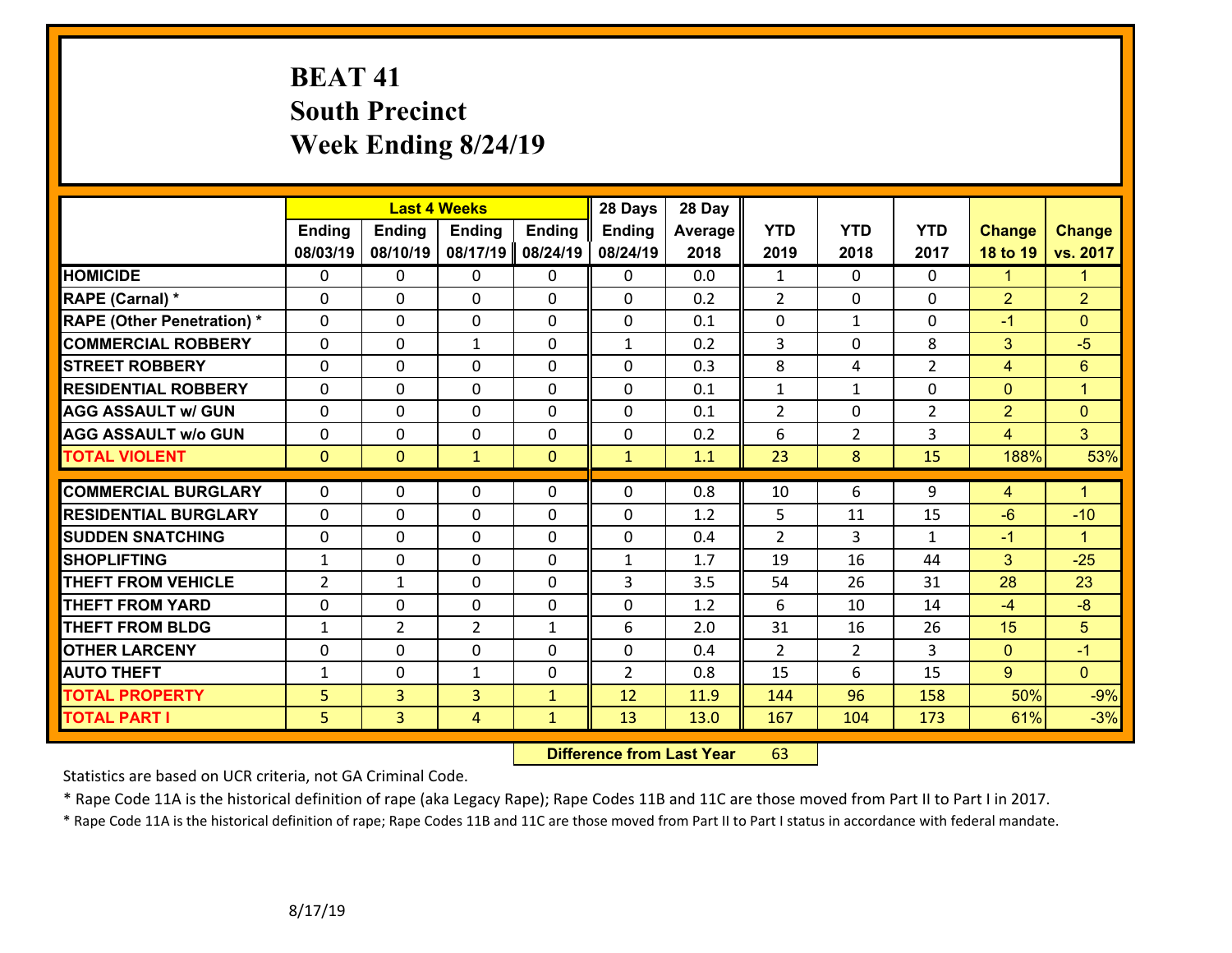# **BEAT 42 South Precinct Week Ending 8/24/19**

|                                   |                |                | <b>Last 4 Weeks</b> |                | 28 Days        | 28 Day  |                |                |              |                |                |
|-----------------------------------|----------------|----------------|---------------------|----------------|----------------|---------|----------------|----------------|--------------|----------------|----------------|
|                                   | <b>Ending</b>  | <b>Ending</b>  | <b>Ending</b>       | <b>Ending</b>  | Ending         | Average | <b>YTD</b>     | <b>YTD</b>     | <b>YTD</b>   | <b>Change</b>  | <b>Change</b>  |
|                                   | 08/03/19       | 08/10/19       | 08/17/19            | 08/24/19       | 08/24/19       | 2018    | 2019           | 2018           | 2017         | 18 to 19       | vs. 2017       |
| <b>HOMICIDE</b>                   | $\mathbf{0}$   | 0              | $\mathbf{0}$        | $\mathbf{0}$   | $\mathbf{0}$   | 0.0     | $\mathbf 0$    | $\Omega$       | 0            | $\mathbf{0}$   | $\overline{0}$ |
| RAPE (Carnal) *                   | $\Omega$       | 0              | $\mathbf 0$         | 0              | 0              | 0.2     | $\mathbf 0$    | $\mathbf{1}$   | $\mathbf{1}$ | $-1$           | $-1$           |
| <b>RAPE (Other Penetration) *</b> | $\Omega$       | $\Omega$       | $\mathbf 0$         | $\Omega$       | $\Omega$       | 0.2     | $\mathbf 1$    | 3              | $\Omega$     | $-2$           | $\overline{1}$ |
| <b>COMMERCIAL ROBBERY</b>         | 0              | 0              | 0                   | 0              | 0              | 0.3     | 3              | $\mathbf{1}$   | 4            | $\overline{2}$ | $-1$           |
| <b>STREET ROBBERY</b>             | $\mathbf{1}$   | 1              | $\Omega$            | $\Omega$       | $\overline{2}$ | 0.4     | 4              | 4              | 3            | $\mathbf{0}$   | $\mathbf{1}$   |
| <b>RESIDENTIAL ROBBERY</b>        | $\Omega$       | 0              | $\mathbf 0$         | $\Omega$       | 0              | 0.0     | $\mathbf 1$    | $\Omega$       | $\Omega$     | $\mathbf{1}$   | $\overline{1}$ |
| <b>AGG ASSAULT w/ GUN</b>         | $\Omega$       | 0              | $\mathbf 0$         | $\Omega$       | 0              | 0.3     | 4              | $\overline{2}$ | 3            | $\overline{2}$ | $\overline{1}$ |
| <b>AGG ASSAULT w/o GUN</b>        | $\Omega$       | 0              | $\mathbf 0$         | $\Omega$       | 0              | 0.7     | 4              | 4              | $\mathbf{1}$ | $\Omega$       | $\overline{3}$ |
| <b>TOTAL VIOLENT</b>              | $\mathbf{1}$   | $\mathbf{1}$   | $\mathbf{0}$        | $\mathbf{0}$   | $\overline{2}$ | 2.1     | 17             | 15             | 12           | 13%            | 42%            |
|                                   |                |                |                     |                |                |         |                |                |              |                |                |
| <b>COMMERCIAL BURGLARY</b>        | $\Omega$       | 0              | $\mathbf{0}$        | $\Omega$       | 0              | 1.0     | 7              | $\overline{7}$ | 9            | $\mathbf{0}$   | $-2$           |
| <b>RESIDENTIAL BURGLARY</b>       | $\mathbf{1}$   | 1              | 1                   | $\Omega$       | 3              | 0.6     | 8              | $\overline{3}$ | 5            | 5              | 3              |
| <b>SUDDEN SNATCHING</b>           | 0              | 0              | $\mathbf 0$         | $\Omega$       | 0              | 0.2     | $\overline{2}$ | $\mathbf{1}$   | $\Omega$     | $\mathbf{1}$   | $\overline{2}$ |
| <b>SHOPLIFTING</b>                | 3              | 1              | $\mathbf 0$         | $\overline{2}$ | 6              | 27.6    | 172            | 212            | 229          | $-40$          | $-57$          |
| <b>THEFT FROM VEHICLE</b>         | 0              | $\overline{2}$ | $\overline{2}$      | 0              | 4              | 3.9     | 32             | 31             | 36           | $\mathbf{1}$   | $-4$           |
| <b>THEFT FROM YARD</b>            | 0              | 0              | 1                   | $\mathbf{1}$   | $\overline{2}$ | 1.0     | 6              | 10             | 10           | $-4$           | $-4$           |
| <b>THEFT FROM BLDG</b>            | 0              | $\overline{2}$ | 1                   | 0              | 3              | 1.8     | 19             | 12             | 31           | $\overline{7}$ | $-12$          |
| <b>OTHER LARCENY</b>              | 0              | 1              | 0                   | 0              | 1              | 0.1     | 8              | $\mathbf{1}$   | 4            | $\overline{7}$ | $\overline{4}$ |
| <b>AUTO THEFT</b>                 | $\mathbf{0}$   | 1              | 1                   | 3              | 5              | 1.8     | 14             | 15             | 12           | $-1$           | $\overline{2}$ |
| <b>TOTAL PROPERTY</b>             | 4              | 8              | 6                   | 6              | 24             | 37.9    | 268            | 292            | 336          | $-8%$          | $-20%$         |
| <b>TOTAL PART I</b>               | 5 <sup>1</sup> | 9              | $6\overline{6}$     | 6              | 26             | 40.0    | 285            | 307            | 348          | $-7%$          | $-18%$         |

 **Difference from Last Year**r -22

Statistics are based on UCR criteria, not GA Criminal Code.

\* Rape Code 11A is the historical definition of rape (aka Legacy Rape); Rape Codes 11B and 11C are those moved from Part II to Part I in 2017.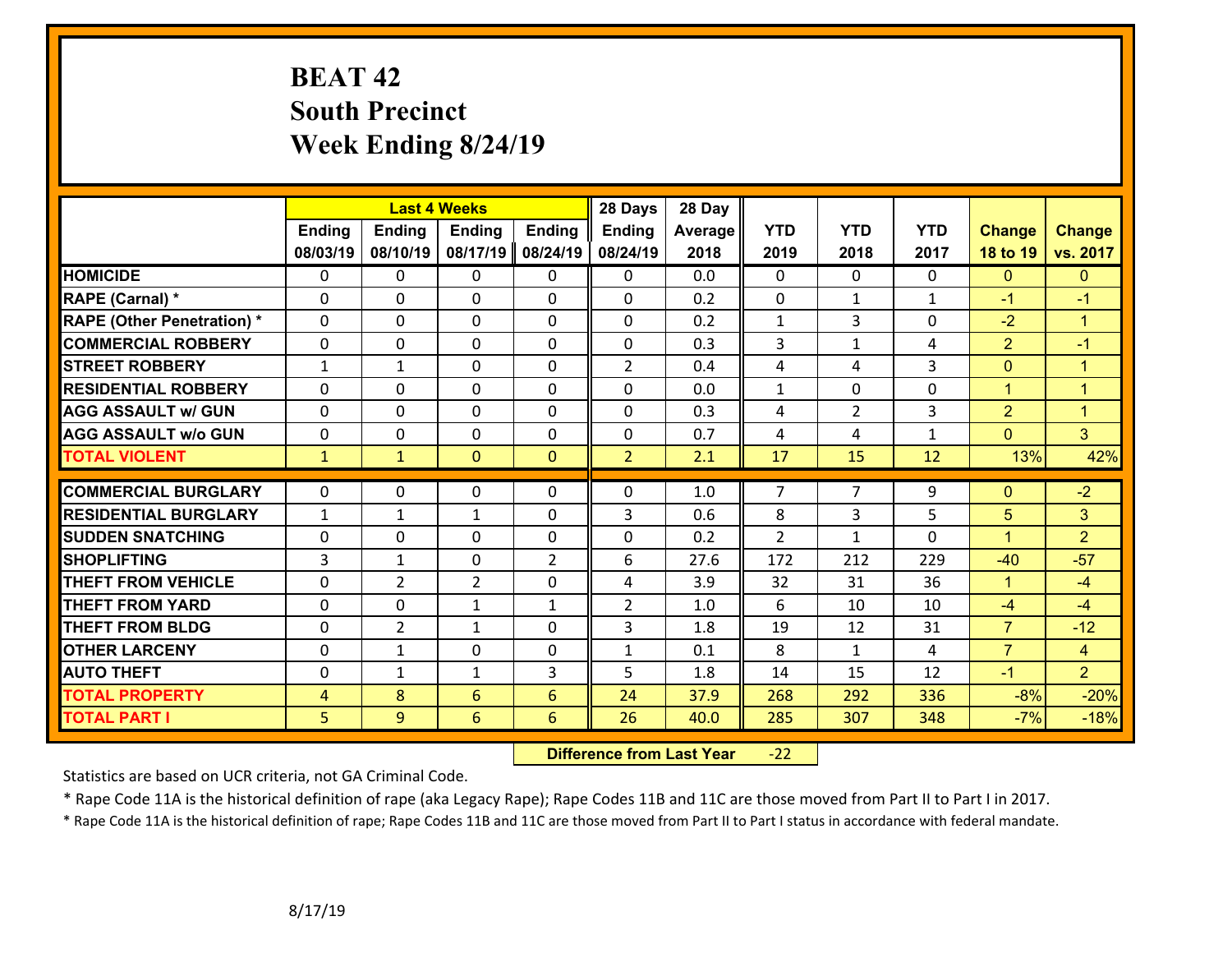# **BEAT 43 South Precinct Week Ending 8/24/19**

|                                   |               | <b>Last 4 Weeks</b> |                |                | 28 Days        | 28 Day  |                |                |                |                |                |
|-----------------------------------|---------------|---------------------|----------------|----------------|----------------|---------|----------------|----------------|----------------|----------------|----------------|
|                                   | <b>Ending</b> | Ending              | <b>Ending</b>  | <b>Ending</b>  | <b>Ending</b>  | Average | <b>YTD</b>     | <b>YTD</b>     | <b>YTD</b>     | <b>Change</b>  | <b>Change</b>  |
|                                   | 08/03/19      | 08/10/19            | 08/17/19       | 08/24/19       | 08/24/19       | 2018    | 2019           | 2018           | 2017           | 18 to 19       | vs. 2017       |
| <b>HOMICIDE</b>                   | $\Omega$      | 0                   | $\mathbf{0}$   | 0              | $\mathbf{0}$   | 0.1     | 1              | $\mathbf{1}$   | $\Omega$       | $\mathbf{0}$   | $\mathbf{1}$   |
| RAPE (Carnal) *                   | $\Omega$      | $\Omega$            | $\mathbf 0$    | $\Omega$       | $\Omega$       | 0.2     | $\overline{2}$ | $\mathbf{1}$   | $\Omega$       | $\mathbf{1}$   | $\overline{2}$ |
| <b>RAPE (Other Penetration) *</b> | 0             | 0                   | $\mathbf 0$    | 0              | 0              | 0.0     | 0              | $\mathbf 0$    | $\mathbf{1}$   | $\mathbf{0}$   | $-1$           |
| <b>COMMERCIAL ROBBERY</b>         | 0             | 0                   | $\mathbf 0$    | 0              | 0              | 0.3     | $\overline{2}$ | $\mathbf{1}$   | $\overline{2}$ | $\mathbf{1}$   | $\mathbf{0}$   |
| <b>STREET ROBBERY</b>             | 0             | 0                   | $\mathbf 0$    | $\Omega$       | 0              | 0.5     | 4              | 5              | $\overline{2}$ | $-1$           | $\overline{2}$ |
| <b>RESIDENTIAL ROBBERY</b>        | $\Omega$      | 0                   | $\mathbf 0$    | $\Omega$       | 0              | 0.3     | $\Omega$       | $\overline{2}$ | 0              | $-2$           | $\overline{0}$ |
| <b>AGG ASSAULT w/ GUN</b>         | $\mathbf{1}$  | 0                   | $\mathbf 0$    | 0              | $\mathbf{1}$   | 0.5     | 10             | $\overline{2}$ | $\overline{2}$ | 8              | 8              |
| <b>AGG ASSAULT w/o GUN</b>        | 0             | 1                   | $\mathbf{1}$   | $\mathbf{1}$   | 3              | 0.9     | 11             | 5              | 4              | 6              | $\overline{7}$ |
| <b>TOTAL VIOLENT</b>              | $\mathbf{1}$  | $\mathbf{1}$        | $\mathbf{1}$   | $\mathbf{1}$   | $\overline{4}$ | 2.8     | 30             | 17             | 11             | 76%            | 173%           |
|                                   |               |                     |                |                |                |         |                |                |                |                |                |
| <b>COMMERCIAL BURGLARY</b>        | $\Omega$      | 0                   | $\mathbf 0$    | 0              | 0              | 1.2     | 8              | 10             | 10             | $-2$           | $-2$           |
| <b>RESIDENTIAL BURGLARY</b>       | 0             | 0                   | 1              | $\overline{2}$ | 3              | 2.5     | 17             | 28             | 25             | $-11$          | $-8$           |
| <b>SUDDEN SNATCHING</b>           | 0             | 0                   | $\mathbf 0$    | 0              | 0              | 0.3     | $\mathbf{1}$   | 3              | $\mathbf{1}$   | $-2$           | $\overline{0}$ |
| <b>SHOPLIFTING</b>                | $\mathbf{1}$  | 0                   | $\mathbf 0$    | 4              | 5              | 4.7     | 56             | 32             | 43             | 24             | 13             |
| <b>THEFT FROM VEHICLE</b>         | 3             | 0                   | $\overline{2}$ | $\Omega$       | 5              | 3.8     | 26             | 28             | 52             | $-2$           | $-26$          |
| <b>THEFT FROM YARD</b>            | $\mathbf{1}$  | 0                   | $\overline{2}$ | 0              | 3              | 1.7     | 10             | 14             | 9              | $-4$           | $\mathbf{1}$   |
| <b>THEFT FROM BLDG</b>            | 0             | 3                   | $\mathbf{1}$   | 1              | 5              | 2.3     | 24             | 22             | 28             | $\overline{2}$ | $-4$           |
| <b>OTHER LARCENY</b>              | $\mathbf 0$   | $\mathbf{1}$        | $\mathbf 0$    | 0              | $\mathbf{1}$   | 0.2     | 3              | $\overline{2}$ | $\overline{2}$ | $\mathbf{1}$   | $\overline{1}$ |
| <b>AUTO THEFT</b>                 | $\Omega$      | $\overline{2}$      | 3              | $\Omega$       | 5              | 2.0     | 16             | 16             | 18             | $\overline{0}$ | $-2$           |
| <b>TOTAL PROPERTY</b>             | 5             | 6                   | 9              | $\overline{7}$ | 27             | 18.6    | 161            | 155            | 188            | 4%             | $-14%$         |
| <b>TOTAL PART I</b>               | 6             | $\overline{7}$      | 10             | 8              | 31             | 21.4    | 191            | 172            | 199            | 11%            | $-4%$          |

 **Difference from Last Year**r 19

Statistics are based on UCR criteria, not GA Criminal Code.

\* Rape Code 11A is the historical definition of rape (aka Legacy Rape); Rape Codes 11B and 11C are those moved from Part II to Part I in 2017.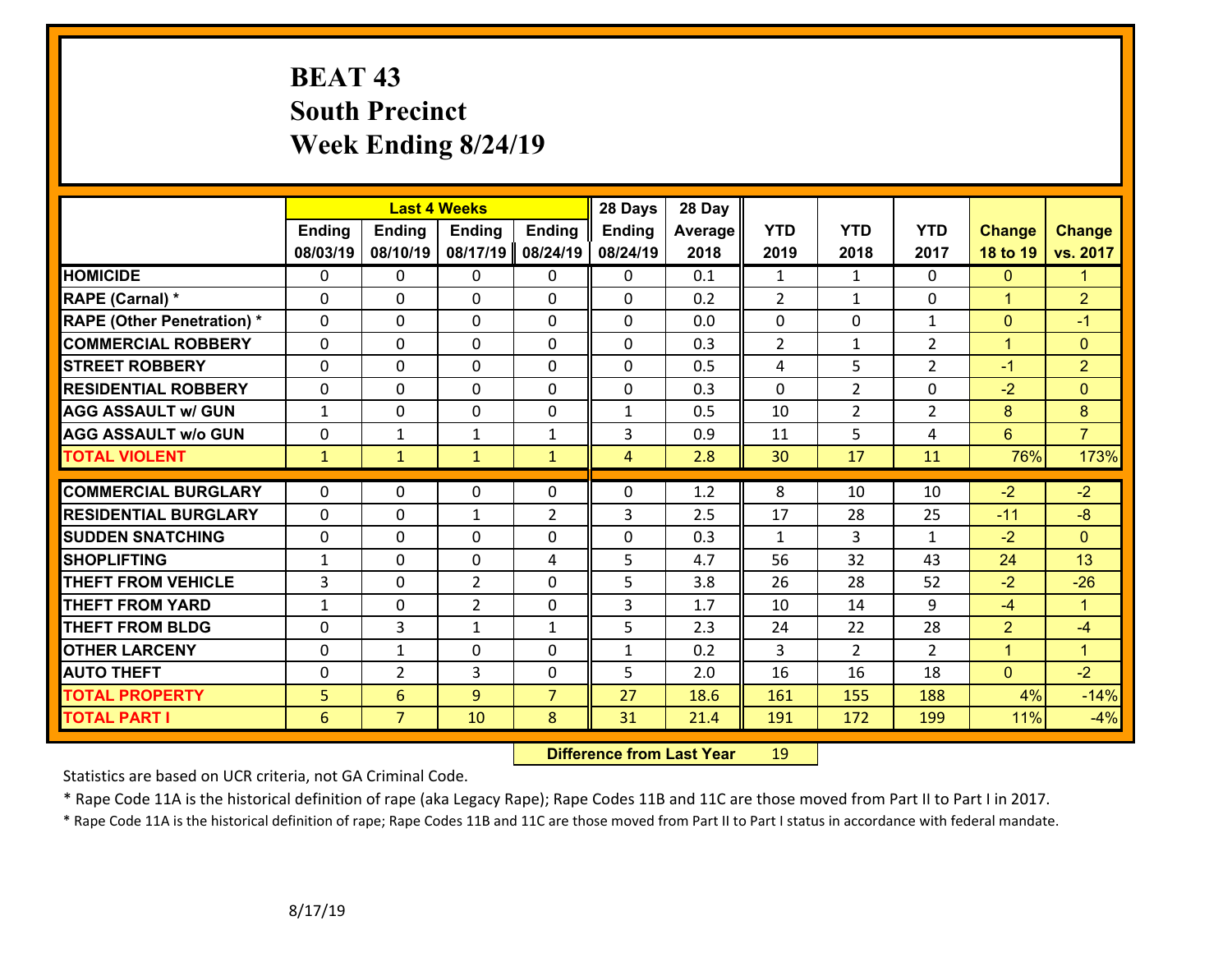# **BEAT 44 South Precinct Week Ending 8/24/19**

|                                   |                | <b>Last 4 Weeks</b> |               |                | 28 Days        | 28 Day  |                |                |                |                |                      |
|-----------------------------------|----------------|---------------------|---------------|----------------|----------------|---------|----------------|----------------|----------------|----------------|----------------------|
|                                   | <b>Ending</b>  | <b>Ending</b>       | <b>Ending</b> | <b>Ending</b>  | <b>Ending</b>  | Average | <b>YTD</b>     | <b>YTD</b>     | <b>YTD</b>     | <b>Change</b>  | <b>Change</b>        |
|                                   | 08/03/19       | 08/10/19            | 08/17/19      | 08/24/19       | 08/24/19       | 2018    | 2019           | 2018           | 2017           | 18 to 19       | vs. 2017             |
| <b>HOMICIDE</b>                   | $\Omega$       | 0                   | $\mathbf{0}$  | 0              | $\mathbf{0}$   | 0.1     | 1              | $\mathbf{1}$   | 0              | $\mathbf{0}$   | $\mathbf{1}$         |
| RAPE (Carnal) *                   | $\mathbf{0}$   | 0                   | $\mathbf 0$   | 0              | 0              | 0.2     | $\overline{2}$ | $\mathbf{1}$   | $\mathbf{1}$   | $\mathbf{1}$   | $\blacktriangleleft$ |
| <b>RAPE (Other Penetration) *</b> | 0              | 0                   | $\mathbf 0$   | 0              | 0              | 0.2     | 0              | $\overline{2}$ | 0              | $-2$           | $\Omega$             |
| <b>COMMERCIAL ROBBERY</b>         | 0              | 0                   | $\mathbf 0$   | $\Omega$       | 0              | 0.1     | 0              | $\mathbf{1}$   | $\overline{2}$ | $-1$           | $-2$                 |
| <b>ISTREET ROBBERY</b>            | 0              | 0                   | $\mathbf 0$   | 0              | 0              | 0.4     | 4              | 4              | 3              | $\mathbf{0}$   | $\mathbf{1}$         |
| <b>RESIDENTIAL ROBBERY</b>        | 0              | 0                   | $\mathbf 0$   | $\Omega$       | $\Omega$       | 0.4     | $\mathbf 0$    | 4              | 0              | $-4$           | $\overline{0}$       |
| <b>AGG ASSAULT w/ GUN</b>         | 0              | 0                   | $\mathbf 0$   | 0              | 0              | 0.7     | 10             | 4              | 8              | $6\phantom{1}$ | $\overline{2}$       |
| <b>AGG ASSAULT w/o GUN</b>        | $\mathbf{1}$   | 1                   | $\mathbf 0$   | 0              | $\overline{2}$ | 1.0     | 17             | 5              | 3              | 12             | 14                   |
| <b>TOTAL VIOLENT</b>              | $\mathbf{1}$   | $\mathbf{1}$        | $\mathbf{0}$  | $\mathbf{0}$   | $\overline{2}$ | 3.0     | 34             | 22             | 17             | 55%            | 100%                 |
|                                   |                |                     |               |                |                |         |                |                |                |                |                      |
| <b>COMMERCIAL BURGLARY</b>        | $\Omega$       | $\mathbf{1}$        | $\mathbf{0}$  | $\Omega$       | $\mathbf{1}$   | 0.2     | 10             | $\mathbf{1}$   | $\mathbf{1}$   | 9              | 9                    |
| <b>RESIDENTIAL BURGLARY</b>       | 0              | $\mathbf{1}$        | $\mathbf 0$   | $\overline{2}$ | 3              | 2.8     | 14             | 23             | 22             | $-9$           | $-8$                 |
| <b>SUDDEN SNATCHING</b>           | 0              | 0                   | $\mathbf 0$   | 0              | 0              | 0.0     | $\overline{2}$ | $\Omega$       | 0              | $\overline{2}$ | $\overline{2}$       |
| <b>SHOPLIFTING</b>                | 0              | $\mathbf{1}$        | $\mathbf 0$   | 0              | $\mathbf{1}$   | 4.2     | 22             | 47             | 14             | $-25$          | 8                    |
| <b>THEFT FROM VEHICLE</b>         | $\overline{2}$ | 3                   | 4             | $\mathbf{1}$   | 10             | 5.5     | 61             | 52             | 51             | 9              | 10                   |
| <b>THEFT FROM YARD</b>            | 0              | 0                   | $\mathbf 0$   | 0              | 0              | 1.0     | 6              | 9              | 9              | $-3$           | $-3$                 |
| <b>THEFT FROM BLDG</b>            | $\mathbf{1}$   | 0                   | 1             | $\mathbf{1}$   | 3              | 0.9     | 15             | 9              | 20             | 6              | $-5$                 |
| <b>OTHER LARCENY</b>              | $\mathbf 0$    | $\mathbf{1}$        | $\mathbf 0$   | $\Omega$       | $\mathbf{1}$   | 0.5     | 8              | 5              | 3              | 3              | 5                    |
| <b>AUTO THEFT</b>                 | $\mathbf{1}$   | 0                   | $\mathbf{1}$  | 0              | $\overline{2}$ | 1.6     | 20             | 16             | 17             | $\overline{4}$ | 3 <sup>1</sup>       |
| <b>TOTAL PROPERTY</b>             | $\overline{4}$ | $\overline{7}$      | 6             | $\overline{4}$ | 21             | 16.8    | 158            | 162            | 137            | $-2%$          | 15%                  |
| <b>TOTAL PART I</b>               | 5              | 8                   | 6             | 4              | 23             | 19.8    | 192            | 184            | 154            | 4%             | 25%                  |

 **Difference from Last Year**r 8

Statistics are based on UCR criteria, not GA Criminal Code.

\* Rape Code 11A is the historical definition of rape (aka Legacy Rape); Rape Codes 11B and 11C are those moved from Part II to Part I in 2017.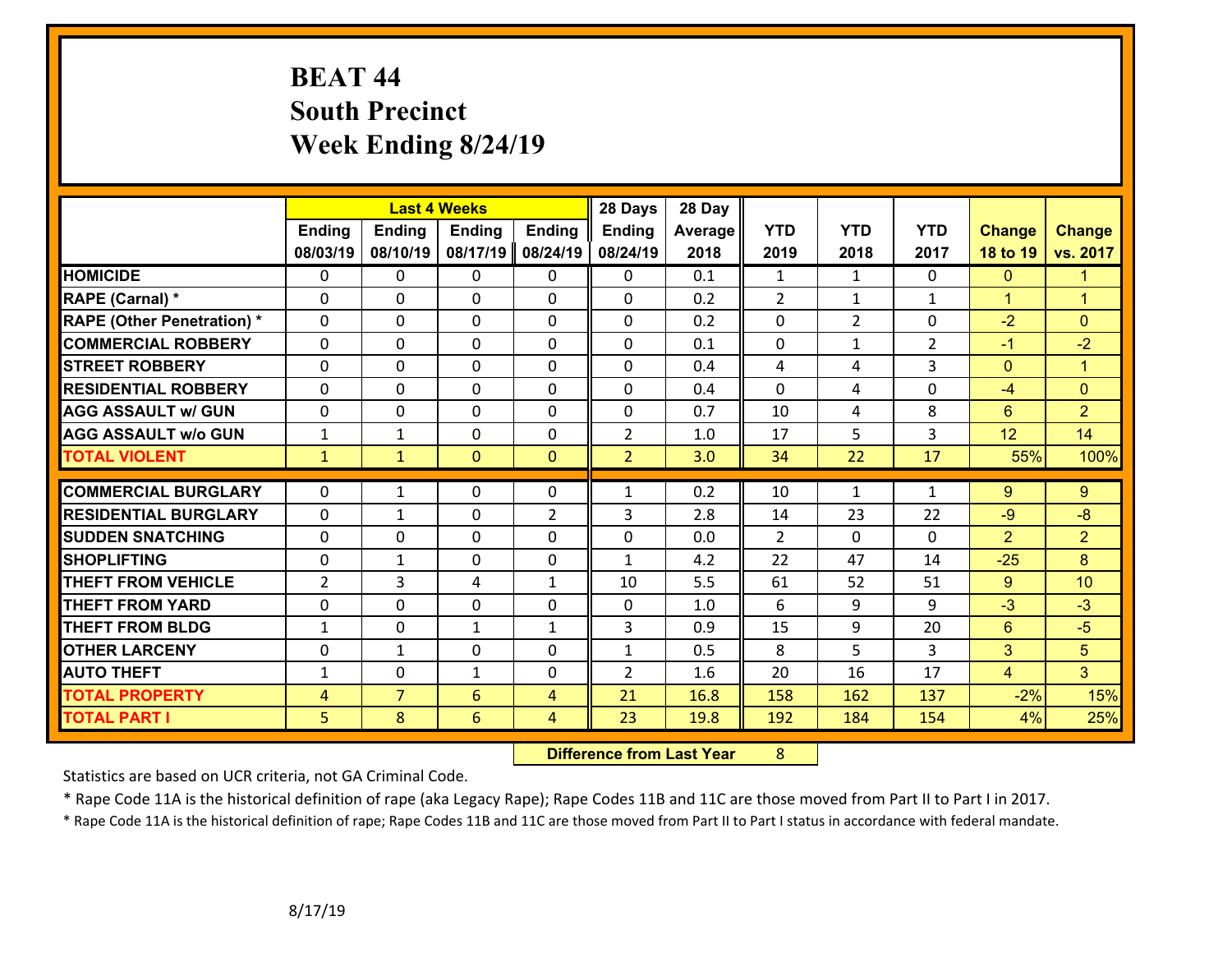# **BEAT 45 South Precinct Week Ending 8/24/19**

|                                   |                |                | <b>Last 4 Weeks</b> |               | 28 Days        | 28 Day  |                |                |                |                |                      |
|-----------------------------------|----------------|----------------|---------------------|---------------|----------------|---------|----------------|----------------|----------------|----------------|----------------------|
|                                   | <b>Ending</b>  | <b>Ending</b>  | <b>Ending</b>       | <b>Ending</b> | <b>Ending</b>  | Average | <b>YTD</b>     | <b>YTD</b>     | <b>YTD</b>     | <b>Change</b>  | <b>Change</b>        |
|                                   | 08/03/19       | 08/10/19       | 08/17/19            | 08/24/19      | 08/24/19       | 2018    | 2019           | 2018           | 2017           | 18 to 19       | vs. 2017             |
| <b>HOMICIDE</b>                   | $\Omega$       | 0              | $\mathbf{0}$        | 0             | $\mathbf{0}$   | 0.1     | $\Omega$       | $\mathbf{1}$   | $\mathbf{1}$   | $-1$           | $-1$                 |
| RAPE (Carnal) *                   | $\Omega$       | $\Omega$       | $\mathbf 0$         | $\Omega$      | $\Omega$       | 0.2     | $\Omega$       | 3              | $\Omega$       | $-3$           | $\Omega$             |
| <b>RAPE (Other Penetration) *</b> | 0              | 0              | $\mathbf 0$         | 0             | 0              | 0.2     | $\mathbf 0$    | $\overline{3}$ | $\mathbf{1}$   | $-3$           | $-1$                 |
| <b>COMMERCIAL ROBBERY</b>         | 0              | 0              | $\mathbf 0$         | 0             | 0              | 0.2     | $\mathbf{1}$   | $\overline{2}$ | $\overline{2}$ | $-1$           | $-1$                 |
| <b>STREET ROBBERY</b>             | 0              | 0              | $\mathbf 0$         | $\Omega$      | 0              | 0.3     | $\overline{2}$ | 3              | 3              | $-1$           | $-1$                 |
| <b>RESIDENTIAL ROBBERY</b>        | $\Omega$       | 0              | $\mathbf 0$         | $\Omega$      | 0              | 0.1     | $\mathbf{1}$   | $\Omega$       | 0              | $\mathbf{1}$   | $\overline{1}$       |
| <b>AGG ASSAULT w/ GUN</b>         | 0              | 0              | $\mathbf 0$         | 0             | 0              | 0.2     | 4              | $\overline{2}$ | $\overline{7}$ | $\overline{2}$ | $-3$                 |
| <b>AGG ASSAULT w/o GUN</b>        | 0              | 0              | $\mathbf{1}$        | 0             | $\mathbf{1}$   | 0.6     | 5              | $\overline{7}$ | $\overline{2}$ | $-2$           | 3                    |
| <b>TOTAL VIOLENT</b>              | $\mathbf{0}$   | $\overline{0}$ | $\mathbf{1}$        | $\mathbf{0}$  | $\mathbf{1}$   | 2.0     | 13             | 21             | 16             | $-38%$         | $-19%$               |
|                                   |                |                |                     |               |                |         |                |                |                |                |                      |
| <b>COMMERCIAL BURGLARY</b>        | $\Omega$       | 0              | $\mathbf 0$         | 0             | 0              | 0.5     | $\mathbf{1}$   | $\overline{2}$ | 4              | $-1$           | $-3$                 |
| <b>RESIDENTIAL BURGLARY</b>       | 0              | 1              | $\mathbf 0$         | 0             | $\mathbf{1}$   | 2.7     | 8              | 23             | 32             | $-15$          | $-24$                |
| <b>SUDDEN SNATCHING</b>           | 0              | 0              | 1                   | 0             | $\mathbf{1}$   | 0.2     | $\mathbf{1}$   | $\Omega$       | $\Omega$       | $\mathbf{1}$   | $\blacktriangleleft$ |
| <b>SHOPLIFTING</b>                | $\overline{2}$ | 1              | 1                   | 0             | 4              | 5.4     | 81             | 31             | 56             | 50             | 25                   |
| <b>THEFT FROM VEHICLE</b>         | $\Omega$       | $\Omega$       | $\overline{2}$      | $\Omega$      | $\overline{2}$ | 3.6     | 24             | 35             | 61             | $-11$          | $-37$                |
| <b>THEFT FROM YARD</b>            | 0              | 0              | $\mathbf 0$         | $\mathbf{1}$  | $\mathbf{1}$   | 1.8     | 12             | 17             | 9              | $-5$           | 3                    |
| <b>THEFT FROM BLDG</b>            | 0              | 0              | 0                   | $\Omega$      | 0              | 1.6     | 11             | 10             | 18             | $\mathbf{1}$   | $-7$                 |
| <b>OTHER LARCENY</b>              | $\mathbf 0$    | $\mathbf{1}$   | $\mathbf{1}$        | 0             | $\overline{2}$ | 0.4     | 3              | 4              | 4              | $-1$           | $-1$                 |
| <b>AUTO THEFT</b>                 | $\Omega$       | $\Omega$       | $\overline{2}$      | $\Omega$      | $\overline{2}$ | 1.6     | 9              | 13             | 16             | $-4$           | $-7$                 |
| <b>TOTAL PROPERTY</b>             | $\overline{2}$ | 3              | $\overline{7}$      | $\mathbf{1}$  | 13             | 17.7    | 150            | 135            | 200            | 11%            | $-25%$               |
| <b>TOTAL PART I</b>               | $\overline{2}$ | $\overline{3}$ | 8                   | $\mathbf{1}$  | 14             | 19.7    | 163            | 156            | 216            | 4%             | $-25%$               |

 **Difference from Last Year**r 7

Statistics are based on UCR criteria, not GA Criminal Code.

\* Rape Code 11A is the historical definition of rape (aka Legacy Rape); Rape Codes 11B and 11C are those moved from Part II to Part I in 2017.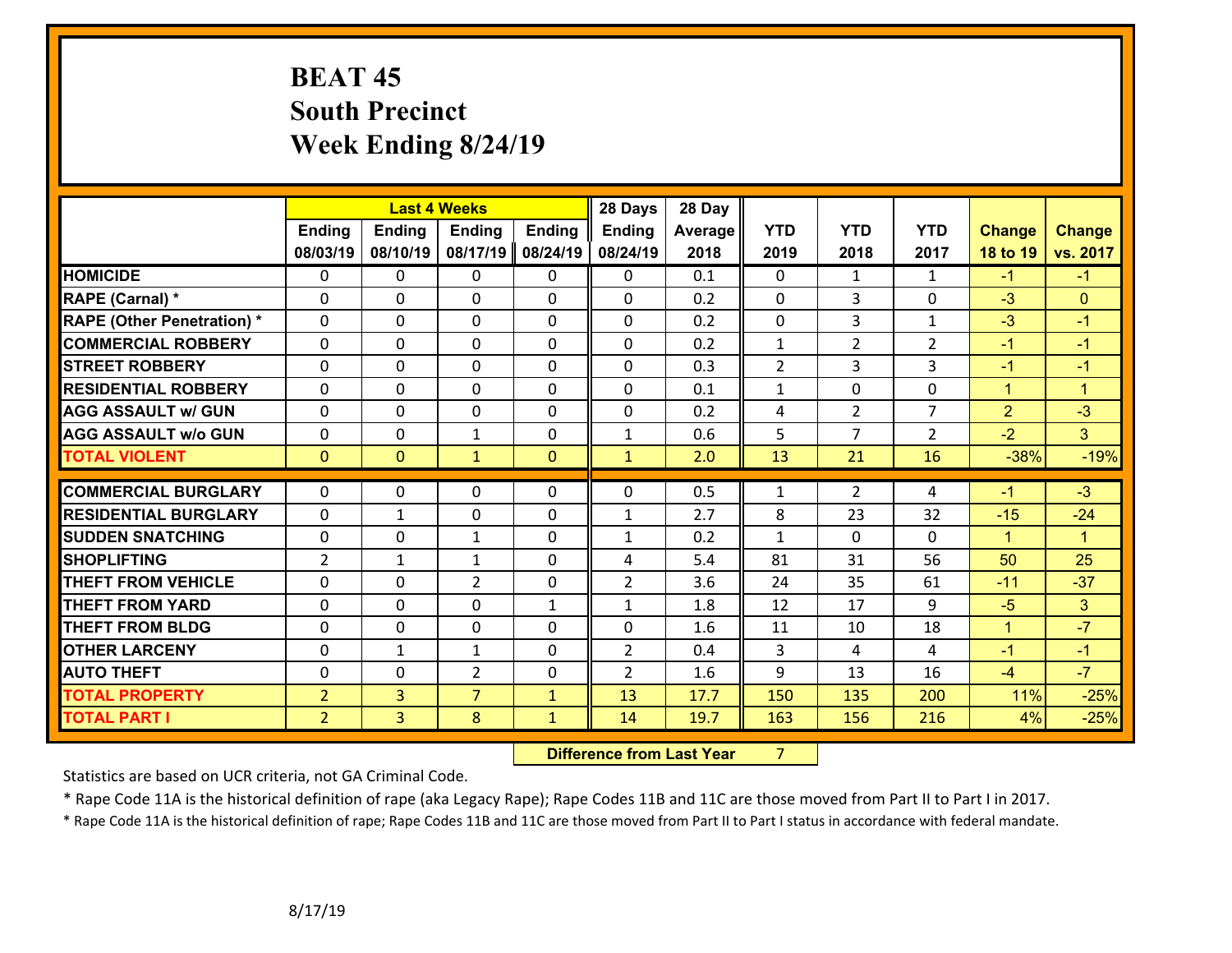# **BEAT 46 South Precinct Week Ending 8/24/19**

|                                   |                |                | <b>Last 4 Weeks</b> |                | 28 Days        | 28 Day  |                |                |                |                |                      |
|-----------------------------------|----------------|----------------|---------------------|----------------|----------------|---------|----------------|----------------|----------------|----------------|----------------------|
|                                   | <b>Ending</b>  | <b>Ending</b>  | <b>Ending</b>       | <b>Ending</b>  | <b>Ending</b>  | Average | <b>YTD</b>     | <b>YTD</b>     | <b>YTD</b>     | <b>Change</b>  | <b>Change</b>        |
|                                   | 08/03/19       | 08/10/19       | 08/17/19            | 08/24/19       | 08/24/19       | 2018    | 2019           | 2018           | 2017           | 18 to 19       | vs. 2017             |
| <b>HOMICIDE</b>                   | $\Omega$       | 0              | $\mathbf{0}$        | 0              | $\mathbf{0}$   | 0.1     | $\overline{2}$ | $\Omega$       | $\Omega$       | $\overline{2}$ | 2 <sup>1</sup>       |
| RAPE (Carnal) *                   | $\Omega$       | $\Omega$       | $\mathbf 0$         | $\Omega$       | $\Omega$       | 0.1     | $\mathbf{1}$   | $\mathbf{1}$   | $\overline{2}$ | $\Omega$       | $-1$                 |
| <b>RAPE (Other Penetration) *</b> | 0              | 0              | $\mathbf 0$         | 0              | 0              | 0.2     | $\mathbf 0$    | 3              | $\mathbf{1}$   | $-3$           | $-1$                 |
| <b>COMMERCIAL ROBBERY</b>         | 0              | 0              | $\mathbf 0$         | 0              | 0              | 0.2     | $\overline{2}$ | 3              | 4              | $-1$           | $-2$                 |
| <b>STREET ROBBERY</b>             | 0              | 0              | $\mathbf 0$         | $\Omega$       | 0              | 0.5     | $\overline{2}$ | 4              | 5              | $-2$           | $-3$                 |
| <b>RESIDENTIAL ROBBERY</b>        | $\Omega$       | 0              | $\mathbf 0$         | $\Omega$       | 0              | 0.0     | $\mathbf 0$    | $\Omega$       | $\mathbf{1}$   | $\mathbf{0}$   | $-1$                 |
| <b>AGG ASSAULT w/ GUN</b>         | $\overline{2}$ | 0              | $\mathbf 0$         | $\mathbf{1}$   | 3              | 0.5     | $\overline{7}$ | $\overline{2}$ | 3              | 5              | $\overline{4}$       |
| <b>AGG ASSAULT w/o GUN</b>        | 0              | 0              | $\mathbf 0$         | $\overline{2}$ | $\overline{2}$ | 0.7     | 10             | 8              | 8              | $\overline{2}$ | $\overline{2}$       |
| <b>TOTAL VIOLENT</b>              | $\overline{2}$ | $\overline{0}$ | $\mathbf{0}$        | 3              | 5              | 2.4     | 24             | 21             | 24             | 14%            | 0%                   |
|                                   |                |                |                     |                |                |         |                |                |                |                |                      |
| <b>COMMERCIAL BURGLARY</b>        | $\Omega$       | 0              | $\mathbf 0$         | $\mathbf{1}$   | $\mathbf{1}$   | 1.3     | 8              | 8              | $\overline{7}$ | $\mathbf{0}$   | $\mathbf{1}$         |
| <b>RESIDENTIAL BURGLARY</b>       | 0              | 1              | $\mathbf 0$         | 0              | $\mathbf{1}$   | 3.9     | 17             | 37             | 12             | $-20$          | 5                    |
| <b>SUDDEN SNATCHING</b>           | 0              | 0              | $\mathbf 0$         | 0              | 0              | 0.1     | $\overline{2}$ | $\mathbf{1}$   | $\mathbf{1}$   | $\mathbf{1}$   | $\blacktriangleleft$ |
| <b>SHOPLIFTING</b>                | $\overline{2}$ | $\overline{2}$ | $\overline{2}$      | $\mathbf{1}$   | $\overline{7}$ | 9.7     | 90             | 86             | 95             | $\overline{4}$ | $-5$                 |
| <b>THEFT FROM VEHICLE</b>         | 3              | $\mathbf{1}$   | 0                   | $\Omega$       | 4              | 5.8     | 41             | 50             | 54             | $-9$           | $-13$                |
| <b>THEFT FROM YARD</b>            | 0              | 0              | $\mathbf{1}$        | 0              | $\mathbf{1}$   | 0.9     | 5              | 8              | 9              | $-3$           | $-4$                 |
| <b>THEFT FROM BLDG</b>            | 0              | $\overline{2}$ | $\mathbf{1}$        | 1              | 4              | 3.0     | 17             | 23             | 24             | $-6$           | $-7$                 |
| <b>OTHER LARCENY</b>              | $\mathbf{1}$   | 0              | $\mathbf 0$         | 0              | $\mathbf{1}$   | 0.3     | 6              | 4              | 6              | $\overline{2}$ | $\overline{0}$       |
| <b>AUTO THEFT</b>                 | $\Omega$       | 0              | $\mathbf{1}$        | $\Omega$       | $\mathbf{1}$   | 2.7     | 18             | 27             | 28             | $-9$           | $-10$                |
| <b>TOTAL PROPERTY</b>             | 6              | 6              | 5                   | $\overline{3}$ | 20             | 27.6    | 204            | 244            | 236            | $-16%$         | $-14%$               |
| <b>TOTAL PART I</b>               | 8              | 6              | 5                   | 6              | 25             | 30.0    | 228            | 265            | 260            | $-14%$         | $-12%$               |

 **Difference from Last Year**‐37

Statistics are based on UCR criteria, not GA Criminal Code.

\* Rape Code 11A is the historical definition of rape (aka Legacy Rape); Rape Codes 11B and 11C are those moved from Part II to Part I in 2017.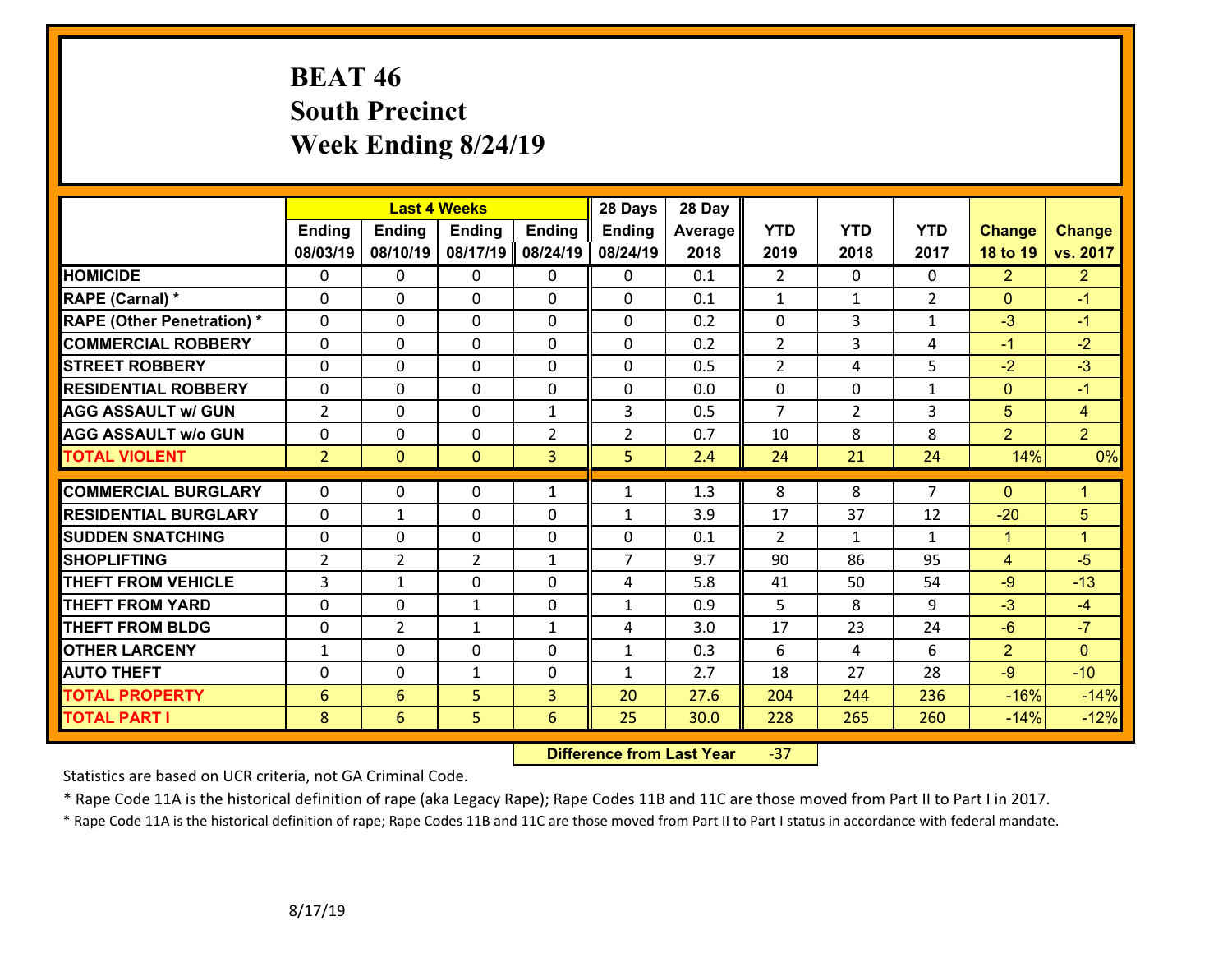# **BEAT 47 South Precinct Week Ending 8/24/19**

|                                   |               |                | <b>Last 4 Weeks</b> |                | 28 Days        | 28 Day  |                |              |                |                |                |
|-----------------------------------|---------------|----------------|---------------------|----------------|----------------|---------|----------------|--------------|----------------|----------------|----------------|
|                                   | <b>Ending</b> | <b>Ending</b>  | <b>Ending</b>       | <b>Ending</b>  | <b>Ending</b>  | Average | <b>YTD</b>     | <b>YTD</b>   | <b>YTD</b>     | <b>Change</b>  | <b>Change</b>  |
|                                   | 08/03/19      | 08/10/19       | 08/17/19            | 08/24/19       | 08/24/19       | 2018    | 2019           | 2018         | 2017           | 18 to 19       | vs. 2017       |
| <b>HOMICIDE</b>                   | $\Omega$      | 0              | $\mathbf{0}$        | 0              | 0              | 0.0     | $\Omega$       | $\Omega$     | $\Omega$       | $\Omega$       | $\mathbf{0}$   |
| RAPE (Carnal) *                   | $\Omega$      | 0              | $\mathbf 0$         | 0              | 0              | 0.1     | $\mathbf 0$    | $\mathbf{0}$ | $\mathbf{1}$   | $\mathbf{0}$   | $-1$           |
| <b>RAPE (Other Penetration) *</b> | $\Omega$      | 0              | $\mathbf 0$         | 0              | 0              | 0.1     | $\mathbf 0$    | $\mathbf{1}$ | $\Omega$       | $-1$           | $\mathbf{0}$   |
| <b>COMMERCIAL ROBBERY</b>         | 0             | 0              | $\mathbf 0$         | $\Omega$       | 0              | 0.0     | $\mathbf 0$    | $\Omega$     | 0              | $\mathbf{0}$   | $\mathbf{0}$   |
| <b>STREET ROBBERY</b>             | 0             | 0              | $\mathbf 0$         | 0              | 0              | 0.1     | $\overline{2}$ | 0            | 0              | $\overline{2}$ | $\overline{2}$ |
| <b>RESIDENTIAL ROBBERY</b>        | 0             | 0              | $\mathbf 0$         | 0              | 0              | 0.0     | $\mathbf 0$    | 0            | 0              | $\overline{0}$ | $\overline{0}$ |
| <b>AGG ASSAULT w/ GUN</b>         | 0             | 0              | $\mathbf 0$         | $\Omega$       | 0              | 0.1     | $\mathbf 1$    | $\Omega$     | $\mathbf{1}$   | $\mathbf{1}$   | $\overline{0}$ |
| <b>AGG ASSAULT w/o GUN</b>        | 0             | 0              | $\mathbf 0$         | 0              | 0              | 0.1     | 5              | 0            | $\overline{2}$ | 5              | $\overline{3}$ |
| <b>TOTAL VIOLENT</b>              | $\mathbf{0}$  | $\overline{0}$ | $\mathbf{0}$        | $\mathbf{0}$   | $\mathbf{0}$   | 0.4     | 8              | $\mathbf{1}$ | $\overline{4}$ | 700%           | 100%           |
|                                   |               |                |                     |                |                |         |                |              |                |                |                |
| <b>COMMERCIAL BURGLARY</b>        | $\Omega$      | 0              | $\mathbf{0}$        | $\Omega$       | $\Omega$       | 0.0     | $\mathbf{1}$   | $\Omega$     | $\mathbf{1}$   | $\mathbf{1}$   | $\Omega$       |
| <b>RESIDENTIAL BURGLARY</b>       | 0             | 0              | $\mathbf 0$         | 0              | 0              | 1.7     | $\mathbf{1}$   | 10           | $\overline{7}$ | $-9$           | $-6$           |
| <b>SUDDEN SNATCHING</b>           | 0             | 0              | $\mathbf 0$         | 0              | 0              | 0.0     | $\mathbf 0$    | $\mathbf 0$  | 0              | $\overline{0}$ | $\mathbf{0}$   |
| <b>SHOPLIFTING</b>                | $\Omega$      | $\Omega$       | $\mathbf 0$         | $\mathbf{1}$   | $\mathbf{1}$   | 0.1     | $\mathbf 0$    | $\mathbf{1}$ | 3              | $-1$           | $-3$           |
| <b>THEFT FROM VEHICLE</b>         | $\Omega$      | $\Omega$       | $\overline{2}$      | $\Omega$       | $\overline{2}$ | 1.8     | 12             | 17           | 6              | $-5$           | $6\phantom{a}$ |
| <b>THEFT FROM YARD</b>            | 0             | 0              | $\mathbf{1}$        | 0              | $\mathbf{1}$   | 0.4     | 8              | 3            | 5              | 5              | 3              |
| <b>THEFT FROM BLDG</b>            | 0             | 0              | $\mathbf{1}$        | $\mathbf{1}$   | $\overline{2}$ | 0.6     | 5              | 4            | 8              | $\mathbf{1}$   | $-3$           |
| <b>OTHER LARCENY</b>              | 0             | 0              | 0                   | $\Omega$       | 0              | 0.4     | 6              | $\mathbf{1}$ | 3              | 5              | $\overline{3}$ |
| <b>AUTO THEFT</b>                 | 0             | 0              | $\mathbf{1}$        | 0              | $\mathbf{1}$   | 0.4     | 5              | 5            | $\mathbf{1}$   | $\overline{0}$ | $\overline{4}$ |
| <b>TOTAL PROPERTY</b>             | $\mathbf{0}$  | $\overline{0}$ | 5                   | $\overline{2}$ | $\overline{7}$ | 5.3     | 38             | 41           | 34             | $-7%$          | 12%            |
| <b>TOTAL PART I</b>               | $\mathbf{0}$  | $\overline{0}$ | 5                   | $\overline{2}$ | $\overline{7}$ | 5.7     | 46             | 42           | 38             | 10%            | 21%            |

 **Difference from Last Year**r 4

Statistics are based on UCR criteria, not GA Criminal Code.

\* Rape Code 11A is the historical definition of rape (aka Legacy Rape); Rape Codes 11B and 11C are those moved from Part II to Part I in 2017.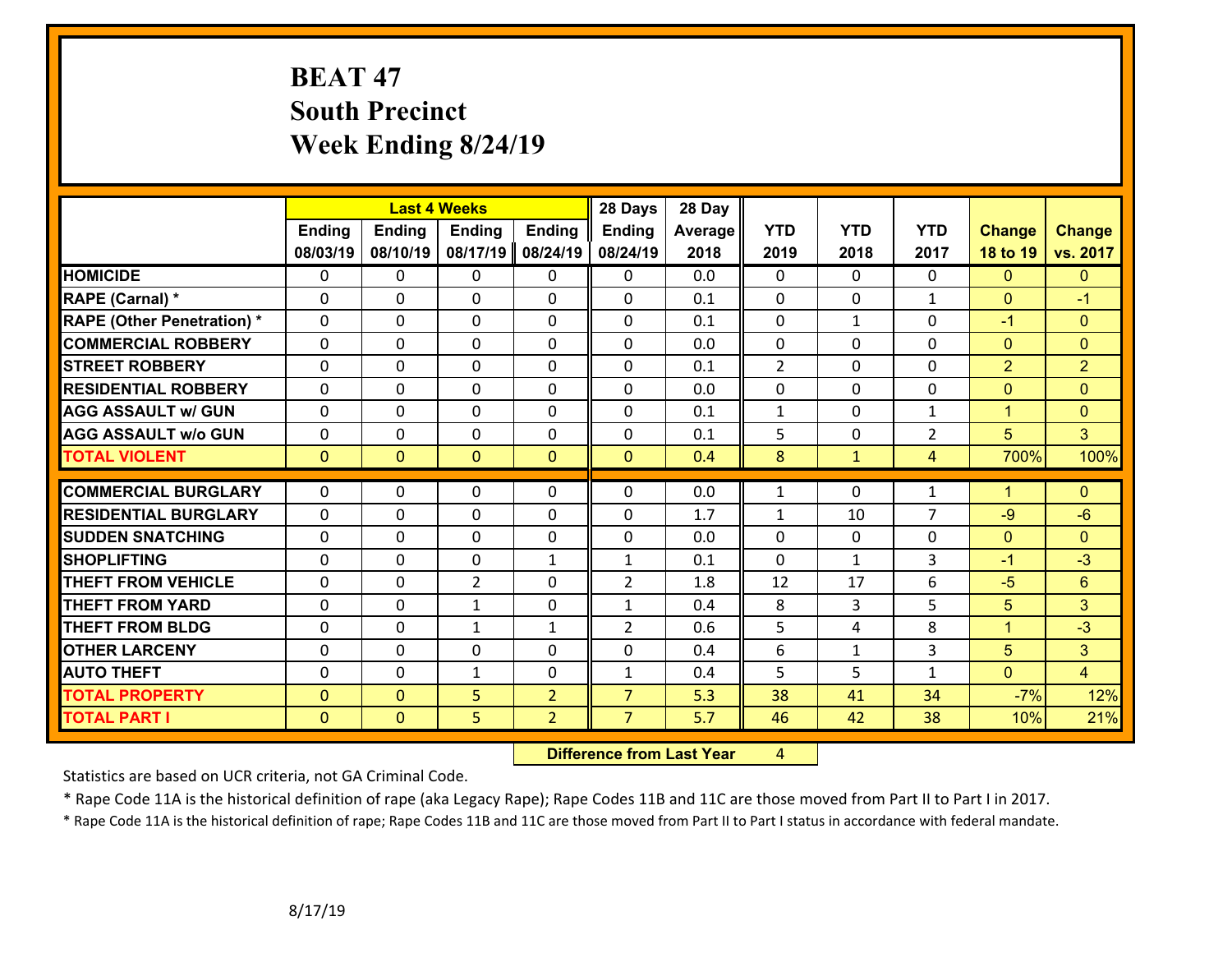

### **COMPSTATEAST PRECINCTWeek Ending 8/124/19**

#### **PRECINCT COMMANDER:**

**CAPT. GEORGE GUNDICH**



|                                   | Week<br><b>Ending</b><br>8/24/19 | Week<br>Ending<br>8/17/19 | <b>Weekly</b><br>Avg<br>2018 | 28-Day<br><b>Ending</b><br>8/24/19 | 28-Day<br><b>Ending</b><br>7/26/19 | Avg<br>28-Day<br>2018 | <b>YTD</b><br>2019 | <b>YTD</b><br>2018 | <b>YTD</b><br>2017 | <b>Change</b><br>18 to 19 | <b>Change</b><br>vs. 2017 |
|-----------------------------------|----------------------------------|---------------------------|------------------------------|------------------------------------|------------------------------------|-----------------------|--------------------|--------------------|--------------------|---------------------------|---------------------------|
| <b>HOMICIDE</b>                   | 0                                | 0                         | 0                            | o                                  | 0                                  |                       | 3.                 | 9                  | 8                  | $-6$                      | $-5$                      |
| RAPE (Carnal) *                   | 0                                | $\mathbf{0}$              | 0                            |                                    | 3                                  |                       | 10                 | 8                  | 4                  | $\overline{2}$            | 6                         |
| <b>RAPE (Other Penetration) *</b> | 0                                | 0                         | 0                            | 4                                  | 0                                  | 0                     | 0                  | 5                  | 10                 | $-5$                      | $-10$                     |
| <b>COMMERCIAL ROBBERY</b>         | 0                                | 0                         | 0                            | 0                                  | $\Omega$                           |                       | $\mathbf{2}$       | 5                  | 22                 | $-3$                      | $-20$                     |
| <b>STREET ROBBERY</b>             |                                  | 0                         | 4                            | $\overline{2}$                     | 5                                  | 3                     | 30                 | 27                 | 32                 | 3                         | $-2$                      |
| <b>RESIDENTIAL ROBBERY</b>        | 4                                | 0                         | 0                            |                                    |                                    | <sup>0</sup>          | 5                  | 2                  | 7                  | 3                         | $-2$                      |
| <b>AGG ASSAULT w/ GUN</b>         | $\bf{0}$                         | 2                         | $\overline{2}$               | 7                                  | 15                                 | $\overline{ }$        | 62                 | 40                 | 50                 | 22                        | 12                        |
| <b>AGG ASSAULT w/o GUN</b>        | 0                                | 0                         | $\overline{2}$               | 7                                  | 17                                 |                       | 95                 | 57                 | 54                 | 38                        | 41                        |
| <b>TOTAL VIOLENT</b>              | $\overline{2}$                   | $\overline{2}$            | 5                            | 19                                 | 41                                 | 19                    | 207                | 153                | 187                | 35%                       | 11%                       |
|                                   |                                  |                           |                              |                                    |                                    |                       |                    |                    |                    |                           |                           |
| <b>COMMERCIAL BURGLARY</b>        |                                  | 0                         | 0                            | 3                                  |                                    | 2                     | 15                 | 16                 | 9                  | -1                        | 6                         |
| <b>RESIDENTIAL BURGLARY</b>       |                                  | 0                         | 5                            | 11                                 | 14                                 | 20                    | 142                | 160                | 174                | $-18$                     | $-32$                     |
| <b>SUDDEN SNATCHING</b>           | 0                                | 0                         | 0                            | $\mathbf{0}$                       |                                    |                       | 8                  | 9                  | 11                 | -1                        | $-3$                      |
| <b>SHOPLIFTING</b>                | 9                                | 7                         | 6                            | 23                                 | 22                                 | 23                    | 203                | 213                | 195                | $-10$                     | 8                         |
| <b>THEFT FROM VEHICLE</b>         | 6                                | 4                         | $\overline{7}$               | 25                                 | 16                                 | 29                    | 210                | 213                | 252                | $-3$                      | $-42$                     |
| <b>THEFT FROM YARD</b>            | 4                                | 5                         | 3                            | 18                                 | 11                                 | 11                    | 84                 | 100                | 98                 | $-16$                     | $-14$                     |
| <b>THEFT FROM BLDG</b>            | 3                                | 4                         | 3                            | 17                                 | 18                                 | 12                    | 102                | 112                | 125                | $-10$                     | $-23$                     |
| <b>OTHER LARCENY</b>              | 0                                | 0                         | 4                            | 4                                  | $\mathfrak{p}$                     | 6                     | 37                 | 42                 | 25                 | $-5$                      | 12                        |
| <b>AUTO THEFT</b>                 |                                  | $\Omega$                  | 3                            | 7                                  | 16                                 | 12                    | 91                 | 105                | 110                | $-14$                     | $-19$                     |
| <b>TOTAL PROPERTY</b>             | 25                               | 20                        | 29                           | 105                                | 101                                | 115                   | 892                | 970                | 999                | $-8%$                     | $-11%$                    |
| <b>TOTAL PART I</b>               | 27                               | 22                        | 34                           | 124                                | 142                                | 134                   | 1099               | 1123               | 1186               | $-2\%$                    | $-7%$                     |

Statistics are based on UCR criteria, not GA Criminal Code, and are **Difference from Last Year** -24

preliminary, based on RMS data at the time prepared, and are subject to change.

Cell Shading: white is within 0.6 standard deviation of the mean; red is above; green is below.

\* Code 11A is the pre‐2016 definition of rape; Codes 11B and 11C are by federal mandate in 2016.

| <b>Arrests</b> | <b>Week</b><br><b>Ending</b><br>8/24/19 | YTD<br>2019 |
|----------------|-----------------------------------------|-------------|
| <b>Felony</b>  |                                         | 284         |
| <b>Guns</b>    |                                         | 201         |
| <b>Drugs</b>   |                                         | 55          |
| <b>Gangs</b>   |                                         |             |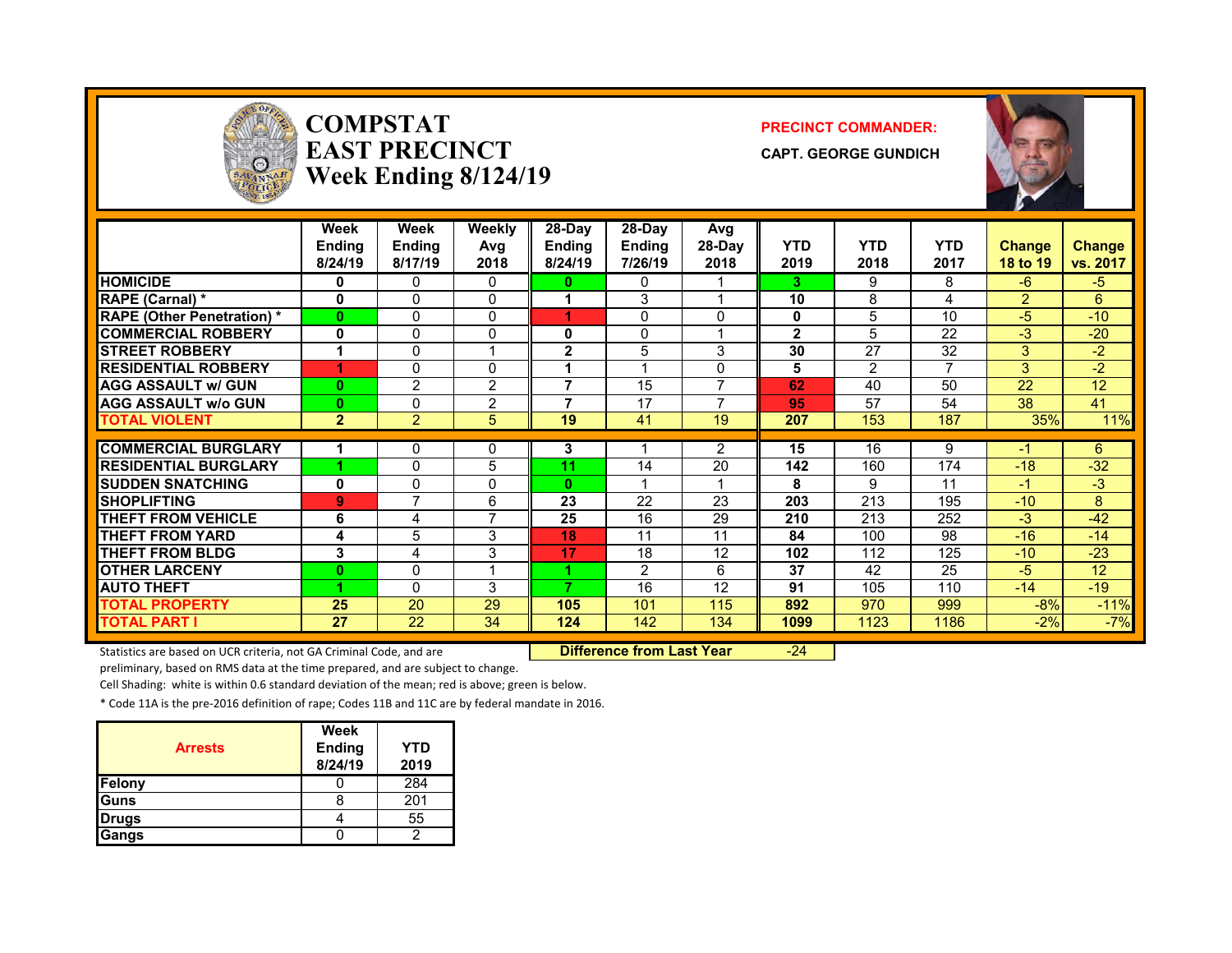### **BEAT 51 East Precinct Week Ending 8/24/19**

|                                   |                |                | <b>Last 4 Weeks</b> |                | 28 Days        | 28 Day         |              |                |                |                         |                 | 03/09/19 |
|-----------------------------------|----------------|----------------|---------------------|----------------|----------------|----------------|--------------|----------------|----------------|-------------------------|-----------------|----------|
|                                   | <b>Ending</b>  | <b>Ending</b>  | Ending              | <b>Ending</b>  | <b>Ending</b>  | <b>Average</b> | <b>YTD</b>   | <b>YTD</b>     | <b>YTD</b>     | <b>Change</b>           | <b>Change</b>   |          |
|                                   | 08/03/19       | 08/10/19       | 08/17/19            | 08/24/19       | 08/24/19       | 2018           | 2019         | 2018           | 2017           | 18 to 19                | vs. 2017        |          |
| <b>HOMICIDE</b>                   | 0              | $\mathbf{0}$   | $\mathbf{0}$        | 0              | $\mathbf{0}$   | 0.2            | 1            | $\overline{2}$ | $\mathbf{1}$   | $-1$                    | $\mathbf{0}$    |          |
| <b>RAPE (Carnal) *</b>            | 0              | $\Omega$       | 0                   | $\Omega$       | $\mathbf{0}$   | 0.2            | $\mathbf{1}$ | 3              | $\mathbf{1}$   | $-2$                    | $\overline{0}$  |          |
| <b>RAPE (Other Penetration) *</b> | 0              | $\mathbf{1}$   | $\Omega$            | 0              | $\mathbf{1}$   | 0.2            | $\mathbf 0$  | $\overline{2}$ | $\overline{2}$ | $-2$                    | $-2$            |          |
| <b>COMMERCIAL ROBBERY</b>         | 0              | 0              | $\mathbf{0}$        | 0              | $\mathbf{0}$   | 0.1            | $\Omega$     | $\mathbf{1}$   | $\mathbf{1}$   | $-1$                    | $-1$            |          |
| <b>STREET ROBBERY</b>             | $\mathbf{1}$   | $\mathbf 0$    | $\mathbf{0}$        | $\mathbf 0$    | $\mathbf{1}$   | 0.5            | 9            | 6              | $\overline{7}$ | 3                       | $\overline{2}$  |          |
| <b>RESIDENTIAL ROBBERY</b>        | $\Omega$       | $\Omega$       | 0                   | 0              | $\Omega$       | 0.0            | $\mathbf{1}$ | $\Omega$       | $\mathbf{1}$   | $\overline{\mathbf{A}}$ | $\overline{0}$  |          |
| <b>AGG ASSAULT w/ GUN</b>         | $\Omega$       | $\Omega$       | 1                   | 0              | $\mathbf{1}$   | 1.4            | 15           | 10             | 8              | 5                       | $\overline{7}$  |          |
| <b>AGG ASSAULT w/o GUN</b>        | 0              | 0              | $\Omega$            | 0              | $\Omega$       | 1.8            | 23           | 16             | 14             | $\overline{7}$          | 9               |          |
| <b>TOTAL VIOLENT</b>              | $\mathbf{1}$   | $\mathbf{1}$   | $\mathbf{1}$        | $\mathbf{0}$   | 3              | 4.3            | 50           | 40             | 35             | 25%                     | 43%             |          |
| <b>COMMERCIAL BURGLARY</b>        | $\mathbf{1}$   | 0              | $\mathbf{0}$        | 0              | 1              | 0.3            | 2            | 4              | 2              | $-2$                    | $\mathbf{0}$    |          |
| <b>RESIDENTIAL BURGLARY</b>       | $\overline{2}$ | $\mathbf{1}$   | $\Omega$            | 0              | 3              | 2.0            | 26           | 13             | 23             | 13                      | 3               |          |
| <b>ISUDDEN SNATCHING</b>          | 0              | $\mathbf{0}$   | $\Omega$            | $\Omega$       | 0              | 0.4            | $\Omega$     | 4              | 2              | $-4$                    | $-2$            |          |
| <b>SHOPLIFTING</b>                | 0              | $\mathbf{0}$   | 0                   | 0              | 0              | 2.0            | 17           | 18             | 26             | $-1$                    | $-9$            |          |
| <b>THEFT FROM VEHICLE</b>         | $\Omega$       | $\mathbf 0$    | $\Omega$            | $\mathbf 0$    | $\Omega$       | 5.2            | 18           | 38             | 17             | $-20$                   | $\mathbf{1}$    |          |
| <b>THEFT FROM YARD</b>            | $\mathbf{1}$   | $\mathbf{1}$   | 1                   | $\mathbf{1}$   | 4              | 1.2            | 12           | 12             | 15             | $\mathbf{0}$            | $-3$            |          |
| <b>THEFT FROM BLDG</b>            | 0              | $\overline{2}$ | $\Omega$            | $\mathbf{1}$   | 3              | 2.1            | 12           | 16             | 24             | $-4$                    | $-12$           |          |
| <b>OTHER LARCENY</b>              | 0              | 0              | $\Omega$            | 0              | $\mathbf{0}$   | 1.2            | 13           | 10             | 3              | 3                       | 10 <sup>°</sup> |          |
| <b>AUTO THEFT</b>                 | $\mathbf{1}$   | $\Omega$       | $\Omega$            | $\mathbf{1}$   | $\overline{2}$ | 2.4            | 22           | 19             | 16             | $\overline{3}$          | 6               |          |
| <b>TOTAL PROPERTY</b>             | 5 <sup>1</sup> | 4              | $\mathbf{1}$        | 3              | 13             | 16.7           | 122          | 134            | 128            | $-9%$                   | $-5%$           |          |
| <b>TOTAL PART I</b>               | 6              | 5              | $\overline{2}$      | $\overline{3}$ | 16             | 21.0           | 172          | 174            | 163            | $-1%$                   | 6%              |          |

 **Difference from Last Year**‐2

Statistics are based on UCR criteria, not GA Criminal Code.

\* Rape Code 11A is the historical definition of rape (aka Legacy Rape); Rape Codes 11B and 11C are those moved from Part II to Part I in 2017.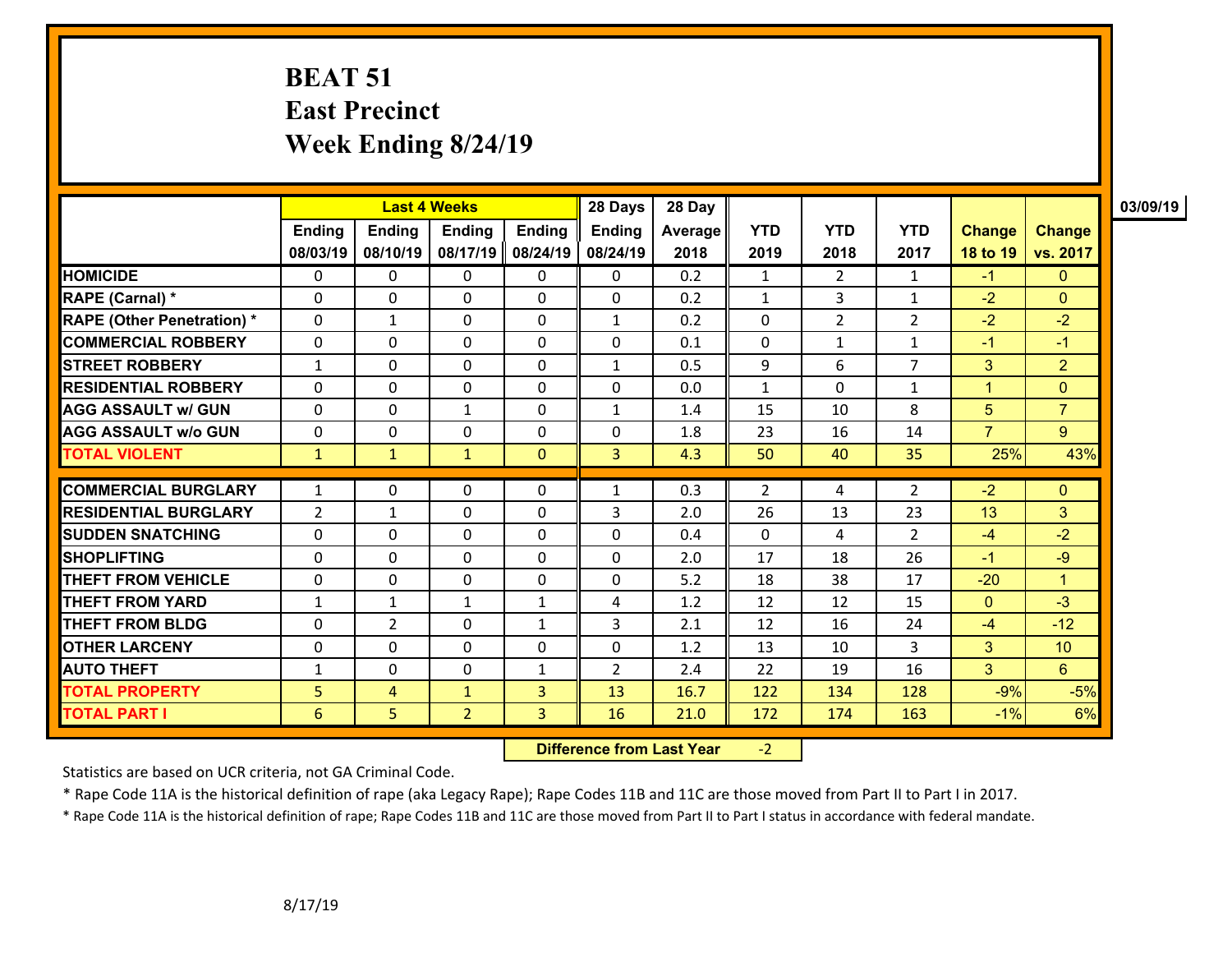## **BEAT 52 East Precinct Week Ending 8/24/19**

|                                   |                | <b>Last 4 Weeks</b> |                |               | 28 Days        | 28 Day         |                |                |                |                      |                |
|-----------------------------------|----------------|---------------------|----------------|---------------|----------------|----------------|----------------|----------------|----------------|----------------------|----------------|
|                                   | <b>Ending</b>  | Ending              | <b>Ending</b>  | <b>Ending</b> | <b>Ending</b>  | <b>Average</b> | <b>YTD</b>     | <b>YTD</b>     | <b>YTD</b>     | <b>Change</b>        | <b>Change</b>  |
|                                   | 08/03/19       | 08/10/19            | 08/17/19       | 08/24/19      | 08/24/19       | 2018           | 2019           | 2018           | 2017           | 18 to 19             | vs. 2017       |
| <b>HOMICIDE</b>                   | $\Omega$       | 0                   | $\Omega$       | $\Omega$      | $\Omega$       | 0.1            | $\Omega$       | $\mathbf{1}$   | $\Omega$       | $-1$                 | $\Omega$       |
| RAPE (Carnal) *                   | $\Omega$       | 0                   | $\mathbf{0}$   | $\Omega$      | 0              | 0.2            | 4              | $\overline{2}$ | $\mathbf{1}$   | 2                    | 3              |
| <b>RAPE (Other Penetration) *</b> | $\Omega$       | 0                   | $\mathbf{0}$   | 0             | $\Omega$       | 0.0            | $\mathbf{0}$   | 0              | $\overline{2}$ | $\mathbf{0}$         | $-2$           |
| <b>COMMERCIAL ROBBERY</b>         | $\mathbf 0$    | 0                   | $\mathbf 0$    | 0             | 0              | 0.1            | $\mathbf{1}$   | $\mathbf{1}$   | 0              | $\Omega$             | $\mathbf{1}$   |
| <b>STREET ROBBERY</b>             | $\mathbf 0$    | 0                   | $\mathbf 0$    | $\mathbf 0$   | $\Omega$       | 0.5            | $\overline{7}$ | 4              | 9              | 3                    | $-2$           |
| <b>RESIDENTIAL ROBBERY</b>        | $\mathbf 0$    | 0                   | $\mathbf 0$    | 0             | 0              | 0.0            | $\overline{2}$ | 0              | 3              | $\overline{2}$       | $-1$           |
| <b>AGG ASSAULT w/ GUN</b>         | $\mathbf 0$    | $\overline{2}$      | $\mathbf{1}$   | 0             | 3              | 1.1            | 12             | 5              | 6              | $\overline{7}$       | 6 <sup>1</sup> |
| <b>AGG ASSAULT W/o GUN</b>        | $\mathbf 0$    | 0                   | $\mathbf 0$    | 0             | 0              | 1.2            | 14             | 11             | 12             | 3                    | $\overline{2}$ |
| <b>TOTAL VIOLENT</b>              | $\overline{0}$ | $\overline{2}$      | $\mathbf{1}$   | $\mathbf{0}$  | $\overline{3}$ | 3.1            | 40             | 24             | 33             | 67%                  | 21%            |
| <b>COMMERCIAL BURGLARY</b>        | $\Omega$       |                     |                |               | 0              |                | $\Omega$       |                |                |                      |                |
|                                   |                | 0                   | $\mathbf{0}$   | $\Omega$      |                | 0.3            |                | $\overline{2}$ | $\mathbf{1}$   | $-2$                 | $-1$           |
| <b>RESIDENTIAL BURGLARY</b>       | 3              | 0                   | $\mathbf{0}$   | 0             | 3              | 4.2            | 37             | 37             | 21             | $\mathbf{0}$         | 16             |
| <b>SUDDEN SNATCHING</b>           | $\Omega$       | 0                   | $\mathbf 0$    | 0             | 0              | 0.2            | $\overline{2}$ | $\mathbf{1}$   | 3              | $\blacktriangleleft$ | $-1$           |
| <b>SHOPLIFTING</b>                | $\mathbf 0$    | 0                   | $\mathbf{1}$   | 0             | $\mathbf{1}$   | 0.2            | 5              | $\overline{2}$ | 3              | 3                    | $\overline{2}$ |
| <b>THEFT FROM VEHICLE</b>         | 4              | 0                   | $\mathbf{0}$   | 0             | 4              | 4.6            | 39             | 30             | 63             | $9^{\circ}$          | $-24$          |
| <b>THEFT FROM YARD</b>            | 3              | 1                   | $\mathbf 0$    | $\mathbf{1}$  | 5              | 1.3            | 24             | 14             | 15             | 10                   | 9 <sup>°</sup> |
| <b>THEFT FROM BLDG</b>            | $\mathbf{1}$   | $\overline{2}$      | $\mathbf{1}$   | $\Omega$      | 4              | 1.5            | 27             | 15             | 12             | 12                   | 15             |
| <b>OTHER LARCENY</b>              | $\mathbf 0$    | $\mathbf 0$         | $\Omega$       | $\Omega$      | $\mathbf 0$    | 0.8            | 5              | 8              | 4              | $-3$                 | $\mathbf{1}$   |
| <b>AUTO THEFT</b>                 | $\mathbf{1}$   | $\overline{2}$      | $\mathbf 0$    | 0             | 3              | 2.1            | 19             | 20             | 18             | $-1$                 | $\mathbf{1}$   |
| <b>TOTAL PROPERTY</b>             | 12             | 5                   | $\overline{2}$ | $\mathbf{1}$  | 20             | 15.3           | 158            | 129            | 140            | 22%                  | 13%            |
| <b>TOTAL PART I</b>               | 12             | $\overline{7}$      | 3              | $\mathbf{1}$  | 23             | 18.3           | 198            | 153            | 173            | 29%                  | 14%            |

 **Difference from Last Year**r 45

Statistics are based on UCR criteria, not GA Criminal Code.

\* Rape Code 11A is the historical definition of rape (aka Legacy Rape); Rape Codes 11B and 11C are those moved from Part II to Part I in 2017.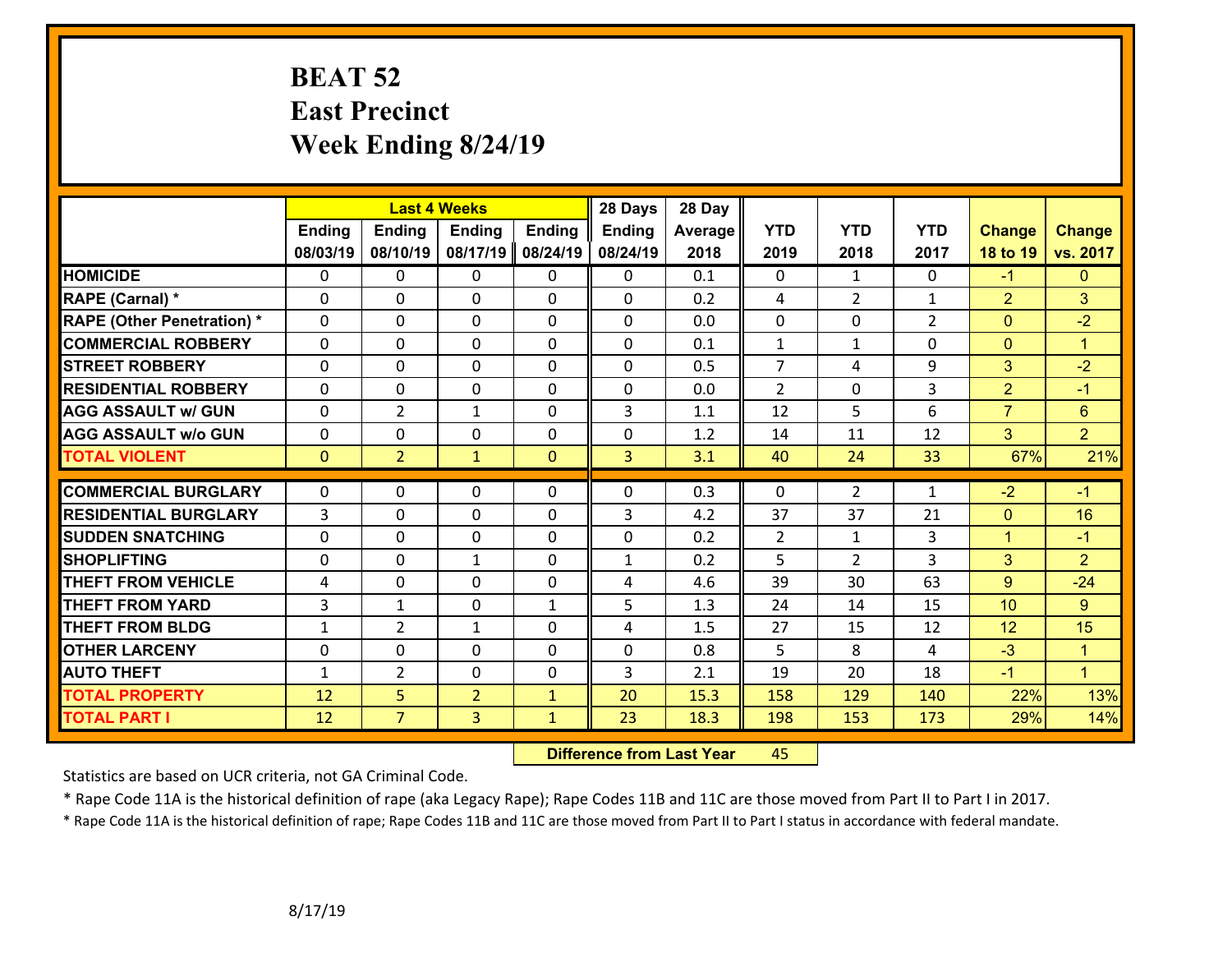### **BEAT 53 East Precinct Week Ending 8/24/19**

|                                   |                | <b>Last 4 Weeks</b> |                |               | 28 Days        | 28 Day  |                |                |                |                      |                |
|-----------------------------------|----------------|---------------------|----------------|---------------|----------------|---------|----------------|----------------|----------------|----------------------|----------------|
|                                   | Ending         | <b>Ending</b>       | <b>Ending</b>  | <b>Ending</b> | <b>Ending</b>  | Average | <b>YTD</b>     | <b>YTD</b>     | <b>YTD</b>     | <b>Change</b>        | <b>Change</b>  |
|                                   | 08/03/19       | 08/10/19            | 08/17/19       | 08/24/19      | 08/24/19       | 2018    | 2019           | 2018           | 2017           | 18 to 19             | vs. 2017       |
| <b>HOMICIDE</b>                   | $\Omega$       | 0                   | $\Omega$       | 0             | $\Omega$       | 0.1     | $\Omega$       | 0              | 4              | $\Omega$             | $-4$           |
| RAPE (Carnal) *                   | $\Omega$       | $\Omega$            | $\Omega$       | $\Omega$      | 0              | 0.2     | $\Omega$       | $\overline{2}$ | $\mathbf{1}$   | $-2$                 | $-1$           |
| <b>RAPE (Other Penetration) *</b> | $\mathbf 0$    | 0                   | $\mathbf 0$    | 0             | $\Omega$       | 0.0     | 0              | $\Omega$       | 3              | $\mathbf{0}$         | $-3$           |
| <b>COMMERCIAL ROBBERY</b>         | $\mathbf 0$    | 0                   | $\mathbf 0$    | 0             | 0              | 0.0     | $\mathbf 0$    | 0              | $\mathbf{1}$   | $\mathbf{0}$         | $-1$           |
| <b>STREET ROBBERY</b>             | $\mathbf 0$    | 0                   | $\mathbf 0$    | 0             | 0              | 0.5     | $\overline{7}$ | 4              | 3              | 3                    | $\overline{4}$ |
| <b>RESIDENTIAL ROBBERY</b>        | $\mathbf 0$    | 0                   | $\mathbf 0$    | 0             | 0              | 0.1     | $\mathbf{0}$   | 0              | $\overline{2}$ | $\mathbf{0}$         | $-2$           |
| <b>AGG ASSAULT w/ GUN</b>         | $\mathbf 0$    | 0                   | $\mathbf 0$    | 0             | 0              | 1.7     | 9              | 11             | 17             | $-2$                 | $-8$           |
| <b>AGG ASSAULT w/o GUN</b>        | $\mathbf 1$    | $\overline{2}$      | 0              | 0             | 3              | 1.2     | 23             | 10             | 13             | 13                   | 10             |
| <b>TOTAL VIOLENT</b>              | $\mathbf{1}$   | $\overline{2}$      | $\overline{0}$ | $\mathbf{0}$  | $\overline{3}$ | 3.6     | 39             | 27             | 44             | 44%                  | $-11%$         |
| <b>COMMERCIAL BURGLARY</b>        | $\mathbf{1}$   | 0                   | $\mathbf{0}$   | $\Omega$      | $\mathbf{1}$   | 0.3     | 2              | 3              | $\mathbf{1}$   | $-1$                 | $\mathbf{1}$   |
| <b>RESIDENTIAL BURGLARY</b>       | $\mathbf{0}$   | 0                   | $\mathbf{0}$   | 0             | 0              | 4.1     | 31             | 31             | 20             | $\mathbf{0}$         | 11             |
| <b>SUDDEN SNATCHING</b>           | $\mathbf 0$    | 0                   | $\mathbf{0}$   | 0             | 0              | 0.3     | $\mathbf{1}$   | $\mathbf{1}$   | $\overline{2}$ | $\mathbf{0}$         | $-1$           |
| <b>SHOPLIFTING</b>                | $\mathbf 0$    | 0                   | $\mathbf 0$    | 0             | 0              | 0.9     | $\overline{2}$ | 10             | $\Omega$       | $-8$                 | $\overline{2}$ |
| <b>THEFT FROM VEHICLE</b>         | $\mathbf 0$    | $\mathbf{1}$        | 3              | $\mathbf{1}$  | 5              | 4.8     | 35             | 44             | 51             | $-9$                 | $-16$          |
| <b>THEFT FROM YARD</b>            | $\mathbf{1}$   | 0                   | 3              | $\mathbf{1}$  | 5              | 2.5     | 9              | 22             | 20             | $-13$                | $-11$          |
| <b>THEFT FROM BLDG</b>            | $\mathbf 0$    | 0                   | $\mathbf{1}$   | $\mathbf{1}$  | $\overline{2}$ | 2.6     | 24             | 28             | 38             | $-4$                 | $-14$          |
| <b>OTHER LARCENY</b>              | $\mathbf 0$    | $\mathbf{1}$        | $\mathbf 0$    | 0             | $\mathbf{1}$   | 1.4     | 10             | 9              | 3              | $\blacktriangleleft$ | $\overline{7}$ |
| <b>AUTO THEFT</b>                 | $\mathbf{1}$   | 0                   | $\mathbf 0$    | 0             | $\mathbf{1}$   | 2.4     | 13             | 19             | 16             | $-6$                 | $-3$           |
| <b>TOTAL PROPERTY</b>             | $\overline{3}$ | $\overline{2}$      | $\overline{7}$ | 3             | 15             | 19.3    | 127            | 167            | 151            | $-24%$               | $-16%$         |
| <b>TOTAL PART I</b>               | $\overline{4}$ | 4                   | $\overline{7}$ | 3             | 18             | 22.9    | 166            | 194            | 195            | $-14%$               | $-15%$         |
|                                   |                |                     |                |               |                |         |                |                |                |                      |                |

 **Difference from Last Year**‐28

Statistics are based on UCR criteria, not GA Criminal Code.

\* Rape Code 11A is the historical definition of rape (aka Legacy Rape); Rape Codes 11B and 11C are those moved from Part II to Part I in 2017.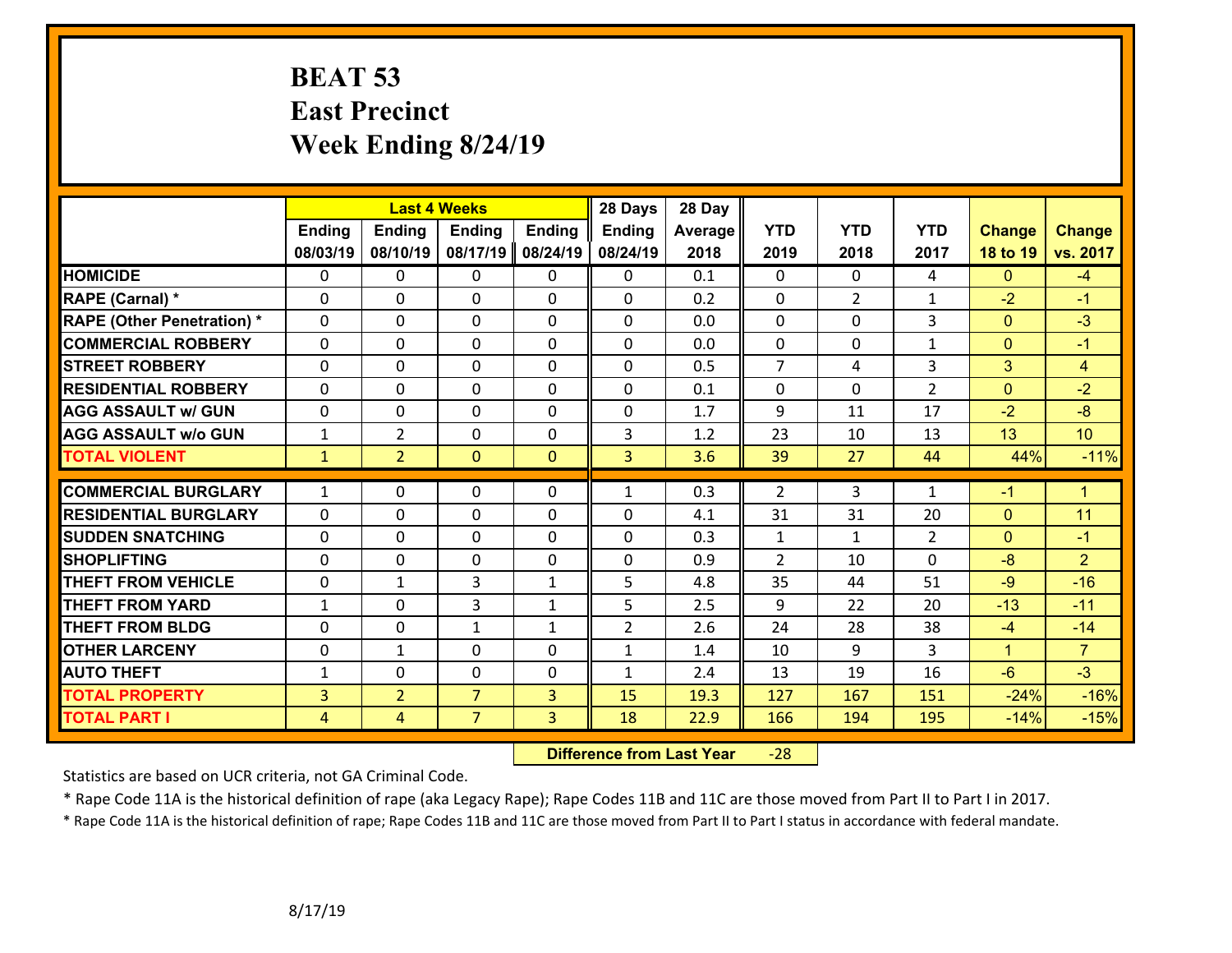## **BEAT 54 East Precinct Week Ending 8/24/19**

|                                   |                | <b>Last 4 Weeks</b> |                |                | 28 Days        | 28 Day         |                |                |                |                      |                |
|-----------------------------------|----------------|---------------------|----------------|----------------|----------------|----------------|----------------|----------------|----------------|----------------------|----------------|
|                                   | <b>Ending</b>  | <b>Ending</b>       | <b>Ending</b>  | <b>Ending</b>  | <b>Ending</b>  | <b>Average</b> | <b>YTD</b>     | <b>YTD</b>     | <b>YTD</b>     | <b>Change</b>        | <b>Change</b>  |
|                                   | 08/03/19       | 08/10/19            | 08/17/19       | 08/24/19       | 08/24/19       | 2018           | 2019           | 2018           | 2017           | 18 to 19             | vs. 2017       |
| <b>HOMICIDE</b>                   | $\Omega$       | 0                   | $\mathbf{0}$   | $\mathbf{0}$   | 0              | 0.4            | $\mathbf{0}$   | 4              | 3              | $-4$                 | $-3$           |
| RAPE (Carnal) *                   | $\Omega$       | $\Omega$            | $\Omega$       | $\Omega$       | $\Omega$       | 0.1            | $\mathbf{1}$   | $\Omega$       | 0              | $\mathbf{1}$         | $\mathbf{1}$   |
| <b>RAPE (Other Penetration) *</b> | 0              | 0                   | 0              | 0              | 0              | 0.1            | 0              | $\mathbf{1}$   | 0              | $-1$                 | $\overline{0}$ |
| <b>COMMERCIAL ROBBERY</b>         | 0              | 0                   | $\mathbf{0}$   | 0              | 0              | 0.3            | $\mathbf{1}$   | 3              | 11             | $-2$                 | $-10$          |
| <b>STREET ROBBERY</b>             | 0              | 0                   | 0              | $\mathbf{1}$   | $\mathbf{1}$   | 1.0            | 4              | 6              | 10             | $-2$                 | $-6$           |
| <b>RESIDENTIAL ROBBERY</b>        | $\Omega$       | 0                   | 0              | $\mathbf{1}$   | 1              | 0.2            | $\Omega$       | $\overline{2}$ | $\Omega$       | $-2$                 | $\overline{0}$ |
| <b>AGG ASSAULT w/ GUN</b>         | $\overline{2}$ | $\mathbf{1}$        | 0              | 0              | 3              | 1.3            | 16             | $\overline{7}$ | 12             | 9                    | $\overline{4}$ |
| <b>AGG ASSAULT w/o GUN</b>        | $\overline{2}$ | 0                   | 0              | 0              | $\overline{2}$ | 1.3            | 17             | 12             | 9              | 5                    | 8              |
| <b>TOTAL VIOLENT</b>              | $\overline{4}$ | $\mathbf{1}$        | $\mathbf{0}$   | $\overline{2}$ | $\overline{7}$ | 4.6            | 39             | 35             | 45             | 11%                  | $-13%$         |
|                                   |                |                     |                |                |                |                |                |                |                |                      |                |
| <b>COMMERCIAL BURGLARY</b>        | $\Omega$       | 0                   | $\mathbf{0}$   | 0              | 0              | 0.2            | 3              | $\overline{2}$ | 3              | $\blacktriangleleft$ | $\overline{0}$ |
| <b>RESIDENTIAL BURGLARY</b>       | 0              | $\mathbf{1}$        | 0              | $\mathbf{1}$   | $\overline{2}$ | 4.8            | 26             | 42             | 43             | $-16$                | $-17$          |
| <b>SUDDEN SNATCHING</b>           | 0              | 0                   | $\mathbf{0}$   | 0              | 0              | 0.0            | $\overline{3}$ | $\Omega$       | $\Omega$       | 3                    | 3 <sup>1</sup> |
| <b>SHOPLIFTING</b>                | $\mathbf{1}$   | $\mathbf{1}$        | $\overline{2}$ | 4              | 8              | 4.8            | 27             | 50             | 28             | $-23$                | $-1$           |
| <b>THEFT FROM VEHICLE</b>         | 2              | $\overline{2}$      | $\Omega$       | 3              | $\overline{7}$ | 5.5            | 60             | 37             | 48             | 23                   | 12             |
| <b>THEFT FROM YARD</b>            | $\mathbf{1}$   | 0                   | 0              | $\mathbf{1}$   | $\overline{2}$ | 3.0            | 18             | 22             | 19             | $-4$                 | $-1$           |
| <b>THEFT FROM BLDG</b>            | $\mathbf{1}$   | $\mathbf{1}$        | $\mathbf{1}$   | $\Omega$       | 3              | 2.5            | 12             | 22             | 28             | $-10$                | $-16$          |
| <b>OTHER LARCENY</b>              | $\mathbf 0$    | 0                   | 0              | 0              | 0              | 1.3            | $\overline{3}$ | 8              | $\overline{2}$ | $-5$                 | $\mathbf{1}$   |
| <b>AUTO THEFT</b>                 | $\Omega$       | $\Omega$            | 0              | $\Omega$       | $\Omega$       | 2.3            | 22             | 22             | 29             | $\overline{0}$       | $-7$           |
| <b>TOTAL PROPERTY</b>             | 5              | 5                   | 3              | 9              | 22             | 24.3           | 174            | 205            | 200            | $-15%$               | $-13%$         |
| <b>TOTAL PART I</b>               | 9              | 6                   | 3              | 11             | 29             | 28.9           | 213            | 240            | 245            | $-11%$               | $-13%$         |

 **Difference from Last Year**‐27

Statistics are based on UCR criteria, not GA Criminal Code.

\* Rape Code 11A is the historical definition of rape (aka Legacy Rape); Rape Codes 11B and 11C are those moved from Part II to Part I in 2017.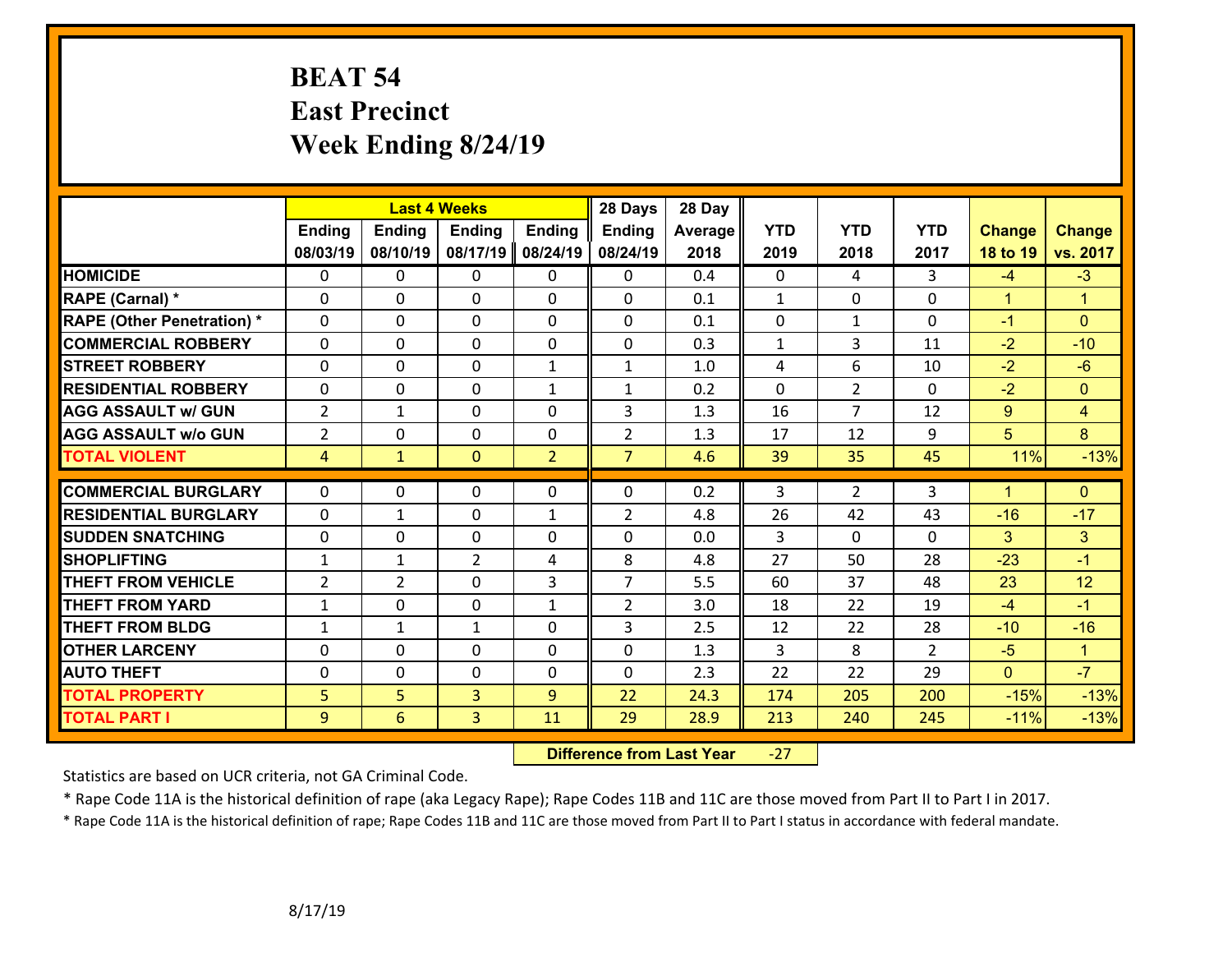### **BEAT 55 East Precinct Week Ending 8/24/19**

|                                   |                | <b>Last 4 Weeks</b> |                |                | 28 Days        | 28 Day  |                |              |                |                |                 |
|-----------------------------------|----------------|---------------------|----------------|----------------|----------------|---------|----------------|--------------|----------------|----------------|-----------------|
|                                   | <b>Ending</b>  | <b>Ending</b>       | <b>Ending</b>  | <b>Ending</b>  | <b>Ending</b>  | Average | <b>YTD</b>     | <b>YTD</b>   | <b>YTD</b>     | <b>Change</b>  | <b>Change</b>   |
|                                   | 08/03/19       | 08/10/19            | 08/17/19       | 08/24/19       | 08/24/19       | 2018    | 2019           | 2018         | 2017           | 18 to 19       | vs. 2017        |
| <b>HOMICIDE</b>                   | $\Omega$       | 0                   | $\Omega$       | $\Omega$       | $\Omega$       | 0.1     | $\Omega$       | $\mathbf{1}$ | $\Omega$       | $-1$           | $\Omega$        |
| RAPE (Carnal) *                   | $\Omega$       | 0                   | $\mathbf{0}$   | $\Omega$       | 0              | 0.0     | 3              | $\Omega$     | 0              | 3              | 3               |
| <b>RAPE (Other Penetration) *</b> | $\Omega$       | 0                   | $\mathbf{0}$   | 0              | $\Omega$       | 0.0     | $\mathbf{0}$   | $\Omega$     | 0              | $\mathbf{0}$   | $\Omega$        |
| <b>COMMERCIAL ROBBERY</b>         | $\mathbf 0$    | 0                   | $\mathbf 0$    | 0              | 0              | 0.1     | $\mathbf 0$    | $\Omega$     | 9              | $\Omega$       | $-9$            |
| <b>STREET ROBBERY</b>             | $\mathbf 0$    | 0                   | $\mathbf 0$    | $\mathbf 0$    | $\Omega$       | 0.3     | $\overline{3}$ | 4            | $\mathbf{1}$   | $-1$           | $\overline{2}$  |
| <b>RESIDENTIAL ROBBERY</b>        | $\mathbf 0$    | 0                   | $\mathbf 0$    | 0              | 0              | 0.1     | $\overline{2}$ | 0            | $\mathbf{1}$   | $\overline{2}$ | $\mathbf{1}$    |
| <b>AGG ASSAULT w/ GUN</b>         | $\mathbf 0$    | 0                   | $\mathbf 0$    | 0              | 0              | 0.9     | $\overline{7}$ | 5            | 5              | $\overline{2}$ | $\overline{2}$  |
| <b>AGG ASSAULT W/o GUN</b>        | $\mathbf 0$    | 1                   | $\mathbf{0}$   | 0              | $\mathbf 1$    | 0.4     | $\overline{7}$ | 3            | $\overline{2}$ | $\overline{4}$ | 5 <sup>5</sup>  |
| <b>TOTAL VIOLENT</b>              | $\overline{0}$ | $\mathbf{1}$        | $\mathbf{0}$   | $\mathbf{0}$   | $\mathbf{1}$   | 1.8     | 22             | 13           | 18             | 69%            | 22%             |
|                                   | $\Omega$       |                     |                |                |                |         |                |              |                |                |                 |
| <b>COMMERCIAL BURGLARY</b>        |                | 0                   | $\mathbf{0}$   | $\mathbf{1}$   | $\mathbf{1}$   | 0.3     | 6              | 3            | $\mathbf{1}$   | 3              | 5 <sup>1</sup>  |
| <b>RESIDENTIAL BURGLARY</b>       | 3              | 0                   | $\mathbf{0}$   | 0              | 3              | 1.6     | 14             | 14           | 39             | $\mathbf{0}$   | $-25$           |
| <b>SUDDEN SNATCHING</b>           | $\mathbf 0$    | 0                   | $\mathbf 0$    | 0              | $\Omega$       | 0.2     | $\mathbf{1}$   | $\mathbf{1}$ | 3              | $\Omega$       | $-2$            |
| <b>SHOPLIFTING</b>                | 3              | $\overline{2}$      | $\overline{3}$ | 4              | 12             | 15.0    | 145            | 130          | 135            | 15             | 10 <sup>°</sup> |
| <b>THEFT FROM VEHICLE</b>         | $\overline{2}$ | $\overline{2}$      | $\mathbf{1}$   | $\overline{2}$ | $\overline{7}$ | 4.3     | 30             | 31           | 37             | $-1$           | $-7$            |
| <b>THEFT FROM YARD</b>            | $\mathbf 0$    | 0                   | $\mathbf{1}$   | 0              | $\mathbf{1}$   | 1.7     | 12             | 18           | 13             | $-6$           | $-1$            |
| <b>THEFT FROM BLDG</b>            | $\Omega$       | 0                   | $\Omega$       | $\Omega$       | 0              | 1.4     | 11             | 14           | 10             | $-3$           | $\mathbf{1}$    |
| <b>OTHER LARCENY</b>              | $\mathbf 0$    | 0                   | $\mathbf{0}$   | $\Omega$       | $\mathbf 0$    | 0.7     | $\overline{2}$ | 3            | 6              | $-1$           | $-4$            |
| <b>AUTO THEFT</b>                 | $\mathbf 0$    | $\mathbf{1}$        | $\mathbf 0$    | 0              | $\mathbf{1}$   | 1.5     | $\overline{7}$ | 11           | 10             | $-4$           | $-3$            |
| <b>TOTAL PROPERTY</b>             | 8              | 5                   | 5              | $\overline{7}$ | 25             | 26.7    | 228            | 225          | 254            | 1%             | $-10%$          |
| <b>TOTAL PART I</b>               | 8              | $6\overline{6}$     | 5              | $\overline{7}$ | 26             | 28.5    | 250            | 238          | 272            | 5%             | $-8%$           |

 **Difference from Last Year**r 12

Statistics are based on UCR criteria, not GA Criminal Code.

\* Rape Code 11A is the historical definition of rape (aka Legacy Rape); Rape Codes 11B and 11C are those moved from Part II to Part I in 2017.